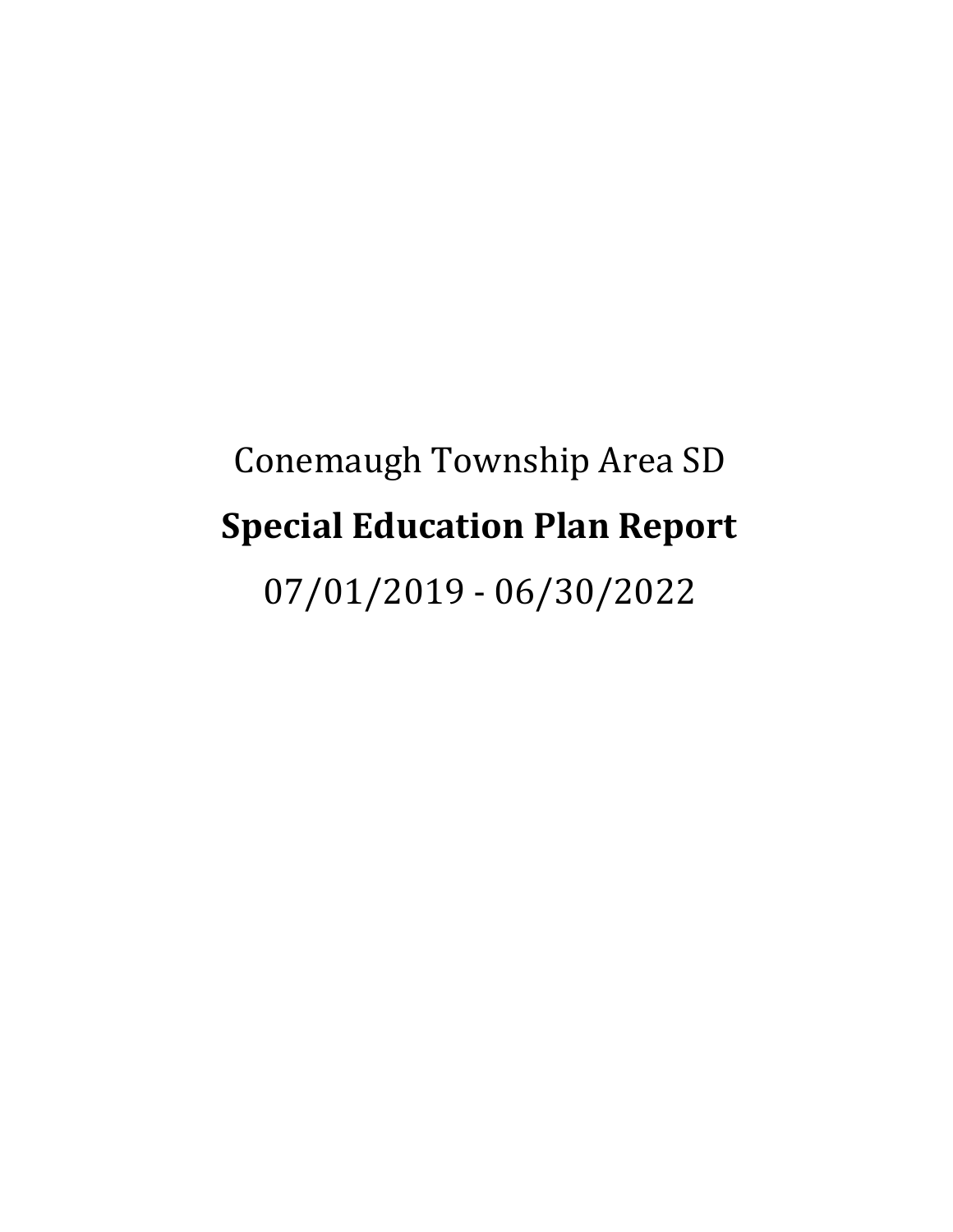## District Profile

## **Demographics**

300 West Campus Avenue PO Box 407 Davidsville, PA 15928 (814)479-7575 Superintendent: Thomas Kakabar Director of Special Education: Jane Jugan

## **Planning Committee**

| <b>Name</b>      | Role                                               |
|------------------|----------------------------------------------------|
| Nicole Dull      | Administrator: Professional Education Special      |
|                  | Education Schoolwide Plan                          |
| Thomas Kakabar   | Administrator: Professional Education Special      |
|                  | <b>Education Schoolwide Plan</b>                   |
| Jane Jugan       | Ed Specialist - School Psychologist : Professional |
|                  | <b>Education Special Education</b>                 |
| Katelin Lindrose | Elementary School Teacher - Regular Education :    |
|                  | Professional Education Special Education           |
|                  | Schoolwide Plan                                    |
| Lisa Style       | Elementary School Teacher - Special Education :    |
|                  | Special Education Schoolwide Plan                  |
| Nicole Dull      | Parent: Special Education                          |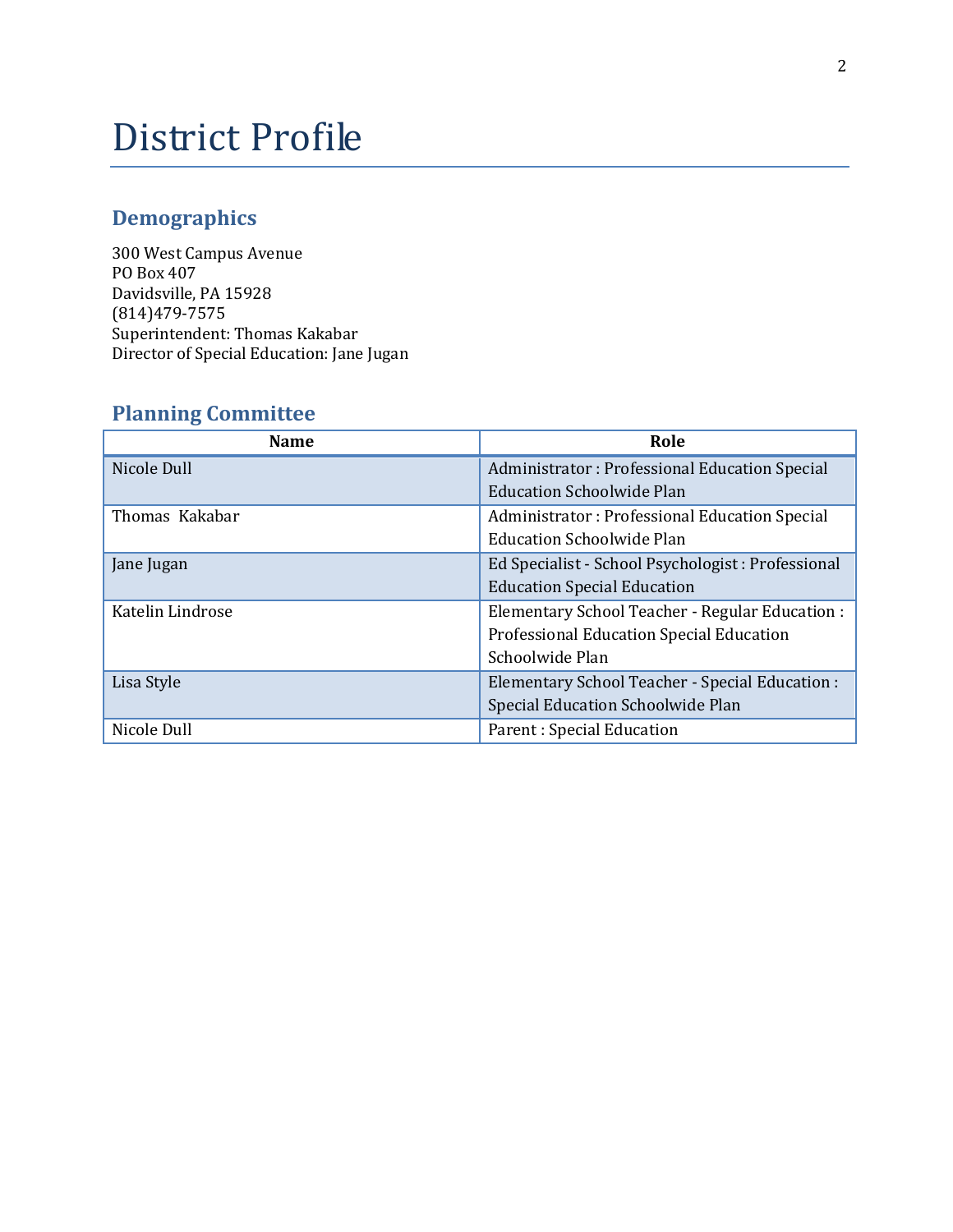## Core Foundations

#### **Special Education**

#### *Special Education Students*

Total students identified: 168

#### *Identification Method*

Identify the District's method for identifying students with specific learning disabilities.

Currently at Conemaugh Township Area School District, the discrepancy model continues to be used to identify students with specific learning disabilities.

To determine that a student has a specific learning disability, Conemaugh Township addresses whether the student does not achieve adequately for the student's age or meets State-approved grade-level standards in one or more of the following areas, when provided with learning experiences and scientifically based instruction appropriate for the child's age or State-approved grade-level standards. Multiple sources of data are utilized to assist with this determination:

- (i) Oral expression.
- (ii) Listening comprehension.
- (iii) Written expression.
- (iv) Basic reading skill.
- (v) Reading fluency skills.
- (vi) Reading comprehension.
- (vii) Mathematics calculation.
- (viii) Mathematics problem solving.

The team at CTASD considers whether the child has been responding to scientific, research-based intervention, which includes documentation that the student received high quality instruction in the general education setting, research-based interventions were provided to the student, and the student's progress was regularly monitored. The team also addresses native language to ensure that a language barrier is not contributing to a student's academic difficulties.

The team evaluates whether a child exhibits a pattern of strengths and weaknesses, relative to intellectual ability as defined by a severe discrepancy between intellectual ability and achievement, or relative to age or grade. The team must then determine that its findings under this section are not primarily the result of:

- (i) A visual, hearing or orthopedic disability
- (ii) Intellectual Disability
- (iii) Emotional disturbance
- (iv) Cultural factors
- (v) Environmental or economic disadvantage
- (vi) Limited English proficiency

At CTASD, when a child is suspected of having a specific learning disability, the team will ensure that the SLD is not due to lack of appropriate instruction in reading or mathematics by considering that before, or as a part of, the referral process, the child was provided with scientifically-based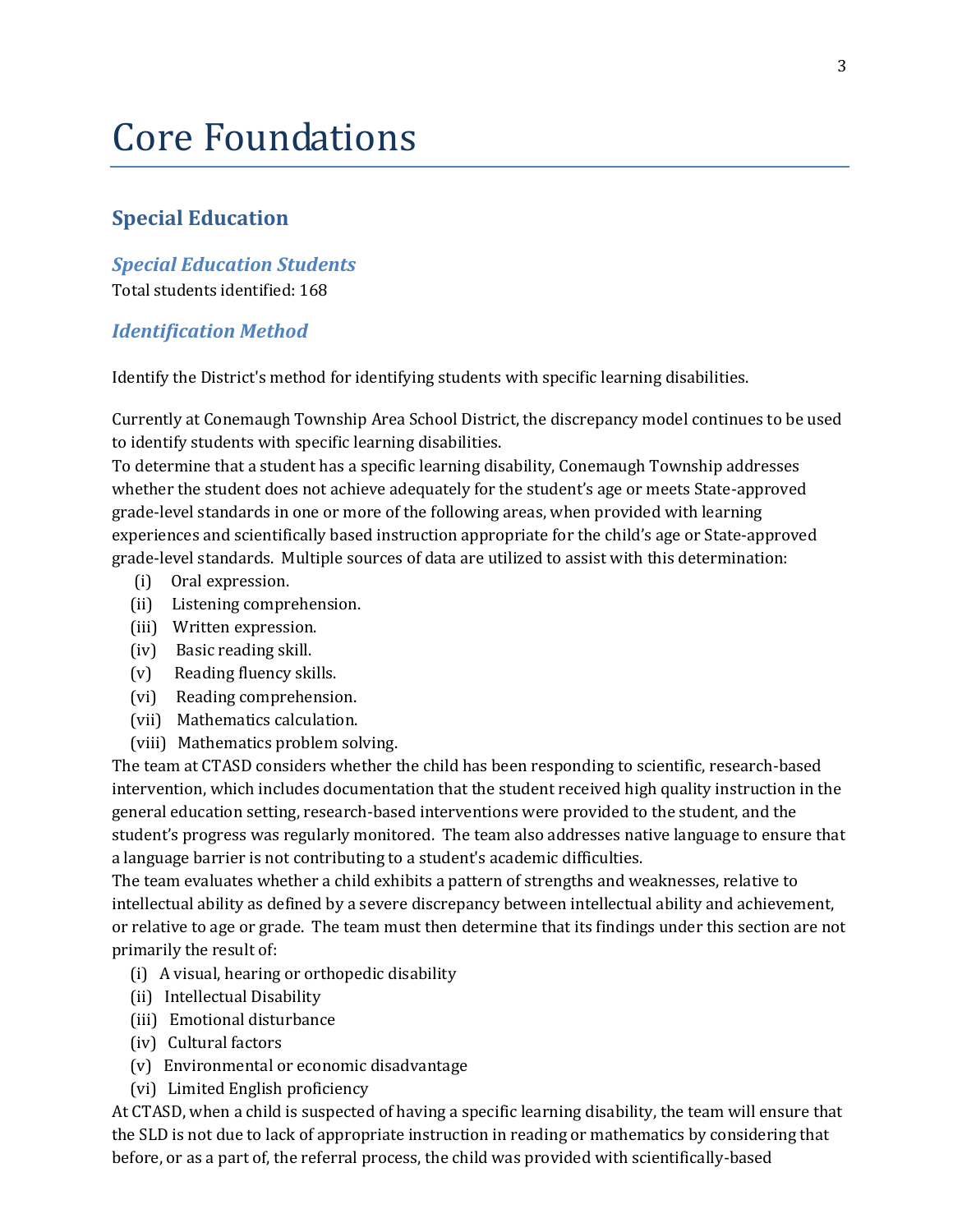instruction in regular education settings. This instruction also must be delivered by qualified personnel, as indicated by observations of routine classroom instruction. Additionally, repeated assessments of achievement will have been conducted at reasonable intervals, reflecting formal assessment of student progress during instruction, and those results will have been provided to the child's parents.

At the elementary level, part of the pre-referral process may be inclusion with instructional support team process. As always, if a parent or teacher requests an evaluation or re-evaluation in writing, proper procedures will be followed.

#### *Enrollment*

Review the Enrollment Difference Status. If necessary, describe how your district plans to address any significant disproportionalities.

The data is publicly available via the PennData website. You can view your most recent report. The link is[: https://penndata.hbg.psu.edu/PublicReporting/DataataGlance/tabid/2523/Default.aspx](https://penndata.hbg.psu.edu/PublicReporting/DataataGlance/tabid/2523/Default.aspx)

In analyzing the information based on the December 2017 Child Count, the enrollment differences between the state and CTASD are generally unremarkable. CTASD had 17.7% of its population of students identified as in need of special education and/or related services whereas 16.9% of students across the state are receiving some type of special education services.

CTASD is somewhat disproportionate compared to the state enrollment in special education in the areas of autism, intellectual disability, other health impairment, and specific learning disability. A couple of reasons for this disproportionality may include the overall smaller population size of the district (950 total students) and the addition of several students, over the course of the past few years, who have purposefully moved into the district in order to attend specialized classrooms. CTASD will continue to address any significant disproportionality that has been identified by look for trends over the course of several years, looking at the impact of transfer students, and ensuring that the school psychologist and other MDT members are provided with professional development regarding evaluation and the special education process.

Of course, CTASD always follows Child Find procedures to identify any students who may be in need of support services within its jurisdiction. Therefore, CTASD follows all necessary protocol to "find" students who may be in need of special education or related services. To help ensure that referrals and qualifications for special education are appropriate, the district utilizes a form of instructional support prior to referrals at the elementary level (unless a referral has been presented by a parent or teacher in writing). Students who do not achieve the goals set for them or who continue to show a decline in progress typically are referred for possible special education services.

#### *Non-Resident Students Oversight*

- 1. How does the District meet its obligation under Section 1306 of the Public School Code as the host District at each location?
- 2. How does the District ensure that students are receiving a free appropriate public education (FAPE) in the least restrictive environment (LRE)?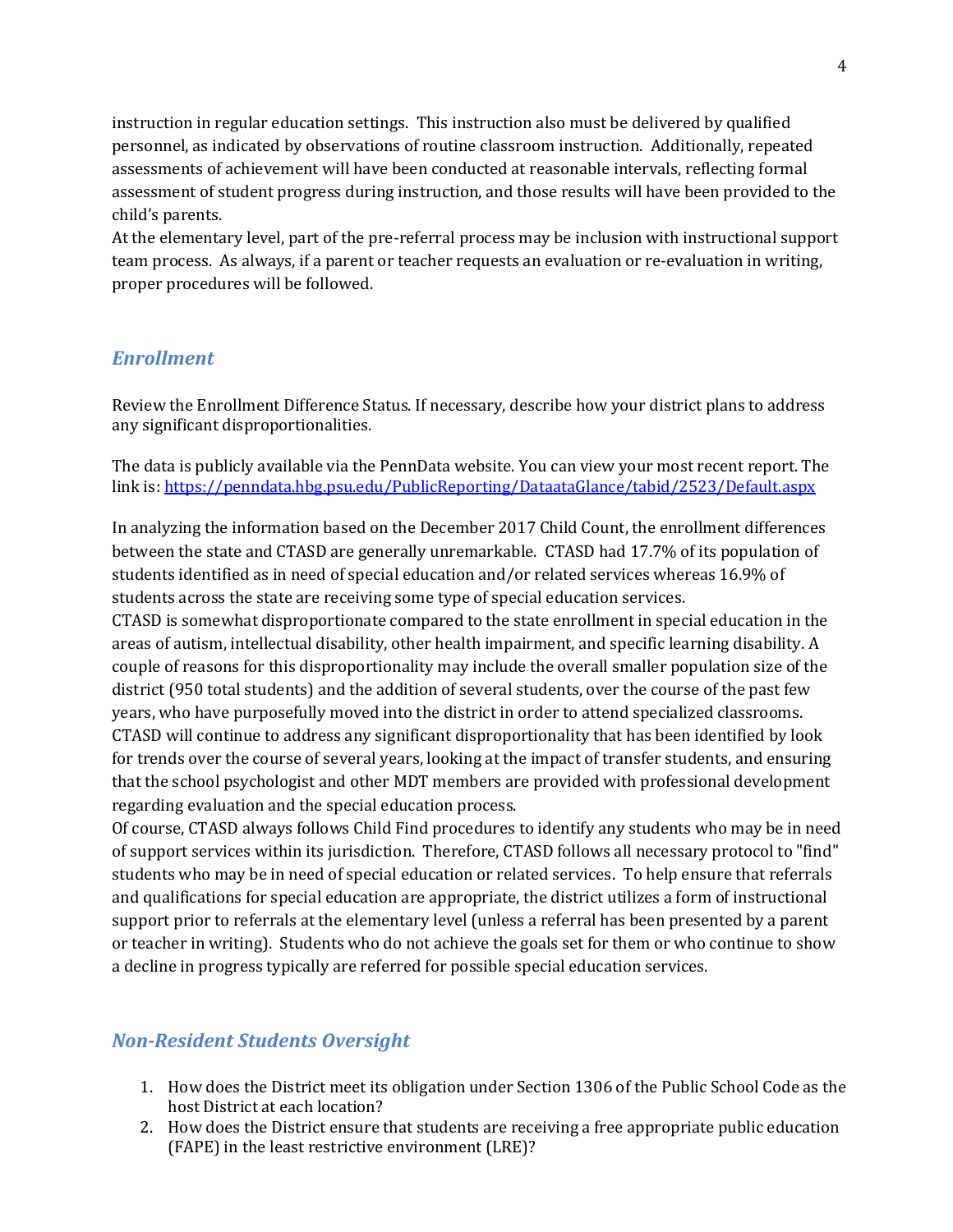3. What problems or barriers exist which limit the District's ability to meet its obligations under Section 1306 of the Public School Code?

#### 1. *How does the District meet its obligation under Section 1306 of the Public School Code as the host District at each location?*

Conemaugh Township has demonstrated the ability to identify, place, and fund programs outside of the home school district to students who have an identified need that cannot be supported within the district. However, at this time, Conemaugh Township Area School District has no facility or institution that would meet criteria for Section 1306 of the Pennsylvania School Code.

#### **2.** *How does the District ensure that students are receiving a free appropriate public education (FAPE) in the least restrictive environment (LRE)?*

Students who are identified as Section 1306.2 (incarcerated students) are provided with a free and appropriate public education at district expense. The district may contract with the Appalachia Intermediate Unit 08 to provide any student in such a situation with educational services as part of his or her IEP. Additionally, the CTASD would work in conjunction with the host school district. This host school district (where the facility is located), would be responsible for providing the educational program for students, including students with disabilities, who are placed in that facility, and for ensuring the provision of a "free appropriate public education" for eligible children. This would pertain to those students with Individualized Education Programs in accordance with the Individuals with Disabilities Education Act as well as students with Service Agreements in accordance with the Rehabilitation Act of 1973 and 22 PA Code Chapter 15. The Special Education Coordinator regularly communicates will all outside agencies who educate all identified Section 1306 students. Communication has included on-site visits as part of this review process.

#### 3. *What problems or barriers exist which limit the District's ability to meet its obligations under Section 1306 of the Public School Code?*

Conemaugh Township has investigated any barriers and limitations due to the lack of local programming options available to students and families in the region. The CTASD has and will continue to meet its obligations under Section 1306. Currently, there are no problems or barriers that limit the District's ability to meet its responsibilities under Section 1306.

### *Incarcerated Students Oversight*

Describe the system of oversight the District would implement to ensure that all incarcerated students who may be eligible for special education are located, identified, evaluated and when deemed eligible, are offered a free appropriate public education (FAPE).

The district works closely with both Somerset County and Cambria County probation offices. Through collaboration, both parties work together to ensure cooperation between the systems. The Special Education Coordinator acts as the liaison for the district. Again, students who are identified as Section 1306.2 students and who are incarcerated are eligible for a free, appropriate public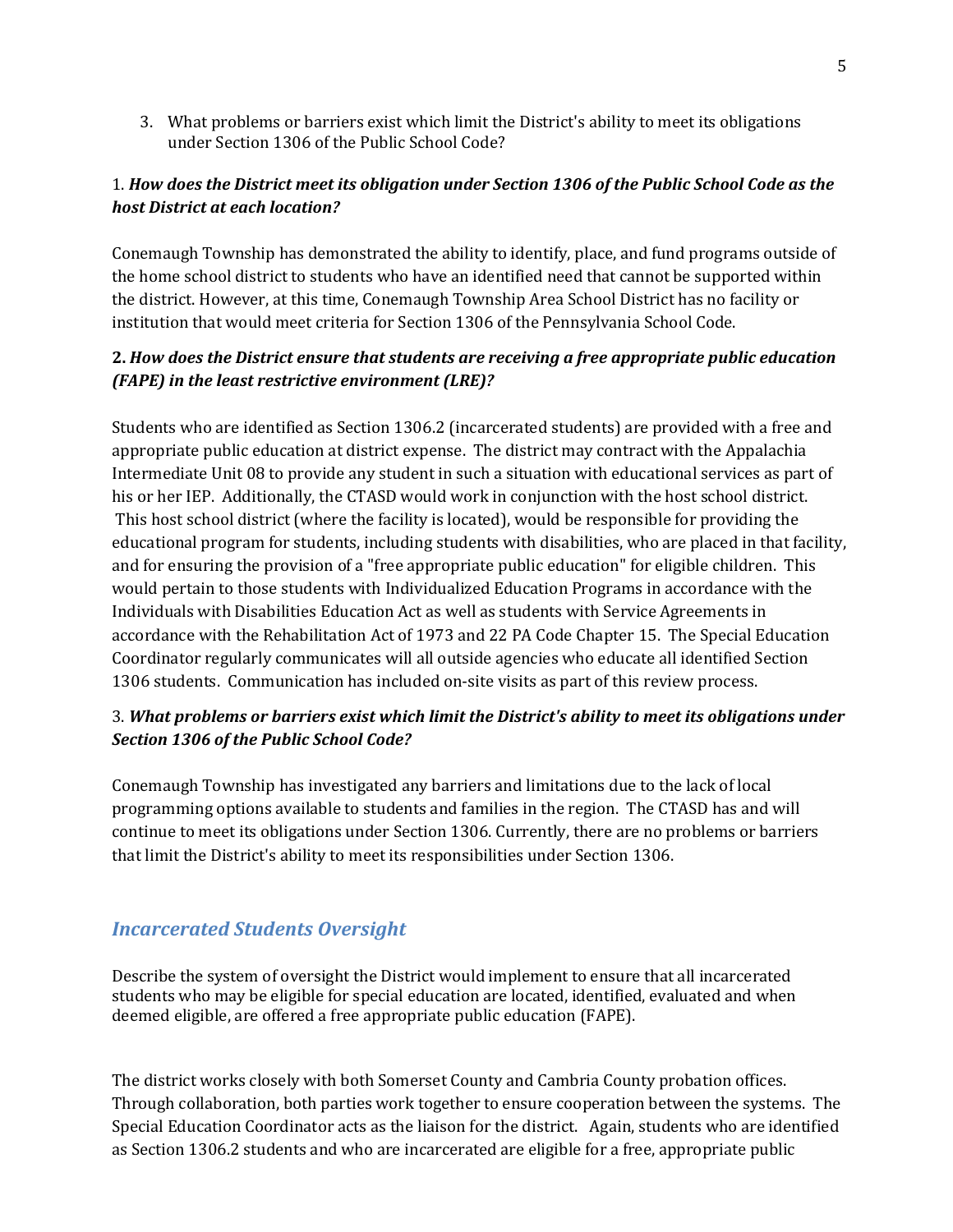education at public expense in the county prison system. Coordination for this service may be set up between the district and the local intermediate unit.

Any incarcerated student who may be eligible for special education has the right to be located, identified and evaluated, and when deemed eligible offered a free, appropriate public education (FAPE) in the county prison.

Currently, the CTASD is not a host district for incarcerated students. Should this change in the future, the district would continue to uphold the obligations of Child Find in order to provide FAPE to identified students or protected health services to students with Section 504 plans.

#### *Least Restrictive Environment*

- 1. Describe the District procedures, which ensure that, to the maximum extent appropriate, children with disabilities, including those in private institutions, are educated with nondisabled children, and that removal from the regular education environment only occurs when education in that setting with supplementary aids and services, cannot be achieved satisfactorily.
- 2. Describe how the District is replicating successful programs, evidence-based models, and other PDE sponsored initiatives to enhance or expand the continuum of supports/services and education placement options available within the District to support students with disabilities access the general education curriculum in the least restrictive environment (LRE). (Provide information describing the manner in which the District utilizes site-based training, consultation and technical assistance opportunities available through PDE/PaTTAN, or other public or private agencies.)
- 3. Refer to and discuss the SPP targets and the district's percentages in the Indicator 5 section Educational Environments. Also discuss the number of students placed out of the district and how those placements were determined to assure that LRE requirements are met.

#### *1. Describe the District procedures, which ensure that, to the maximum extent appropriate, children with disabilities, including those in private institutions, are educated with nondisabled children, and that removal from the regular education environment only occurs when education in that setting with supplementary aids and services, cannot be achieved satisfactorily.*

Conemaugh Township Area School District advocates for the students' and parents' rights under Pennsylvania Special Education law and regulations, found in Chapters 14 (the Pennsylvania School Code), and the Federal Individuals Disabilities Education Act amendments of 2004, commonly referred to as IDEA 2004, as reauthorized.

Upon identifying any student who qualifies for special education services, the IEP Team with all available input, attempts to include the student in the regular school and classroom environment to the maximum extent possible. Our commitment to L.R.E. (Least Restrictive Environment) is ongoing.

Placement outside of the regular education environment for any portion of the day is made only after input and consideration from all of the IEP Team including the student's parents or guardians.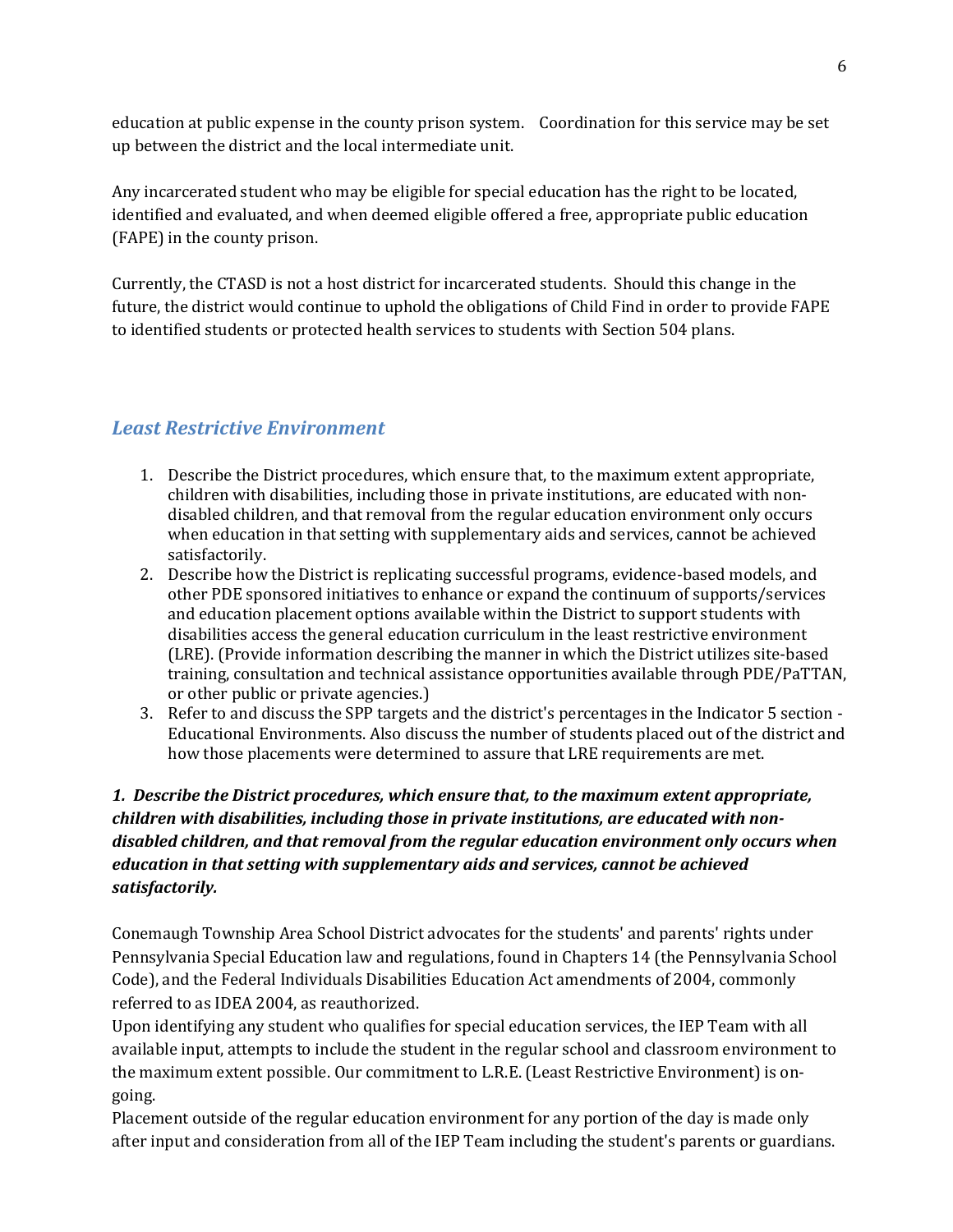Supplementary aids and services that are provided at Conemaugh Township are unique to each student's needs and identified by the IEP team. These *may include* collaborative supports such as:

- Consultation between regular educators and the speech/language teacher
- Consultation between the regular educators and any special education teacher supporting the child's learning needs, including those special education teachers who serve in a co-teaching model.
- Consultation between regular educators and service providers such as occupational therapist or physical therapist.
- Collaboration with the intermediate unit for crisis prevention and de-escalation trainings to support students at the frequency of at least one time per year.
- Collaboration with the speech teacher for students who require assistive technology in the school setting.
- Collaboration/Consultation with PaTTAN for direct support with the Autism Initiative ABA/VB project.
- Collaboration with PaTTAN to assist with parent trainings associated with the Autism Initiative ABA/VB project.
- Collaboration with the local vocational education special education coordinator, regular education teachers, and special education teachers

For students requiring instructional aids and services, supports may include, but are not limited to:

- Use of multiple or differing modalities of instructional presentation
- Test modifications or presentation
- Use of materials in an alternate format, such as presentation in Braille, large format, etc.
- Modified curricular goals as agreed to by the IEP team
- Use of scientifically-based supplementary materials to aid learning
- Repetition of directions, additional examples, preteaching

In the cases where students require modifications or adaptations to the physical environment, supports may include, but are not limited to:

- Preferential seating close to the point of instruction
- Use of specific desk or chair for students with disabilities requiring such for physical needs
- Adjustments or use of sensory equipment in needed settings
- Environmental aids (like adjustments to the heating or provision of air conditioning for specific health needs)
- Use of ramps and elevators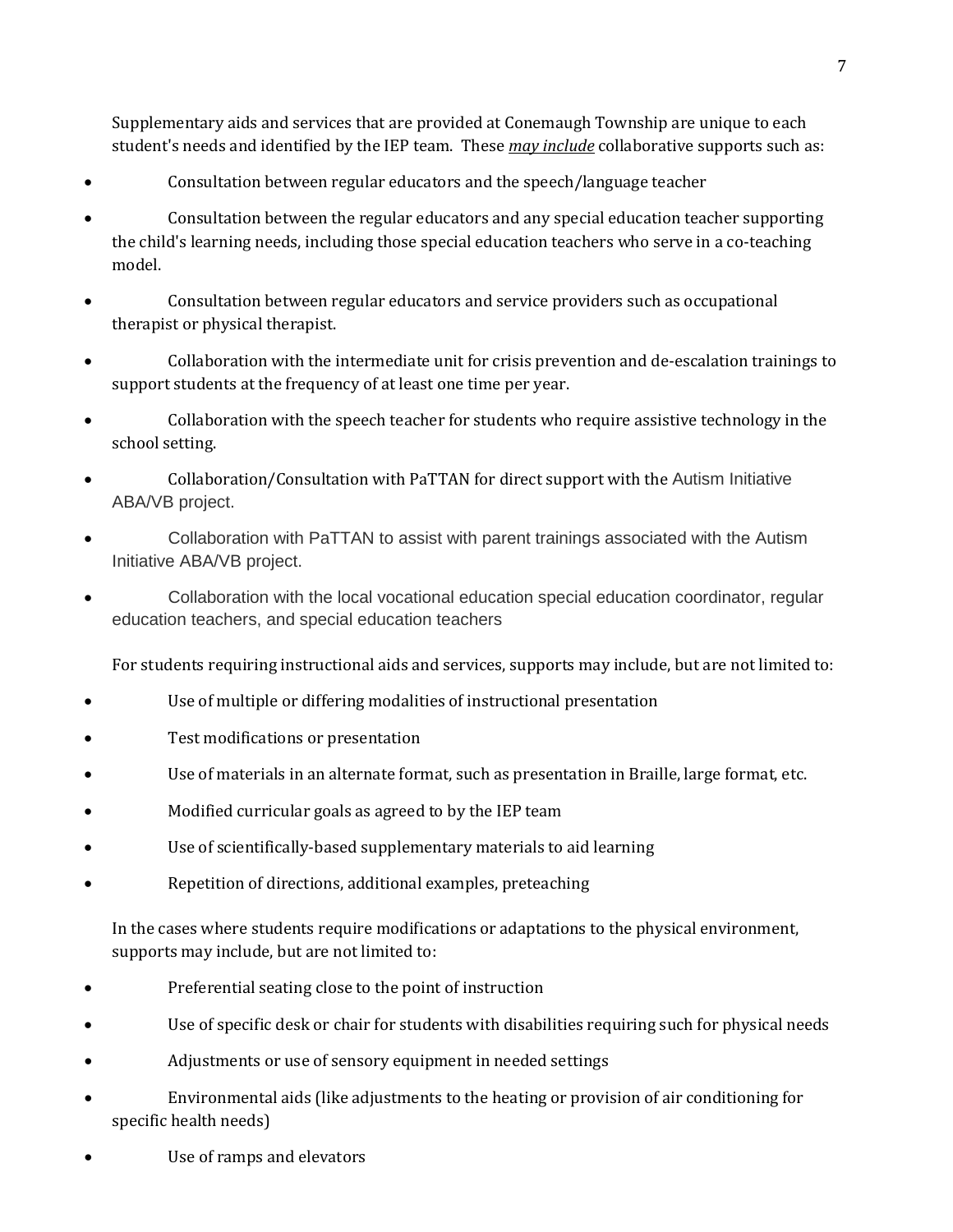• Specialized transportation to meet the physical needs of identified students

Students who may need supports and services to increase appropriate behavior in the school setting may receive these supports:

- Peer supports (this could be facilitated through the use of "Lunch bunch" in the elementary setting)
- Counseling supports (via the guidance counselor, school social worker, or emotional support teacher, as specified in the student's IEP)
- Positive behavior support plans as part of their individualized education programs
- Use of "check-in, check-out" methodology as provided by special education teachers and support staff
- Social skills instruction as provided by emotional support, autistic support, guidance counselor, school social worker, or other specified adult in the school setting
- Opportunities for cooperative learning across settings to observe positive peer role models

The Conemaugh Township Area School District is an equal opportunity education institution and will not discriminate on the basis of race, color, national origin, sex, and handicap in its activities, programs or employment practices as required by Title VI, Title IX and Section 504. The District assures that it will take steps to prevent discrimination or the recurrence of discrimination and to correct its discriminatory effects on the individual and others, if appropriate. The District further assures all that it will protect those filing complaint or grievances alleging discrimination from harassment and or retaliation.

Inclusive education means that all students in a school, regardless of their strengths or weaknesses in any area, become part of the school community. They are included in the feeling of belonging among other students, teachers, and support staff. The federal Individuals with Disabilities Education Act (IDEA) and its 2004 amendments, as well as the Gaskin's case make it clear that schools have a duty to educate children with disabilities in general education classrooms. Staff training, continuing education, and ongoing professional development opportunities are available for CTASD employees. Administrators support teachers in inclusive procedures by providing inservice training that addresses teacher-identified needs; employing competent personnel to deliver the training, using a variety of methods, and coordinating the training with other districts or institutions. The administrators also build time into teachers' schedules (seminar time on a daily basis) to allow collaborative problem solving, team meetings, peer coaching sessions, and adaptation of materials.

IU08, PaTTAN, and PDE resources and personnel are utilized to assist the district with inclusion decisions. Specifically, the IU provides trained supervisors in inclusion to the districts on In-Service days as well as for follow up training and advice, as needed. In fact, a high school training was held by the IU8 on December 8, 2017 on the topic of inclusion practices/co-teaching.

Over a period of time the district has hired additional professional staff and aides to assist with students receiving general education with supplementary aids and services. Some of these service providers work within the district but are employees of a contracted company. Maximum inclusion will take place based upon the student's IEP. This includes homeroom, lunch, recess, special area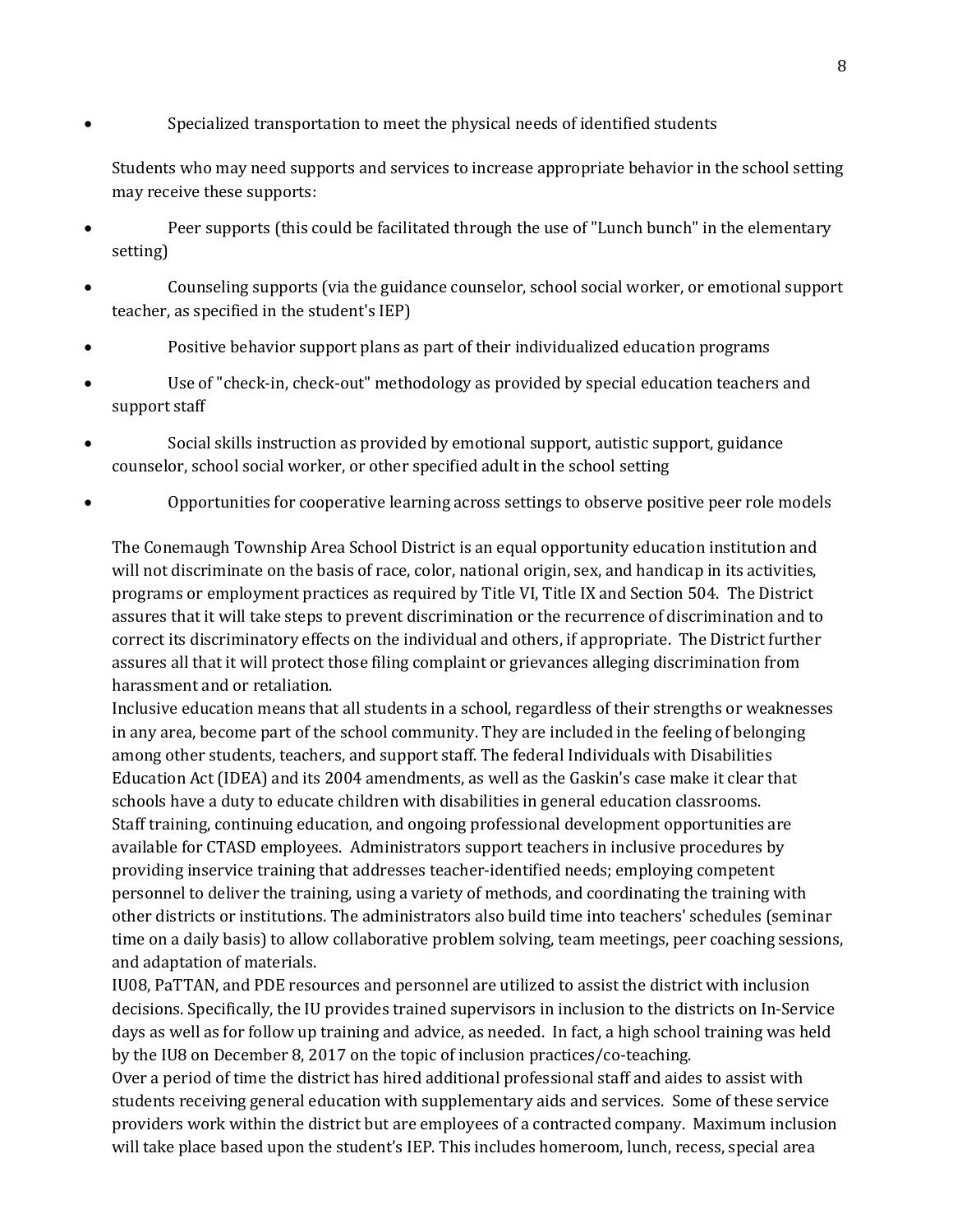classes, assemblies and other curricular areas as appropriate and as specified in each individualized education program.

*2. Describe how the District is replicating successful programs, evidence-based models, and other PDE sponsored initiatives to enhance or expand the continuum of supports/services and education placement options available within the District to support students with disabilities access the general education curriculum in the least restrictive environment (LRE). (Provide information describing the manner in which the District utilizes site-based training, consultation and technical assistance opportunities available through PDE/PaTTAN, or other public or private agencies.)*

In Pennsylvania, The Pennsylvania Training and Technical Assistance Network Autism Initiative (PATTAN AI) has provided ABA-focused training and on-site technical support to a wide range of public school autism support programs. The efforts are a collaboration of PATTAN, Tuscarora Intermediate Unit 11 (providing administrative support), the Pennsylvania Department of Education Bureau of Special Education, and many school districts and intermediate units. A goal of PATTAN's AI ABA Supports efforts is to assist teams in delivering evidence based interventions for children with autism.

At Conemaugh Township, for more than five years, we have received consultation

from PATTAN consultants in both the autistic support classroom (at the elementary school) and at the life skills classroom (at the middle/high school) on a regular basis. Starting in 18/19, consultation occurs at only the middle/high school building. This is due to the fact that no full-time autistic support students remained at CTASD who required intensive ABA support. At the MS/HS, two consultants from PaTTAN provide expertise in this process. Most consultants are Board Certified Associate Behavior Analysts or have extensive experience in ABA-guided instruction for children with autism.

Overall implementation within participating sites is measured through a rigorous site review process. The site review checklist is used to assess in the beginning of each school year and then again late in the school year; thus it serves as a pre-post measure of consultative implementation. Specific site review items are grouped into several main categories:

1. Classroom organization, including scheduling, data systems, and materials organization

2. Inclusive practices

3. Consultation processes, including degree to which consultation guides practice and the degree to which treatment integrity processes are used

4. Parent and family engagement

5. Instructional practices including intensive teaching, mand training, natural environment training, fluency training, Direct Instruction, social skills instruction, vocal training, and group instruction. 6. A function-based approach to behavior interventions to reduce problem behavior

#### *3. Refer to and discuss the SPP targets and the district's percentages in the Indicator 5 section - Educational Environments. Also discuss the number of students placed out of the district and how those placements were determined to assure that LRE requirements are met.*

At Conemaugh Township, there are very few students receiving educational services "in other settings" as displayed on the special education data report. In fact, due to small population size (n<10), the number cannot be displayed on the public form. To compare the Commonwealth to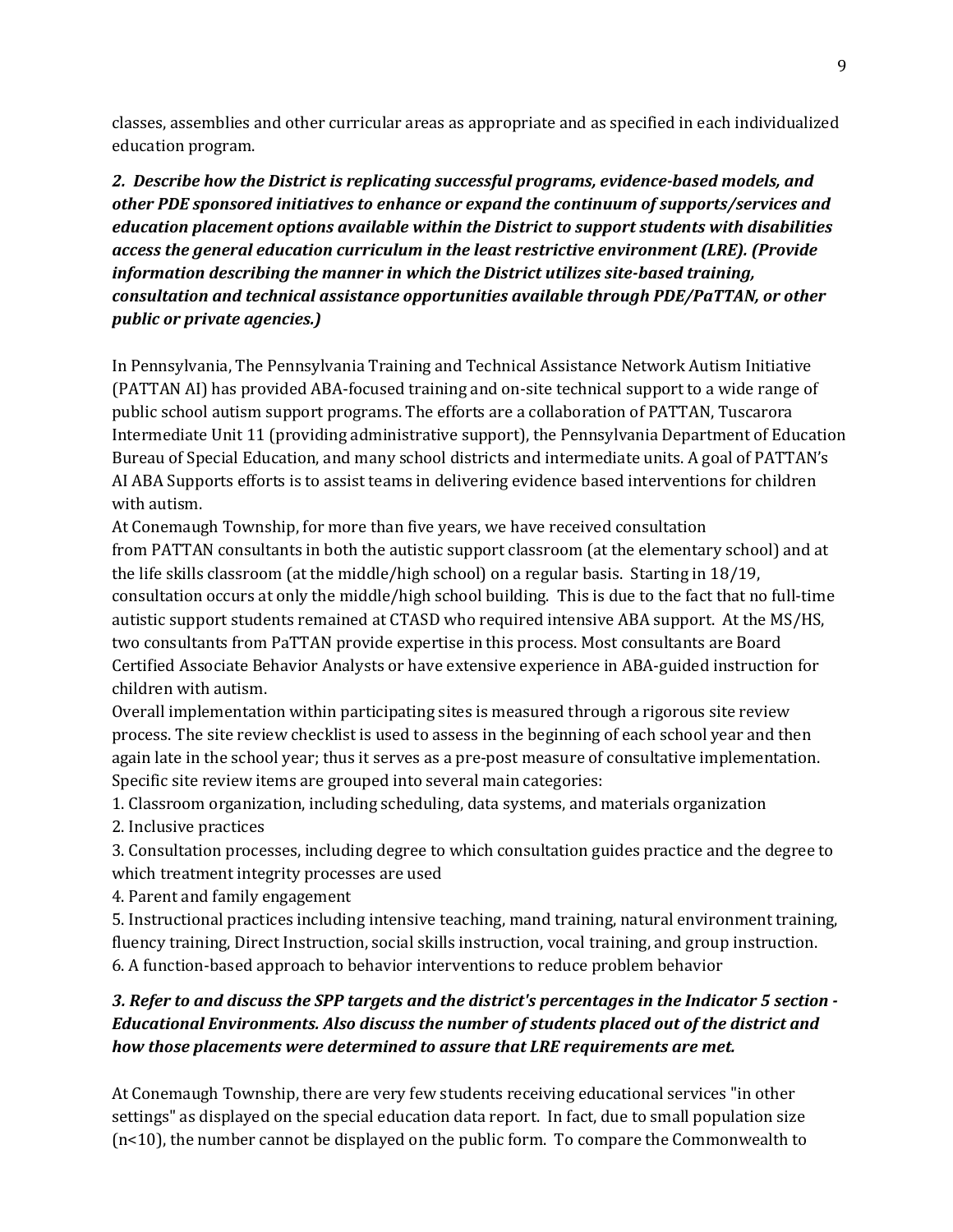CTASD, during 17/18, 4.9% of students receiving special education services state-wide had services that occur in these specialized settings, outside of the regular school buildings. Conemaugh Township had only 3.7% of students in other settings. Therefore, CTASD is providing the majority of the special education students with educational services in the home district. There is a slight discrepancy between the percentage of students statewide compared to CTASD who receive less than 40% of their services inside of the regular education classroom. At CTASD, this occurs with 11.3% of the special education population (Dec. 2017 PIMS). Statewide, 9.3% of students are educated inside of regular education less than 40% of the time. In looking at December 1, 2018 data that will be submitted for PIMS, students who receive less than 40% of their services inside of regular education will decrease to approximately 7.6%. This is based on the preliminary 12/1/18 submission.

### *Behavior Support Services*

- 1. Provide a summary of the District policy on behavioral support services including, but not limited to, the school wide positive behavior supports (PBS).
- 2. Describe training provided to staff in the use of positive behavior supports, de-escalation techniques and responses to behavior that may require immediate intervention.
- 3. If the district also has School-Based Behavioral Health Services, please discuss it.

#### *1. Provide a summary of the District policy on behavioral support services including, but not limited to, the school wide positive behavior supports (PBS).*

The CTASD board policy on behavior support is as follows:

Title Behavior Support Number 113.2 Status Active Adopted April 18, 2000 Last Revised August 20, 2013

#### **Purpose**

Students with disabilities shall be educated in the least restrictive environment and shall only be placed in settings other than the regular education class when the nature or severity of the student's disability is such that education in the regular education class with the use of appropriate supplementary aids and services cannot be achieved satisfactorily. The IEP team for a student with a disability shall develop a positive behavior support plan if the student requires specific intervention to address behavior that interferes with learning. The identification, evaluation, and plan or program shall be conducted and implemented in accordance with state and federal law and regulation[s.\[1\]\[2\]](http://www.pacode.com/secure/data/022/chapter14/s14.133.html)[\[31\]\[4\]](http://www.law.cornell.edu/uscode/text/20/1414)[\[28\]](http://www.law.cornell.edu/cfr/text/34/300.324)

#### **Authority**

The Board directs that the district's behavior support programs shall be based on positive rather than negative behavior techniques to ensure that students shall be free from demeaning treatment and unreasonable use of restraints or other aversive techniques. The use of restraints shall be considered a measure of last resort and shall only be used after other less restrictive measures, including de-escalation techniques. Behavior support programs and plans shall be based on a functional assessment of behavior and shall include a variety of research-based techniques to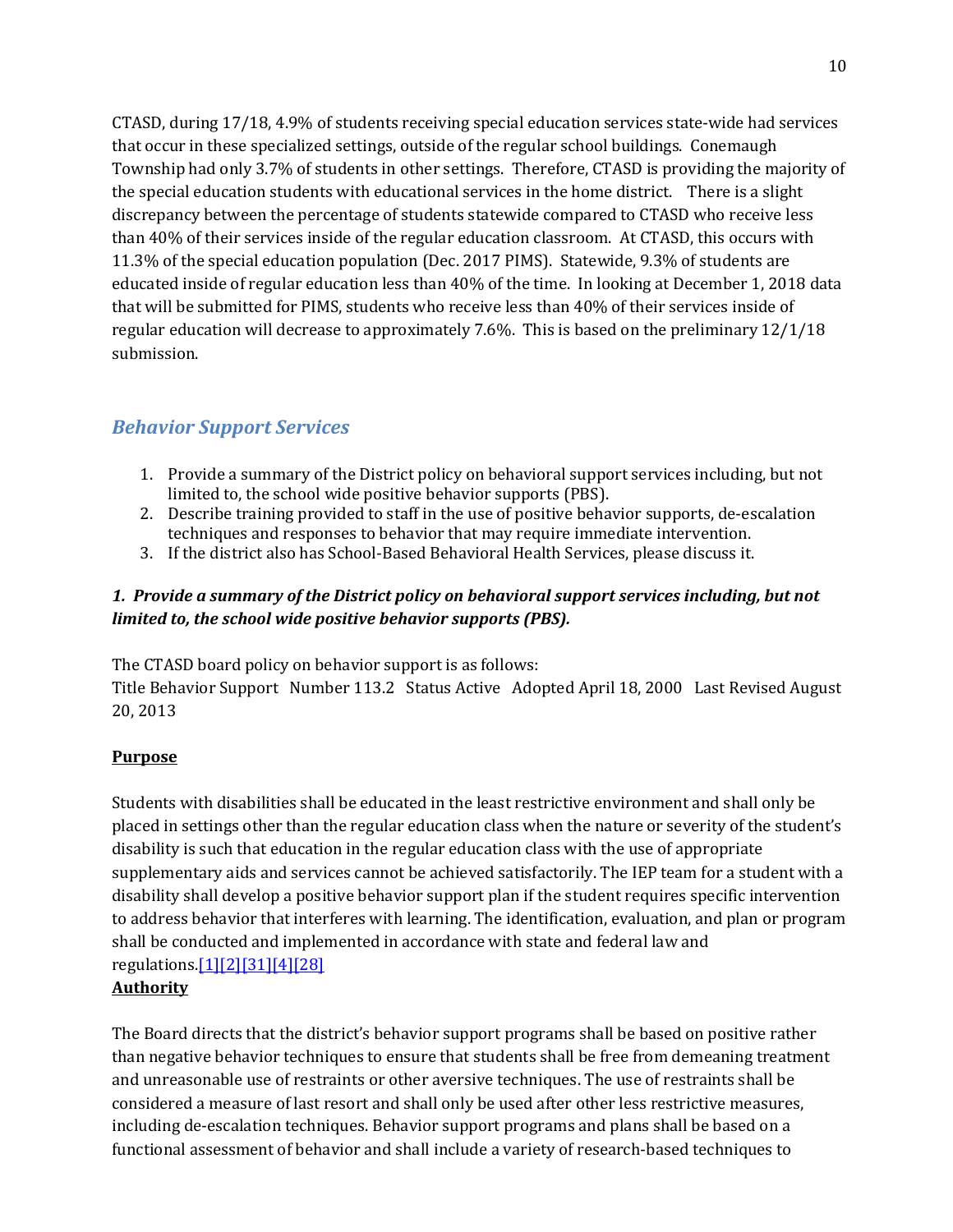develop and maintain skills that will enhance students' opportunity for learning and selffulfillmen[t.\[1\]\[](http://www.pacode.com/secure/data/022/chapter14/s14.133.html)[\[31\]\[32\]](http://www.law.cornell.edu/uscode/text/20/1414)[\[28\]\[29\]](http://www.law.cornell.edu/cfr/text/34/300.324)[\[30\]\[](http://www.law.cornell.edu/cfr/text/34/300.530)9][10][11]

#### **Definitions**

The following terms shall have these meanings, unless the context clearly indicates otherwis[e.\[1\]](http://www.pacode.com/secure/data/022/chapter14/s14.133.html)

#### **Aversive techniques**

- deliberate activities designed to establish a negative association with a specific behavior.

#### **Behavior support**

- development, change and maintenance of selected behaviors through the systematic application of behavior change techniques.

#### **Behavior Support Plan**

#### **or Behavior Intervention Plan**

plan for students with disabilities who require specific intervention to address behavior that interferes with learning. A positive Behavior Support Plan shall be developed by the IEP team, be based on a functional behavioral assessment, and become part of the individual student's IEP. These plans must include methods that use positive reinforcements, other positive techniques and related services required to assist a student with a disability to benefit from special education.

#### **Positive techniques**

- methods that utilize positive reinforcement to shape a student's behavior, ranging from the use of positive verbal statements as a reward for good behaviors to specific tangible rewards.

#### **Restraints**

**-**

- application of physical force, with or without the use of any device, designed to restrain free movement of a student's body, excluding the following:

- 1. Briefly holding a student, without force, to calm or comfort him/her.
- 2. Guiding a student to an appropriate activity.
- 3. Holding a student's hand to escort him/her safely from one area to another.
- 4. Hand-over-hand assistance with feeding or task completion.
- 5. Techniques prescribed by a qualified medical professional for reasons of safety or for therapeutic or medical treatment, as agreed to by the student's parents/guardians and specified in the IEP.
- 6. Mechanical restraints governed by this policy, such as devices used for physical or occupational therapy, seatbelts in wheelchairs or on toilets used for balance and safety, safety harnesses in buses, and functional positioning devices.

#### **Seclusion**

- confinement of a student in a room, with or without staff supervision, in order to provide a safe environment to allow the student to regain self-control.

#### **Students with disabilities**

- school-aged children within the jurisdiction of the district who have been evaluated and found to have one or more disabilities as defined by law, and who require, because of such disabilities, special education and related services.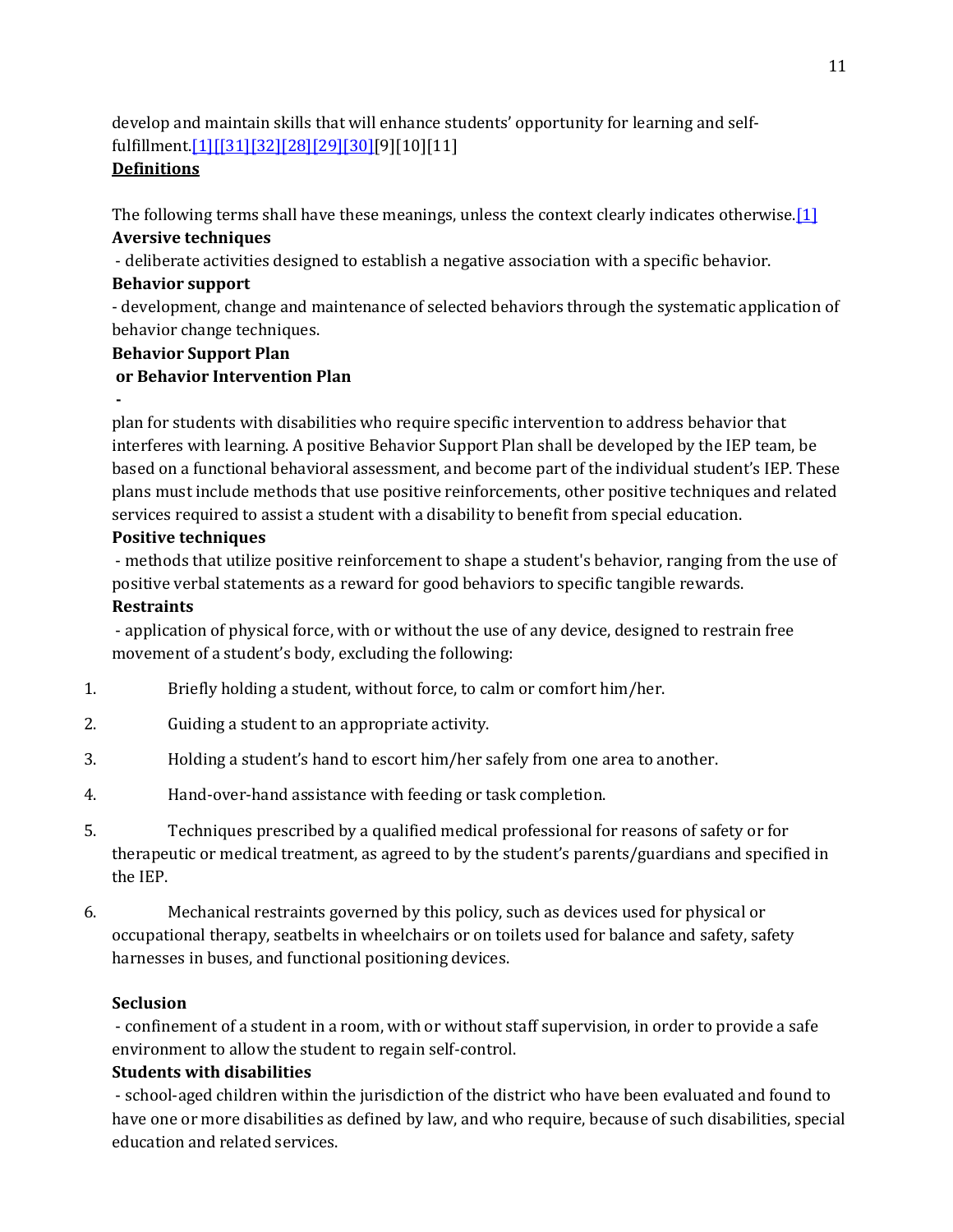#### **Delegation of Responsibility**

The Executive Director or designee is responsible for programs that are solely operated by Appalachia IU (e.g., preschool).

Individual school district Superintendents, in conjunction with the Appalachia Intermediate Unit 8 Executive Director, are responsible for ensuring that:

- 1. Agreed upon behavior support plans within IEPs for students are implemented in a consistent manner.
- 2. This policy is implemented in compliance with federal and state laws and regulations.

The Superintendent or designee shall develop administrative regulations to implement this policy. The Superintendent or designee shall provide regular training, and retraining as needed, of staff in the use of specific procedures, methods and techniques, including restraints and seclusions, that will be used to implement positive behavior supports or interventions in accordance with students' IEPs and Board policy.

The Superintendent or designee shall maintain and report data on the use of restraints, as required. Such report shall be readily available for review during the state's cyclical compliance monitoring. Procedures shall be established requiring reports be made to the district by entities educating students with disabilities who attend programs or classes outside the district, including private schools, agencies, intermediate units and vocational schools.

#### **Guidelines**

Development of a separate Behavior Support Plan is not required when appropriate positive behavioral interventions, strategies and supports can be incorporated into a student's IE[P.\[1\]\[28\]](http://www.pacode.com/secure/data/022/chapter14/s14.133.html) When an intervention is necessary to address problem behavior, the types of intervention chosen for a student shall be the least intrusive necessary.

#### Physical Restraints

Restraints to control acute or episodic aggressive behavior may be used only when the student is acting in a manner that presents a clear and present danger to the student, other students or employees, and only when less restrictive measures and techniques have proven to be or are less effectiv[e.\[1\]](http://www.pacode.com/secure/data/022/chapter14/s14.133.html)

The Director of Special Education or designee shall notify the parent/guardian as soon as practicable of the use of restraints to control the aggressive behavior of the student and shall convene a meeting of the IEP team within ten (10) school days of the use of restraints, unless the parent/guardian, after written notice, agrees in writing to waive the meeting. At this meeting, the IEP team shall consider whether the student needs a functional behavioral assessment, re-evaluation, a new or revised positive Behavior Support Plan, or a change of placement to address the inappropriate behavio[r.\[1\]](http://www.pacode.com/secure/data/022/chapter14/s14.133.html) The use of restraints shall not be included in the IEP for the convenience of staff, as a substitute for an educational program, or employed as punishment. Restraints may be included in an IEP only if[:\[1\]](http://www.pacode.com/secure/data/022/chapter14/s14.133.html)

- 1. The restraint is used with specific component elements of a positive Behavior Support Plan.
- 2. The restraint is used in conjunction with teaching socially appropriate alternative skills or behaviors.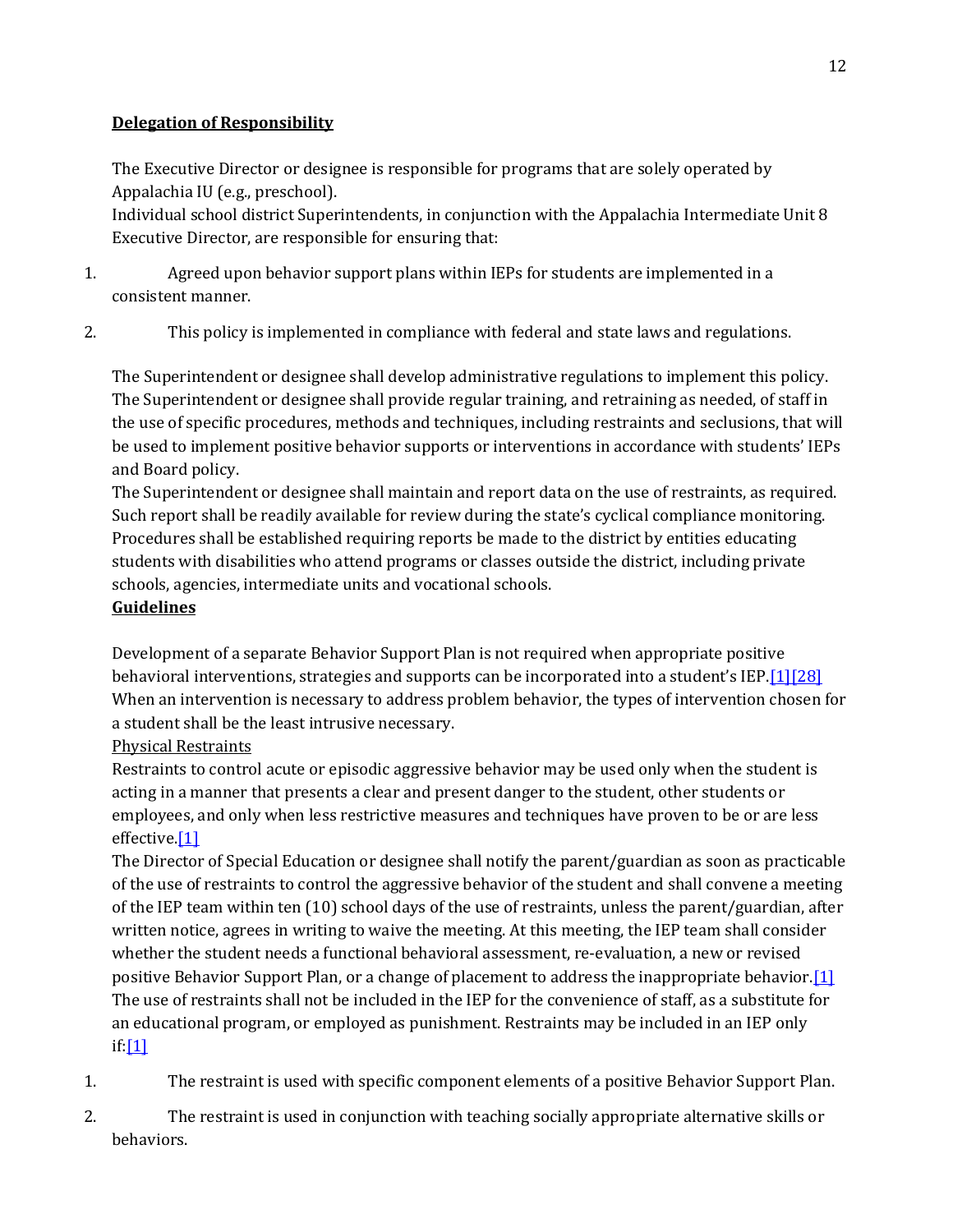- 3. Staff are authorized to use the restraint and have received appropriate training.
- 4. Behavior Support Plan includes efforts to eliminate the use of restraints.

#### Mechanical Restraints

Mechanical restraints, which are used to control involuntary movement or lack of muscular control of students when due to organic causes or conditions, may be employed only when specified by an IEP and as determined by a medical professional qualified to make the determination, and as agreed to by the student's parents/guardian[s.\[1\]](http://www.pacode.com/secure/data/022/chapter14/s14.133.html)

Mechanical restraints shall prevent a student from injuring him/herself or others or promote normative body positioning and physical functioning.

Seclusion

The district permits involuntary seclusion of a student in accordance with the student's IEP or in an emergency to prevent immediate or imminent injury to the student or others, but the seclusion must be the least restrictive alternative.

The district prohibits the seclusion of students in locked rooms, locked boxes and other structures or spaces from which the student cannot readily exit.<sup>[1]</sup>

#### Aversive Techniques

Following aversive techniques of handling behavior are considered inappropriate and shall not be used in educational programs: [\[1\]](http://www.pacode.com/secure/data/022/chapter14/s14.133.html)

- 1. Corporal punishment.
- 2. Punishment for a manifestation of a student's disability.
- 3. Locked rooms, locked boxes, other locked structures or spaces from which the student cannot readily exit.
- 4. Noxious substances.
- 5. Deprivation of basic human rights, such as withholding meals, water or fresh air.
- 6. Suspensions constituting a pattern as defined in state regulations[.\[12\]](http://www.pacode.com/secure/data/022/chapter14/s14.143.html)
- 7. Treatment of a demeaning nature.
- 8. Electric shock.
- 9. Methods implemented by untrained personnel.
- 10. Prone restraints, which are restraints by which a student is held face down on the floor.

#### Referral to Law Enforcement

The Superintendent or designee shall immediately report required incidents and may report discretionary incidents committed on school property, at any school-sponsored activity or on a conveyance providing transportation to or from a school or school-sponsored activity by a student with a disability, including a student for whom an evaluation is pending, to the local police department that has jurisdiction over the school's property, in accordance with state and federal laws and regulations, the procedures set forth in the memorandum of understanding with local law enforcement and Board policies. The Superintendent or designee shall respond to such incidents in accordance with the district's Special Education Plan and, if applicable, the procedures, methods and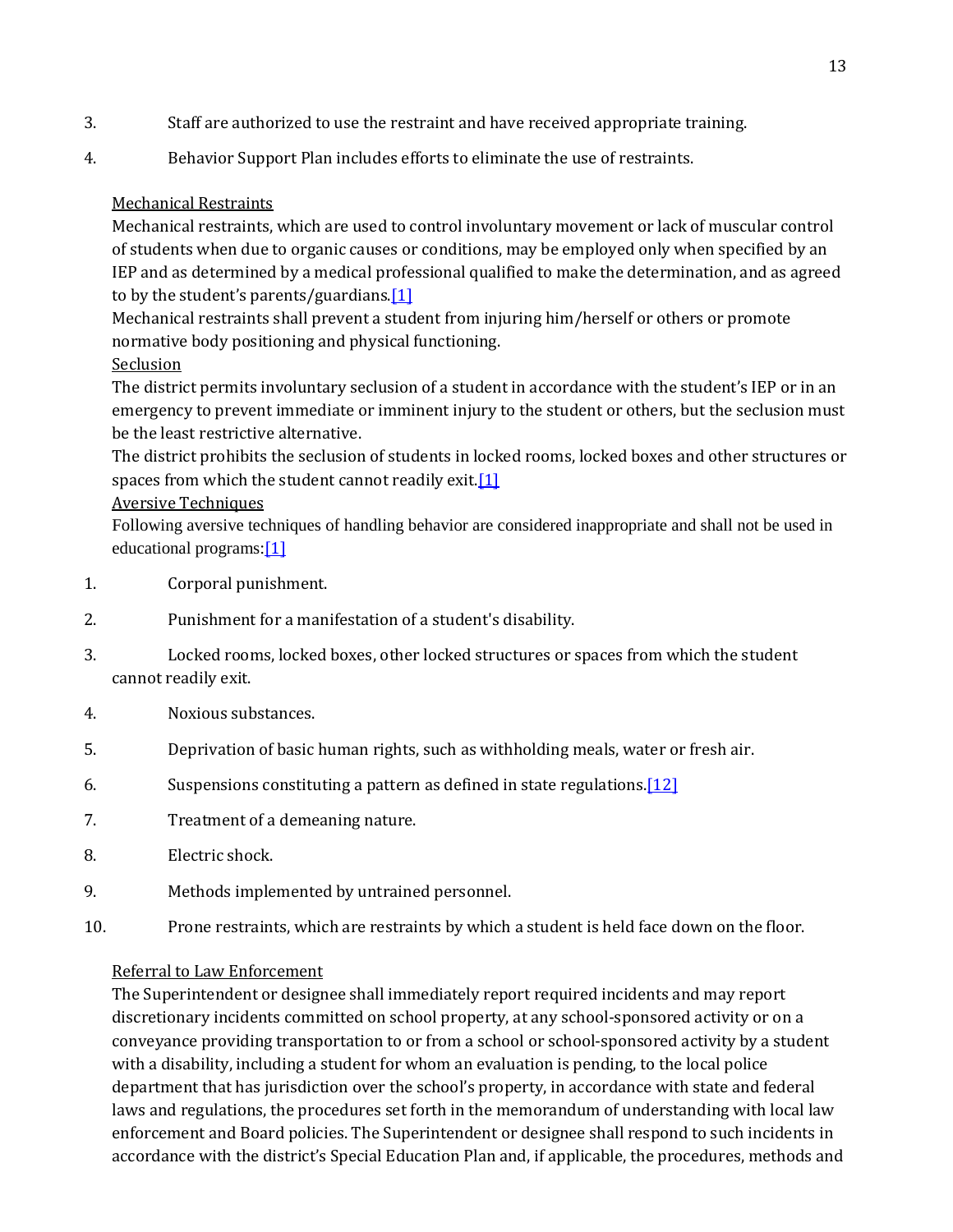techniques defined in the student's Behavior Support

Plan[.\[13\]\[14\]](http://www.legis.state.pa.us/cfdocs/legis/LI/uconsCheck.cfm?txtType=HTM&yr=1949&sessInd=0&smthLwInd=0&act=14&chpt=13A&sctn=2&subsctn=1)[\[15\]\[16\]](http://www.pacode.com/secure/data/022/chapter10/s10.21.html)[\[17\]\[18\]](http://www.pacode.com/secure/data/022/chapter10/s10.23.html)[\[19\]\[1\]](http://www.pacode.com/secure/data/022/chapter14/s14.104.html)[\[32\]\[20\]\[](http://www.law.cornell.edu/uscode/text/20/1415)21][9][10][22][23][24][25][26][27]

Subsequent to notification to law enforcement, an updated functional behavioral assessment and Behavior Support Plan shall be required for students with disabilities who have Behavior Support Plans at the time of such referral. $[17][1][11]$ 

If, as a result of such referral, the student is detained or otherwise placed in a residential setting located outside the district, the Director of Special Education or designee shall ensure that the responsible school district or intermediate unit is informed of the need to update the student's functional behavioral assessment and Behavior Support Pla[n.\[1\]](http://www.pacode.com/secure/data/022/chapter14/s14.133.html)

For a student with a disability who does not have a Behavior Support Plan, subsequent to notification to law enforcement, the district shall convene the student's IEP team to consider whether a Behavior Support Plan should be developed to address the student's behavior, in accordance with law, regulations and Board polic[y.\[17\]\[1\]](http://www.pacode.com/secure/data/022/chapter10/s10.23.html)

#### Relations With Law Enforcement

The district shall provide a copy of its administrative regulations and procedures for behavior support, developed in accordance with the Special Education Plan, to each local police department that has jurisdiction over school property. Updated copies shall be provided each time the administrative regulations and procedures for behavior support are revised by the district[.\[17\]\[19\]\[](http://www.pacode.com/secure/data/022/chapter10/s10.23.html)9][27]

The district shall invite representatives of each local police department that has jurisdiction over school property to participate in district training on the use of positive behavior supports, deescalation techniques and appropriate responses to student behavior that may require intervention, as included in the district's Special Education Plan and positive behavior support progra[m.\[17\]\[19\]](http://www.pacode.com/secure/data/022/chapter10/s10.23.html)[\[1\]\[](http://www.pacode.com/secure/data/022/chapter14/s14.133.html)9][27]

Legal [1. 22 PA Code 14.133](http://www.pacode.com/secure/data/022/chapter14/s14.133.html) [2. 22 PA Code 14.145](http://www.pacode.com/secure/data/022/chapter14/s14.145.html) [4. 34 CFR 300.114](http://www.law.cornell.edu/cfr/text/34/300.114) 9. Pol. 113 10. Pol. 113.1 11. Pol. 113.3 [12. 22 PA Code 14.143](http://www.pacode.com/secure/data/022/chapter14/s14.143.html) [13. 24 P.S. 1302.1-A](http://www.legis.state.pa.us/cfdocs/legis/LI/uconsCheck.cfm?txtType=HTM&yr=1949&sessInd=0&smthLwInd=0&act=14&chpt=13A&sctn=2&subsctn=1) [14. 22 PA Code 10.2](http://www.pacode.com/secure/data/022/chapter10/s10.2.html) [15. 22 PA Code 10.21](http://www.pacode.com/secure/data/022/chapter10/s10.21.html) [16. 22](http://www.pacode.com/secure/data/022/chapter10/s10.22.html)  [PA Code 10.22](http://www.pacode.com/secure/data/022/chapter10/s10.22.html) [17. 22 PA Code 10.23](http://www.pacode.com/secure/data/022/chapter10/s10.23.html) [18. 22 PA Code 10.25](http://www.pacode.com/secure/data/022/chapter10/s10.25.html) [19. 22 PA Code 14.104](http://www.pacode.com/secure/data/022/chapter14/s14.104.html) [20. 34 CFR](http://www.law.cornell.edu/cfr/text/34/300.535)  [300.535](http://www.law.cornell.edu/cfr/text/34/300.535) 21. Pol. 103.1 22. Pol. 218 23. Pol. 218.1 24. Pol. 218.2 25. Pol. 222 26. Pol. 227 27. Pol. 805.1 [28. 34 CFR 300.324](http://www.law.cornell.edu/cfr/text/34/300.324) [29. 34 CFR 300.34](http://www.law.cornell.edu/cfr/text/34/300.34) [30. 34 CFR 300.530](http://www.law.cornell.edu/cfr/text/34/300.530) [31. 20 U.S.C. 1414](http://www.law.cornell.edu/uscode/text/20/1414) [32. 20 U.S.C.](http://www.law.cornell.edu/uscode/text/20/1415)  [1415](http://www.law.cornell.edu/uscode/text/20/1415) [24 P.S. 1303-A](http://www.legis.state.pa.us/cfdocs/legis/LI/uconsCheck.cfm?txtType=HTM&yr=1949&sessInd=0&smthLwInd=0&act=14&chpt=13A&sctn=3&subsctn=0) [20 U.S.C. 1400 et seq](http://www.law.cornell.edu/uscode/text/20/chapter-33) [34 CFR Part 300](http://www.law.cornell.edu/cfr/text/34/part-300) [Pennsylvania Training and Technical](http://www.pattan.net/)  [Assistance Network \(PaTTAN\), Questions and Answers on the Restraint Reporting Requirements](http://www.pattan.net/)  [and System, June 2009](http://www.pattan.net/)

#### *2. Describe training provided to staff in the use of positive behavior supports, de-escalation techniques and responses to behavior that may require immediate intervention.*

The district currently uses multiple behavioral supports in each of its buildings. The Olweus Bullying Prevention has been used within the district. Examples of meeting topics for the various grade levels would include:

- Cafeteria, hall and bus conduct
- Dealing with rumors
- Problem solving, anger, and dealing with conflict
- Listening skills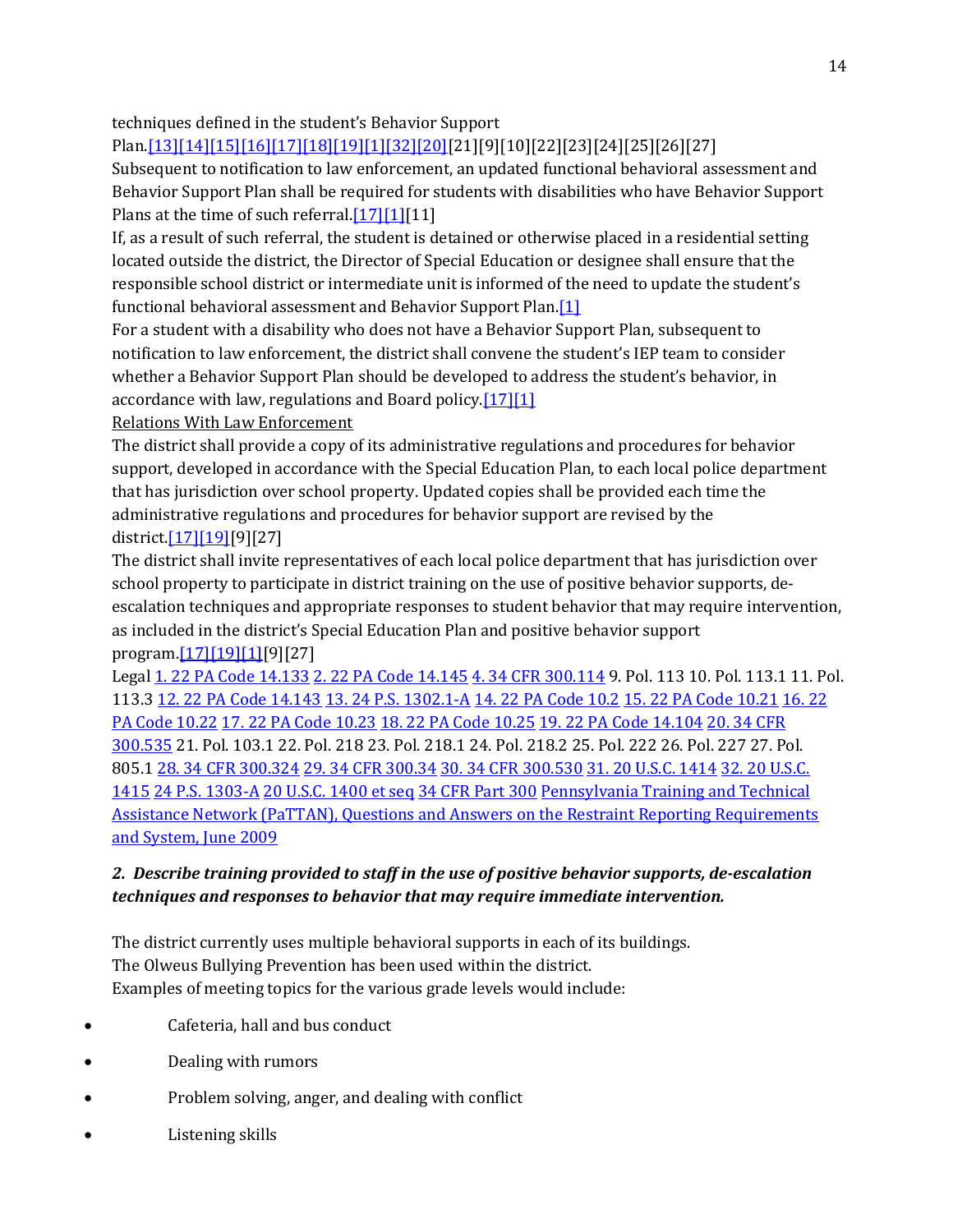Additional resources for behavioral support at Conemaugh Township would include:

- Drug Awareness Programs
- Crisis prevention and behavior intervention training
- CARE team at the high school and STACK team at the elementary (both are SAP teams)
- IST (Instructional Support Team) elementary school
- Bucket filler program at the elementary to recognize positive behaviors of students
- Special education issues and compliance training
- Consultation and collaboration with local wrap around agencies supporting students in the district's schools
- Contracting with the AIU8 for social worker support as a link between the school and home settings
- CTASD website information providing links to community counseling opportunities
- "Report a Bully" online prevention program, including a Township Hotline for reporting
- Implementation of a trial "mindfulness" program (as supported by IU08 social work) with kindergarten students during the winter of 2018.

Crisis prevention and intervention teams have been established in all of the district buildings. The team is certified in CPI through the yearly IU training programs.

At CTASD, it is our goal that students with disabilities will interact with others in their school environments in an effective manner so that their behavior does not impede their learning or the learning of others.

When implementing behavior interventions for problem behaviors, the ES teachers work to identify ways to intervene early in an escalation. In order

to do this, it is important to identify the antecedent of the problem behavior. When involved in deescalation, the attempt is made to avoid blaming, and to

focus instead on effective methods for resolving the problem. All ES teachers receive CPI training on a yearly basis, which provides outlines for de-

escalation techniques.

The ES teacher engages in ongoing progress monitoring of each student to determine when there is a need for program changes. They identify areas of

growth and identify strategies that have been proven to be effective.

When students are identified as having an emotional disturbance, they are referred for emotional support services from the school district in the least restrictive environment suitable for the student's needs. The ES

teacher examines information from educational assessments, teacher and parent reports. They work to identify problem behaviors, the triggers to

those behaviors, and the function the behavior services. The ES teacher, in collaboration with the IEP team, develops a behavior intervention plan for each student. This

plan strives to implement strategies to help support positive behaviors.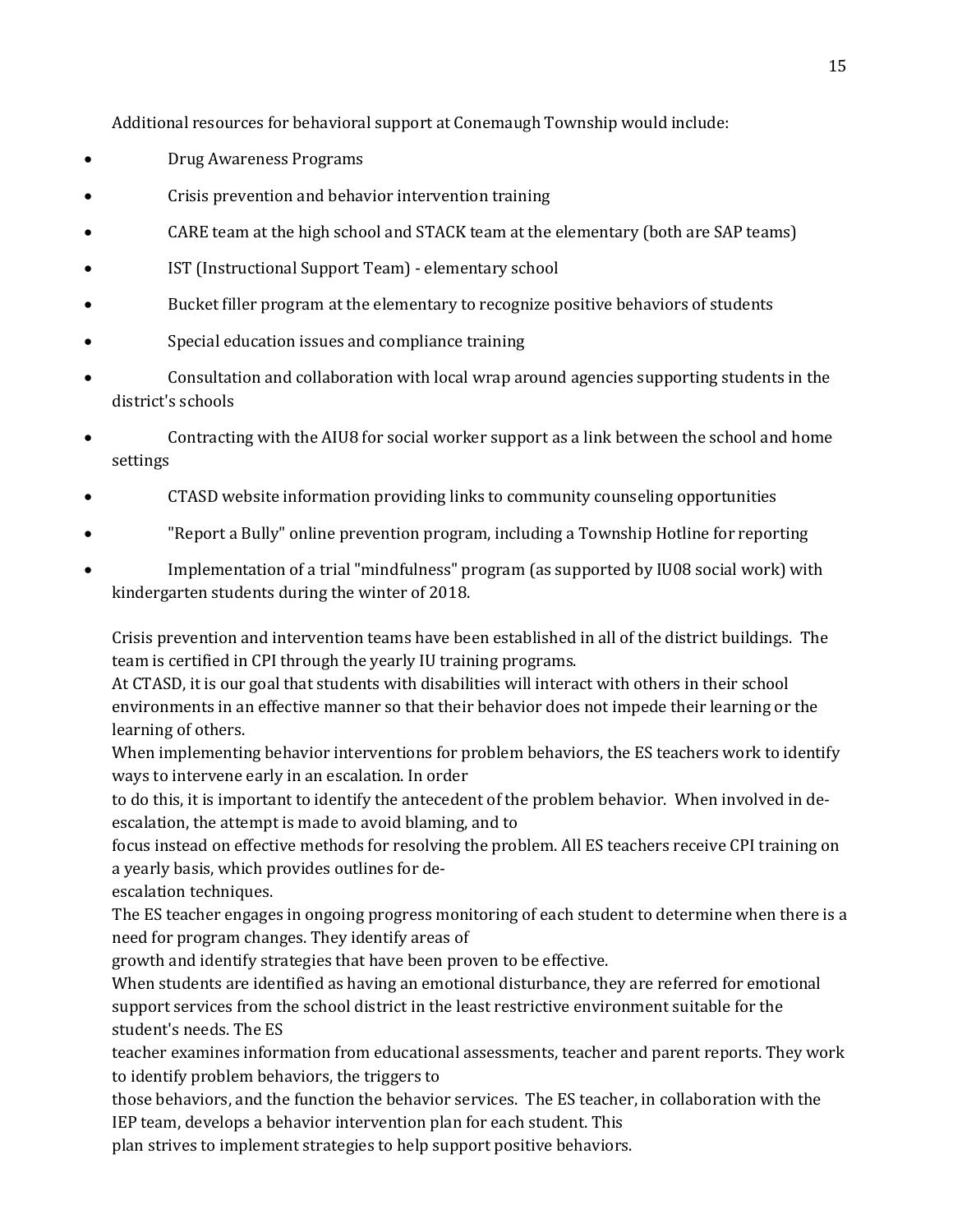There must be clear consequences for negative behaviors and the plan must be implemented throughout the school in a consistent manner. The plan considers

environmental factors that can be manipulated and replacement behaviors (that serve the same function as the problem behavior) that can be taught.

Interventions are put into place to support positive growth for the student. These interventions can include opportunities for breaks due to anxiety, anger management strategies, coping skills, or relaxation techniques. Teachers are encouraged to use positive reinforcement and communicate positive expectations, teach social skills and problem solving strategies. The ultimate goal is to fade interventions and to institute some measure of self-management on the part of the student.

#### *3. If the district also has School-Based Behavioral Health Services, please discuss it.*

The school district contracts with ACRP for school-based behavioral health services. Services are provided by a therapist at both the elementary and middle school/high school settings. These services are available for special education and regular education students. The ACRP therapist meets on a scheduled basis with identified clients/students in the public school building during the regular school day. The therapist may act as a liaison between the school and home setting through providing therapeutic recommendations to parents or guardians. The therapist may be asked to attend meetings (such as IEP meetings) for identified clients. In this manner, the therapist is seen as a vital part of the student's "team" and as a clear and important support to the student, family, and school. Beyond the individual services, the school-based therapist may offer staff information about community-based programs that would be supportive to particular students or identified needs.

#### *Intensive Interagency/Ensuring FAPE/Hard to Place Students*

- 1. If the LEA is having difficulty ensuring FAPE for an individual student or a particular disability category, describe the procedures and analysis methods used to determine gaps in the continuum of special education supports, services and education placement options available for students with disabilities.
- 2. Include information detailing successful programs, services, education placements as well as identified gaps in current programs, services, and education placements not available within the LEA. Include an overview of services provided through interagency collaboration within the LEA.
- 3. Discuss any expansion of the continuum of services planned during the life of this plan.

#### *1. If the LEA is having difficulty ensuring FAPE for an individual student or a particular disability category, describe the procedures and analysis methods used to determine gaps in*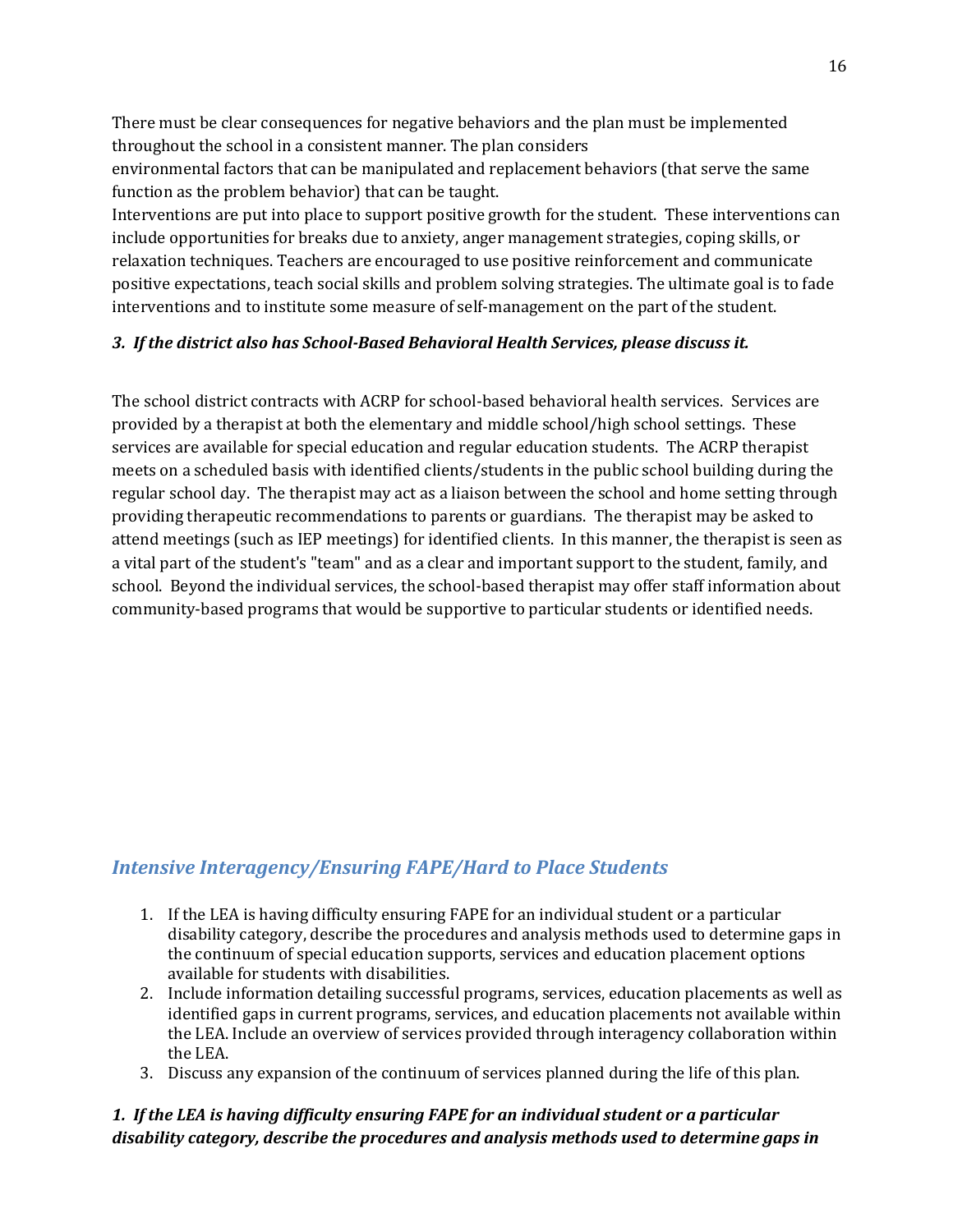#### *the continuum of special education supports, services and education placement options available for students with disabilities.*

The Conemaugh Township Area School District focuses extensively on interagency collaboration. Through the resources of the IU08, all available resources are utilized on an on-going basis. The IU08 provides a yearly booklet to districts listing all available programs, services, and personnel. This greatly enhances accessibility to the services and staff for the district. Other collaboration occurs through the following organizations: Somerset/Bedford DBHS, Children and Youth Services, Somerset Aid Home, Pressley Ridge, Twin Lakes Center, The Bradley Center, Southwood Residential, Children's Behavioral Health programs, among others.

In a situation where there is a hard to place student the IEP team will meet and collaborate to determine the most appropriate placement to meet the student's needs. Extreme needs will be met through additional communication and collaboration with outside agencies through a CASSP meeting. Additionally, an intervention specialist from the IU08 may be brought in to assist the team with programming and placement.

#### 2. *Include information detailing successful programs, services, education placements as well as identified gaps in current programs, services, and education placements not available within the LEA. Include an overview of services provided through interagency collaboration within the LEA.*

Successful programs within the district have included the life skills/autistic program at the high school/middle school as well as additional life skills opportunities at the elementary level. The success of these programs is evident with the inclusion of several non-district students within the classroom (during previous years). There have been multiple visitors from throughout the Commonwealth come to observe the best practices which are part of the day to day operation of the classrooms. Parents from out-of-the-district have inquired about sending their children to these classes. Our learning support and emotional support services are well established. Conemaugh Township's speech program at the itinerant level is highly regarded by professional staff, administration, and parents. Students receiving services from the Intermediate Unit, such as multiple disabilities support, some needing life skills support (early elementary or ages 18-21), blind and vision support, and hearing support have been well served with this ongoing partnership. Contracted services from CAMCO have also been highly regarded as well. Students who may require support beyond the services available within the district may be served through a cooperative agreement with a neighboring district or other local agencies that may provide the type of support that the student requires.

#### *3. Discuss any expansion of the continuum of services planned during the life of this plan.*

The CTASD continues to build upon our most recent initiatives (autistic support/life skills/emotional support) through continued parent collaboration, ongoing professional development, and best practices review with our local and regional partnerships.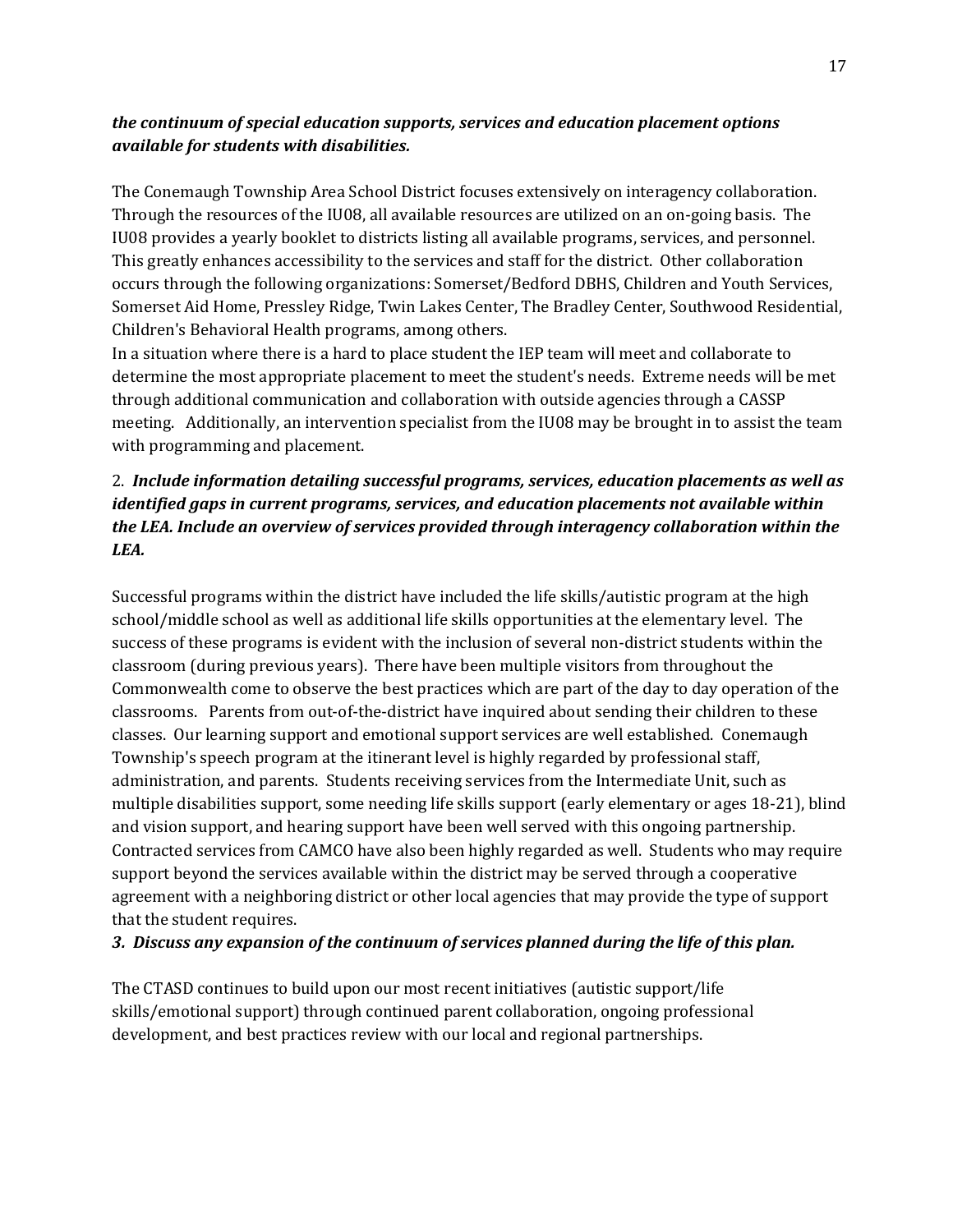## Assurances

### **Special Education Assurances**

The Local Education Agency (District) has verified the following Assurances:

- Implementation of a full range of services, programs and alternative placements available to the school district for placement and implementation of the special education programs in the school district.
- Implementation of a child find system to locate, identify and evaluate young children and children who are thought to be a child with a disability eligible for special education residing within the school district's jurisdiction. Child find data is collected, maintained and used in decision-making. Child find process and procedures are evaluated for its effectiveness. The District implements mechanisms to disseminate child find information to the public, organizations, agencies and individuals on at least an annual basis.
- Assurances of students with disabilities are included in general education programs and extracurricular and non-academic programs and activities to the maximum extent appropriate in accordance with an Individualized Education Program.
- Compliance with the PA Department of Education, Bureau of Special Education's report revision notice process.
- Following the state and federal guidelines for participation of students with disabilities in state and district-wide assessments including the determination of participation, the need for accommodations, and the methods of assessing students for whom regular assessment is not appropriate.
- Assurance of funds received through participation in the medical assistance reimbursement program, ACCESS, will be used to enhance or expand the current level of services and programs provided to students with disabilities in this local education agency.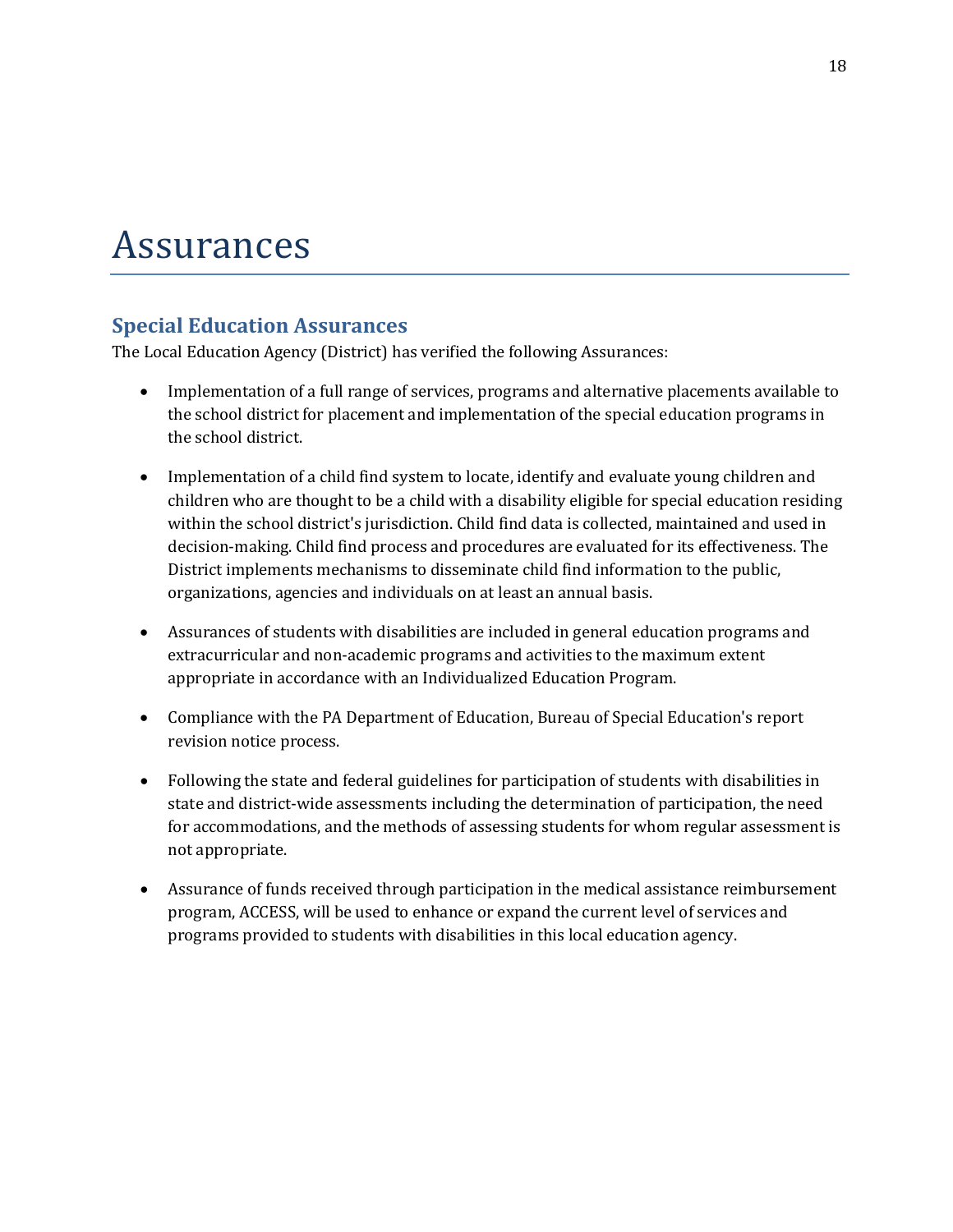## **24 P.S. §1306 and §1306.2 Facilities**

*There are no facilities.*

## **Least Restrictive Environment Facilities**

| <b>Facility Name</b>                                               | <b>Type of Facility</b>                | <b>Type of Service</b>                                                      | Number of<br><b>Students</b><br><b>Placed</b> |
|--------------------------------------------------------------------|----------------------------------------|-----------------------------------------------------------------------------|-----------------------------------------------|
| Westmont Hilltop High School                                       | Neighboring<br><b>School Districts</b> | <b>Multiple Disability Support</b>                                          | $\overline{2}$                                |
| Pressley Ridge Day School -<br>Licensed Private Academic<br>School | <b>Other</b>                           | Full time emotional or<br>autistic support                                  | 3                                             |
| <b>Forest Hills Elementary School</b>                              | Neighboring<br><b>School Districts</b> | Life Skills support                                                         | $\mathbf{1}$                                  |
| Central Cambria School District                                    | Neighboring<br><b>School Districts</b> | Group home located in this<br>district, Autistic and Life<br>Skills support | 2                                             |
| Bloomfield Apartment program -<br>IU08                             | <b>Other</b>                           | Life Skills support                                                         | $\overline{2}$                                |
| <b>Chartiers Valley School</b><br>District/Southwood School        | Special<br>Education<br>Centers        | Learning and Emotional<br>Support                                           | 1                                             |

## **Special Education Program Profile**

#### **Program Position #1**

*Operator:* School District

#### **PROGRAM DETAILS**

*Type:* Class

*Implementation Date:* August 27, 2018

*Reason for the proposed change:* Yearly update

| <b>Type of Support</b>                            | <b>Level of Support</b>                 | <b>Age Range</b>                                               | Caseload | FTE  |
|---------------------------------------------------|-----------------------------------------|----------------------------------------------------------------|----------|------|
| Supplemental (Less Than 80%<br>but More Than 20%) | <b>Learning Support</b>                 | $7$ to 9                                                       |          | 0.25 |
| Locations:                                        |                                         |                                                                |          |      |
| Conemaugh Township Area<br>Elementary             | An Elementary<br><b>School Building</b> | A building in which General<br>Education programs are operated |          |      |

| <b>Type of Support</b>                                                                                       | <b>Level of Support</b> | Age Range | Caseload | <b>FTE</b> |  |  |
|--------------------------------------------------------------------------------------------------------------|-------------------------|-----------|----------|------------|--|--|
| Itinerant                                                                                                    | Life Skills Support     | 6 to 9    |          | 0.1        |  |  |
| Justification: Teacher provides 1:1 emotional support to students or within small groups within the same age |                         |           |          |            |  |  |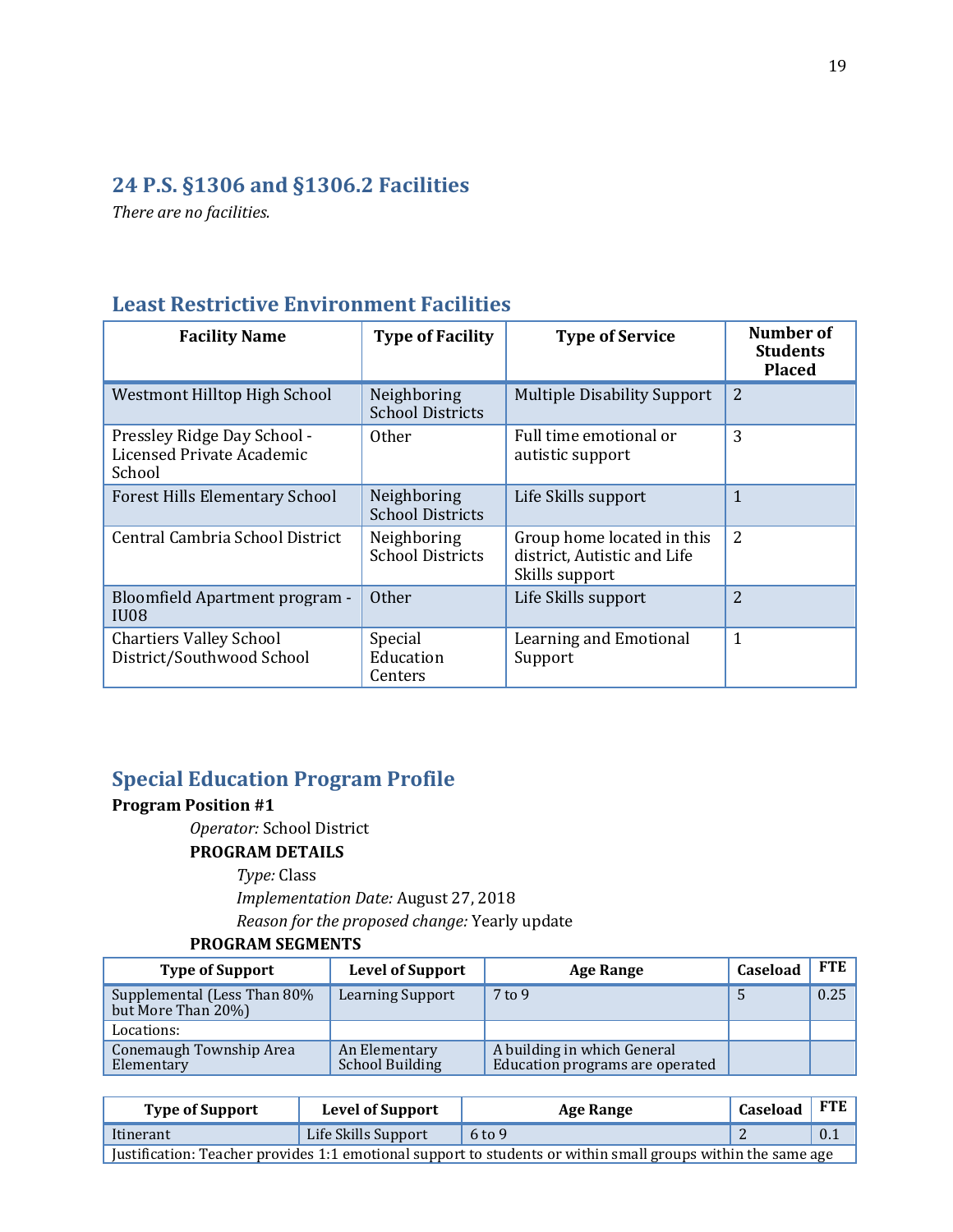| range.                                |                 |                                                                                       |  |
|---------------------------------------|-----------------|---------------------------------------------------------------------------------------|--|
| Locations:                            |                 |                                                                                       |  |
| Conemaugh Township<br>Area Elementary | <b>Building</b> | An Elementary School   A building in which General<br>Education programs are operated |  |

| <b>Type of Support</b>                            | <b>Level of Support</b>                 | <b>Age Range</b>                                               | Caseload | FTE  |
|---------------------------------------------------|-----------------------------------------|----------------------------------------------------------------|----------|------|
| Itinerant                                         | <b>Learning Support</b>                 | $7$ to 9                                                       |          | 0.08 |
| Locations:                                        |                                         |                                                                |          |      |
| Conemaugh Township Area<br><b>School District</b> | An Elementary<br><b>School Building</b> | A building in which General<br>Education programs are operated |          |      |

| <b>Type of Support</b>                            | <b>Level of Support</b>                 | <b>Age Range</b>                                               | Caseload | FTE  |
|---------------------------------------------------|-----------------------------------------|----------------------------------------------------------------|----------|------|
| Supplemental (Less Than 80%<br>but More Than 20%) | Life Skills Support                     | 7 to 10                                                        | 5        | 0.25 |
| Locations:                                        |                                         |                                                                |          |      |
| Conemaugh Township Area<br>Elementary             | An Elementary<br><b>School Building</b> | A building in which General<br>Education programs are operated |          |      |

| <b>Type of Support</b>                             | <b>Level of Support</b>                 | <b>Age Range</b>                                               | Caseload | FTE  |
|----------------------------------------------------|-----------------------------------------|----------------------------------------------------------------|----------|------|
| <b>Full-Time Special</b><br><b>Education Class</b> | Life Skills Support                     | 7 to 10                                                        |          | 0.16 |
| Locations:                                         |                                         |                                                                |          |      |
| Conemaugh Township                                 | An Elementary School<br><b>Building</b> | A building in which General Education<br>programs are operated |          |      |

| <b>Type of Support</b>                             | <b>Level of Support</b>                 | <b>Age Range</b>                                               | Caseload | FTE  |
|----------------------------------------------------|-----------------------------------------|----------------------------------------------------------------|----------|------|
| <b>Full-Time Special</b><br><b>Education Class</b> | <b>Learning Support</b>                 | 7 to 10                                                        |          | 0.16 |
| Locations:                                         |                                         |                                                                |          |      |
| Conemaugh Township                                 | An Elementary School<br><b>Building</b> | A building in which General Education<br>programs are operated |          |      |

*Operator:* School District

#### **PROGRAM DETAILS**

*Type:* Class

*Implementation Date:* August 27, 2018

*Reason for the proposed change:* Other teacher will assume full time LS, if needed.

| <b>Type of Support</b>                                | <b>Level of Support</b>                 | <b>Age Range</b>                                               | Caseload | <b>FTE</b> |
|-------------------------------------------------------|-----------------------------------------|----------------------------------------------------------------|----------|------------|
| Supplemental (Less Than 80%<br>but More Than 20%)     | <b>Learning Support</b>                 | 9 to 12                                                        |          | 0.2        |
| Locations:                                            |                                         |                                                                |          |            |
| <b>Conemaugh Township</b><br><b>Elementary School</b> | An Elementary<br><b>School Building</b> | A building in which General<br>Education programs are operated |          |            |

| <b>Type of Support</b>                | <b>Level of Support</b>                 | Age Range                                                      | Caseload | <b>FTE</b> |
|---------------------------------------|-----------------------------------------|----------------------------------------------------------------|----------|------------|
| Itinerant                             | <b>Learning Support</b>                 | 9 to 12                                                        | 15       | 0.3        |
| Locations:                            |                                         |                                                                |          |            |
| Conemaugh Township<br>Area Elementary | An Elementary School<br><b>Building</b> | A building in which General<br>Education programs are operated |          |            |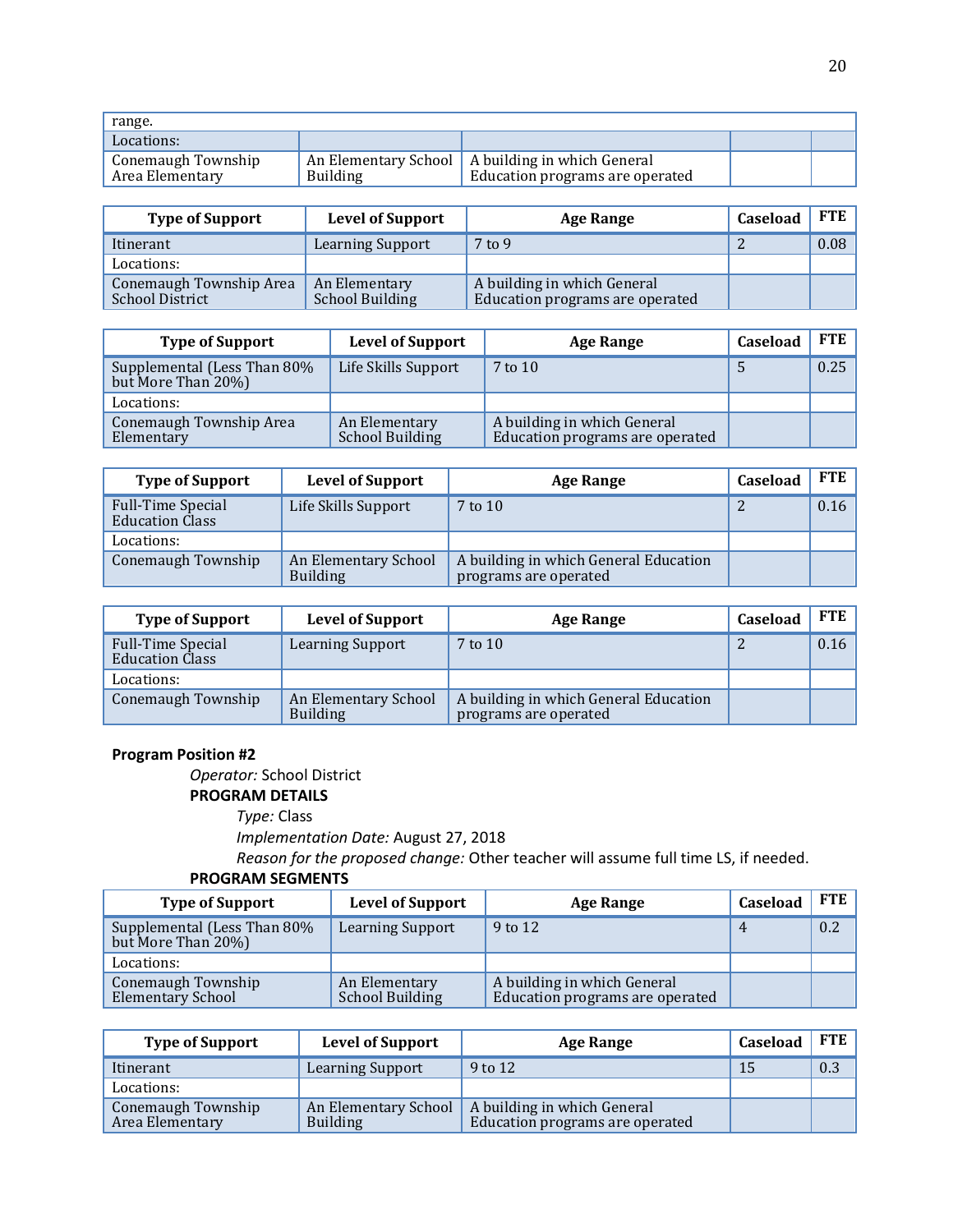| <b>Type of Support</b>                              | <b>Level of Support</b>                 | <b>Age Range</b>                                               | Caseload | FTE  |
|-----------------------------------------------------|-----------------------------------------|----------------------------------------------------------------|----------|------|
| Itinerant                                           | <b>Emotional Support</b>                | 9 to 12                                                        |          | 0.17 |
| Locations:                                          |                                         |                                                                |          |      |
| Conemaugh Township Area<br><b>Elementary School</b> | An Elementary<br><b>School Building</b> | A building in which General<br>Education programs are operated |          |      |

| <b>Type of Support</b>                              | <b>Level of Support</b>          | <b>Age Range</b>                                               | Caseload | <b>FTE</b> |
|-----------------------------------------------------|----------------------------------|----------------------------------------------------------------|----------|------------|
| Itinerant                                           | <b>Autistic Support</b>          | 9 to 12                                                        |          | 0.33       |
| Locations:                                          |                                  |                                                                |          |            |
| Conemaugh Township Area<br><b>Elementary School</b> | An Elementary<br>School Building | A building in which General<br>Education programs are operated |          |            |

*Operator:* School District

**PROGRAM DETAILS**

*Type:* Class

*Implementation Date:* February 17, 2015

*Reason for the proposed change:* Updated information for special education plan.

BL

#### **PROGRAM SEGMENTS**

| <b>Type of Support</b>                            | <b>Level of Support</b>                 | <b>Age Range</b>                                               | Caseload | <b>FTE</b> |
|---------------------------------------------------|-----------------------------------------|----------------------------------------------------------------|----------|------------|
| Supplemental (Less Than 80%<br>but More Than 20%) | <b>Learning Support</b>                 | $5$ to $8$                                                     |          | 0.35       |
| Locations:                                        |                                         |                                                                |          |            |
| Conemaugh Township Area<br>Elementary             | An Elementary<br><b>School Building</b> | A building in which General<br>Education programs are operated |          |            |

| <b>Type of Support</b>                | <b>Level of Support</b>                 | <b>Age Range</b>                                               | Caseload | <b>FTE</b> |
|---------------------------------------|-----------------------------------------|----------------------------------------------------------------|----------|------------|
| Itinerant                             | <b>Learning Support</b>                 | $5$ to $8$                                                     | 10       | 0.2        |
| Locations:                            |                                         |                                                                |          |            |
| Conemaugh Township<br>Area Elementary | An Elementary School<br><b>Building</b> | A building in which General<br>Education programs are operated |          |            |

| <b>Type of Support</b>                | <b>Level of Support</b>                 | Age Range                                                      | Caseload | <b>FTE</b> |
|---------------------------------------|-----------------------------------------|----------------------------------------------------------------|----------|------------|
| Itinerant                             | <b>Emotional Support</b>                | $5$ to $8$                                                     |          | 0.12       |
| Locations:                            |                                         |                                                                |          |            |
| Conemaugh Township<br>Area Elementary | An Elementary<br><b>School Building</b> | A building in which General<br>Education programs are operated |          |            |

| <b>Type of Support</b>                              | <b>Level of Support</b>                 | <b>Age Range</b>                                               | Caseload | FTE  |
|-----------------------------------------------------|-----------------------------------------|----------------------------------------------------------------|----------|------|
| Itinerant                                           | <b>Autistic Support</b>                 | $5$ to $8$                                                     | 4        | 0.33 |
| Locations:                                          |                                         |                                                                |          |      |
| Conemaugh Township Area<br><b>Elementary School</b> | An Elementary<br><b>School Building</b> | A building in which General<br>Education programs are operated |          |      |

#### **Program Position #4**

*Operator:* School District **PROGRAM DETAILS** *Type:* Class

*Implementation Date:* August 27, 2018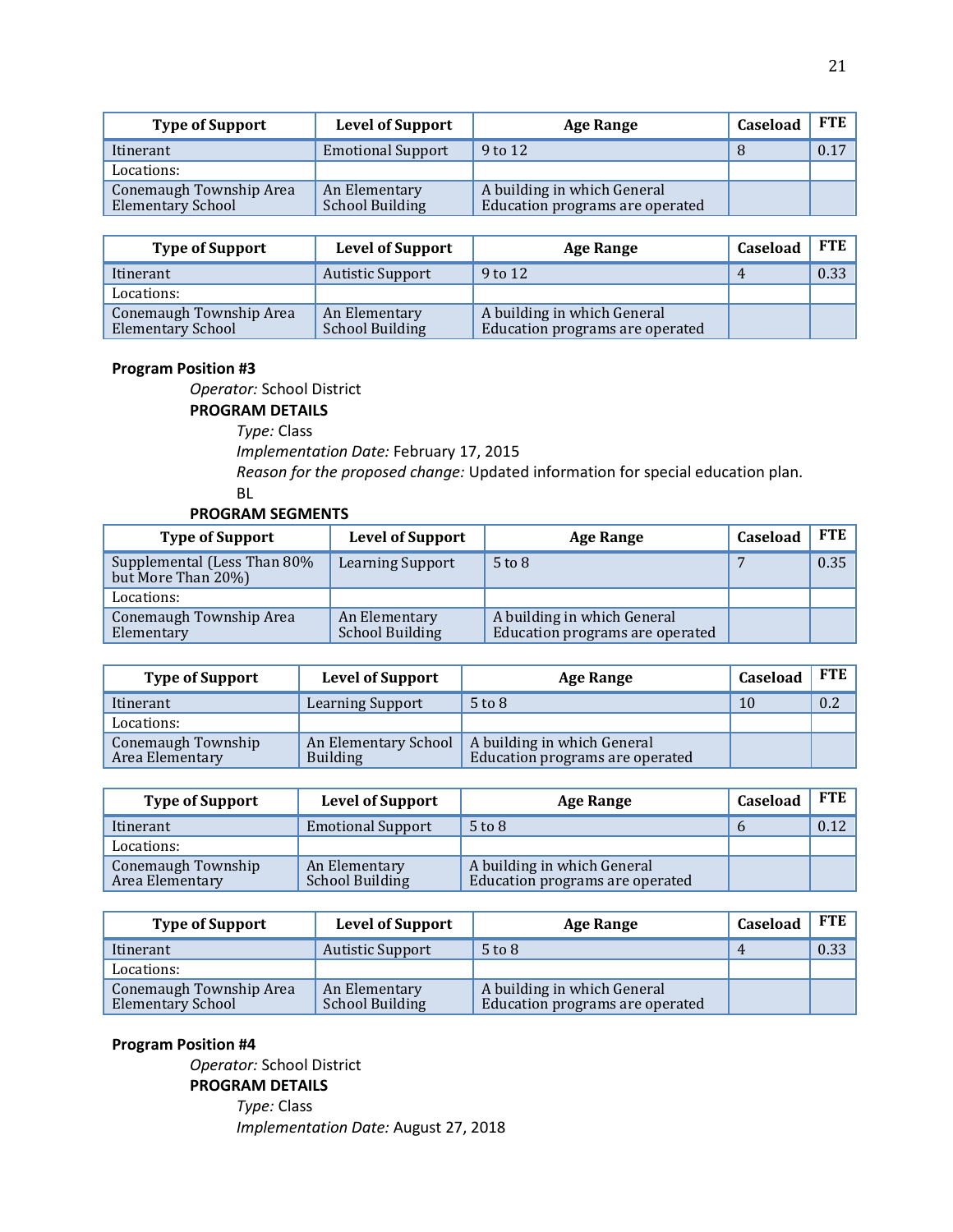*Reason for the proposed change:* Changing from full time AS to a variety of supports. There are no students in the building requiring full time AS at this time.

| <b>Type of Support</b>                            | <b>Level of Support</b>                 | <b>Age Range</b>                                               | Caseload | FTE |
|---------------------------------------------------|-----------------------------------------|----------------------------------------------------------------|----------|-----|
| Supplemental (Less Than 80%<br>but More Than 20%) | <b>Learning Support</b>                 | $6$ to 9                                                       |          | 0.1 |
| Locations:                                        |                                         |                                                                |          |     |
| Conemaugh Township<br>Elementary                  | An Elementary<br><b>School Building</b> | A building in which General<br>Education programs are operated |          |     |

#### **PROGRAM SEGMENTS**

| <b>Type of Support</b>           | <b>Level of Support</b>                 | Age Range                                                      | Caseload | FTE. |
|----------------------------------|-----------------------------------------|----------------------------------------------------------------|----------|------|
| Itinerant                        | <b>Learning Support</b>                 | $6 \text{ to } 9$                                              | 14       | 0.28 |
| Locations:                       |                                         |                                                                |          |      |
| Conemaugh Township<br>Elementary | An Elementary School<br><b>Building</b> | A building in which General Education<br>programs are operated |          |      |

| <b>Type of Support</b>                                                                                           | <b>Level of Support</b>          | <b>Age Range</b>                                               | Caseload | <b>FTE</b> |
|------------------------------------------------------------------------------------------------------------------|----------------------------------|----------------------------------------------------------------|----------|------------|
| Itinerant                                                                                                        | <b>Emotional Support</b>         | 6 to 12                                                        | 10       | 0.2        |
| Justification: Teacher will meet with ES students individually, therefore 3 year age range limit does not apply. |                                  |                                                                |          |            |
| Locations:                                                                                                       |                                  |                                                                |          |            |
| Conemaugh Township<br>Elementary                                                                                 | An Elementary School<br>Building | A building in which General Education<br>programs are operated |          |            |

| <b>Type of Support</b>                                                                                        | <b>Level of Support</b>                 | <b>Age Range</b>                                               | Caseload | FTE  |
|---------------------------------------------------------------------------------------------------------------|-----------------------------------------|----------------------------------------------------------------|----------|------|
| Itinerant                                                                                                     | <b>Autistic Support</b>                 | 6 to 12                                                        |          | 0.42 |
| Justification: Teacher will meet with AS students individually, therefore age range variance is not an issue. |                                         |                                                                |          |      |
| Locations:                                                                                                    |                                         |                                                                |          |      |
| Conemaugh Township<br>Elementary                                                                              | An Elementary School<br><b>Building</b> | A building in which General Education<br>programs are operated |          |      |

#### **Program Position #5**

*Operator:* School District

**PROGRAM DETAILS**

*Type:* Class

*Implementation Date:* August 23, 2017

*Reason for the proposed change:* Updated caseloads for special education plan.

| <b>Type of Support</b>                                                                                                         | <b>Level of Support</b>          | Age Range                                                      | Caseload | <b>FTE</b> |  |
|--------------------------------------------------------------------------------------------------------------------------------|----------------------------------|----------------------------------------------------------------|----------|------------|--|
| <b>Itinerant</b>                                                                                                               | Speech and Language<br>Support   | 5 to 13                                                        | 47       | 0.72       |  |
| Justification: Speech/language therapist meets with students individually or within small group within a<br>similar age range. |                                  |                                                                |          |            |  |
| Locations:                                                                                                                     |                                  |                                                                |          |            |  |
| Conemaugh Township<br>Area Elementary                                                                                          | An Elementary<br>School Building | A building in which General<br>Education programs are operated |          |            |  |

| <b>Type of Support</b>                                                                                                                      | <b>Level of Support</b>        | <b>Age Range</b> | Caseload | <b>FTE</b> |  |
|---------------------------------------------------------------------------------------------------------------------------------------------|--------------------------------|------------------|----------|------------|--|
| Itinerant                                                                                                                                   | Speech and Language<br>Support | 12 to 20         | 18       | 0.28       |  |
| Justification: Speech/language therapist meets with students individually or within age appropriate age span<br>for groups during sessions. |                                |                  |          |            |  |
| Locations:                                                                                                                                  |                                |                  |          |            |  |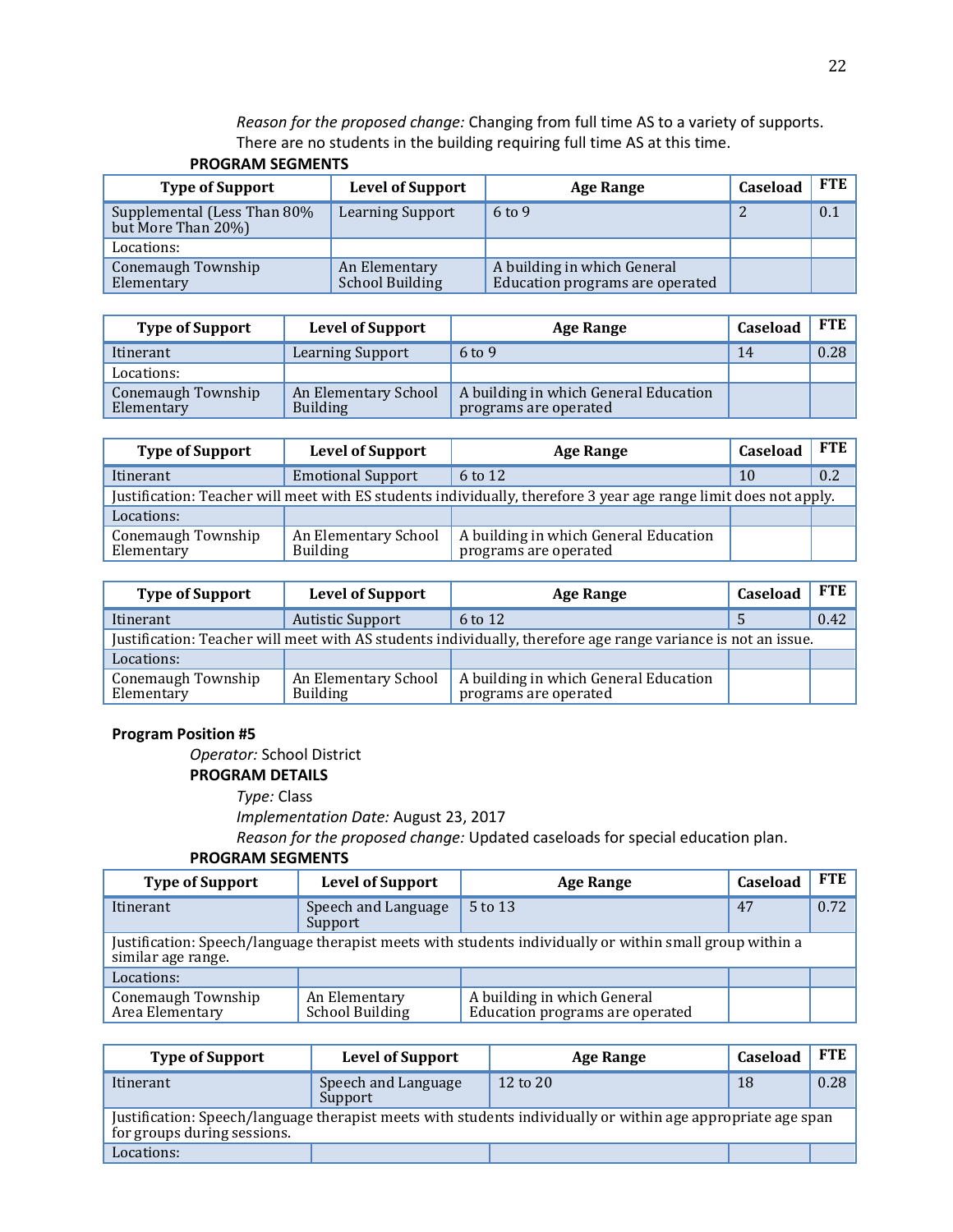| Conemaugh Township Area<br>Middle/High School | A Junior/Senior High<br><b>School Building</b> | A building in which General<br>Education programs are<br>operated |  |  |
|-----------------------------------------------|------------------------------------------------|-------------------------------------------------------------------|--|--|
|-----------------------------------------------|------------------------------------------------|-------------------------------------------------------------------|--|--|

*Operator:* School District

#### **PROGRAM DETAILS**

*Type:* Class

*Implementation Date:* August 27, 2018 *Reason for the proposed change:* Another teacher will be doing ES itinerant at the MS/HS.

#### **PROGRAM SEGMENTS**

| <b>Type of Support</b>                                                                            | <b>Level of Support</b>                 | <b>Age Range</b>                                                  | Caseload | FTE  |
|---------------------------------------------------------------------------------------------------|-----------------------------------------|-------------------------------------------------------------------|----------|------|
| Full-Time Special Education<br>Class                                                              | Life Skills Support                     | 12 to 21                                                          | 5        | 0.33 |
| Justification: Justification related to age range differences is indicated within students' IEPs. |                                         |                                                                   |          |      |
| Locations:                                                                                        |                                         |                                                                   |          |      |
| Conemaugh Township Area<br>Middle/High School                                                     | A Junior/Senior High<br>School Building | A building in which General<br>Education programs are<br>operated |          |      |

| <b>Type of Support</b>                                                       | <b>Level of Support</b>                 | <b>Age Range</b>                                                  | Caseload | <b>FTE</b> |
|------------------------------------------------------------------------------|-----------------------------------------|-------------------------------------------------------------------|----------|------------|
| Itinerant                                                                    | Autistic Support                        | 13 to 20                                                          |          | 0.17       |
| Justification: Teacher meets with students individually to provide services. |                                         |                                                                   |          |            |
| Locations:                                                                   |                                         |                                                                   |          |            |
| Conemaugh Township Area<br>Middle/High School                                | A Junior/Senior High<br>School Building | A building in which General<br>Education programs are<br>operated |          |            |

| <b>Type of Support</b>                                                                | <b>Level of Support</b>                 | Age Range                                                         | Caseload | <b>FTE</b> |
|---------------------------------------------------------------------------------------|-----------------------------------------|-------------------------------------------------------------------|----------|------------|
| Supplemental (Less Than<br>80% but More Than 20%)                                     | Life Skills Support                     | 13 to 20                                                          | 10       | 0.5        |
| Justification: Age range variance is justified in each student's IEP, when necessary. |                                         |                                                                   |          |            |
| Locations:                                                                            |                                         |                                                                   |          |            |
| Conemaugh Township Area<br>Middle/High School                                         | A Junior/Senior High<br>School Building | A building in which General<br>Education programs are<br>operated |          |            |

#### **Program Position #7**

*Operator:* School District

#### **PROGRAM DETAILS**

*Type:* Class

*Implementation Date:* August 23, 2017

*Reason for the proposed change:* Updated information for special education plan.

CD

| <b>Type of Support</b>            | <b>Level of Support</b>            | <b>Age Range</b>                                               | Caseload | <b>FTE</b> |
|-----------------------------------|------------------------------------|----------------------------------------------------------------|----------|------------|
| Itinerant                         | <b>Learning Support</b>            | 12 to 15                                                       | 12       | 0.24       |
| Locations:                        |                                    |                                                                |          |            |
| Conemaugh Township<br>Area Middle | A Middle School<br><b>Building</b> | A building in which General Education<br>programs are operated |          |            |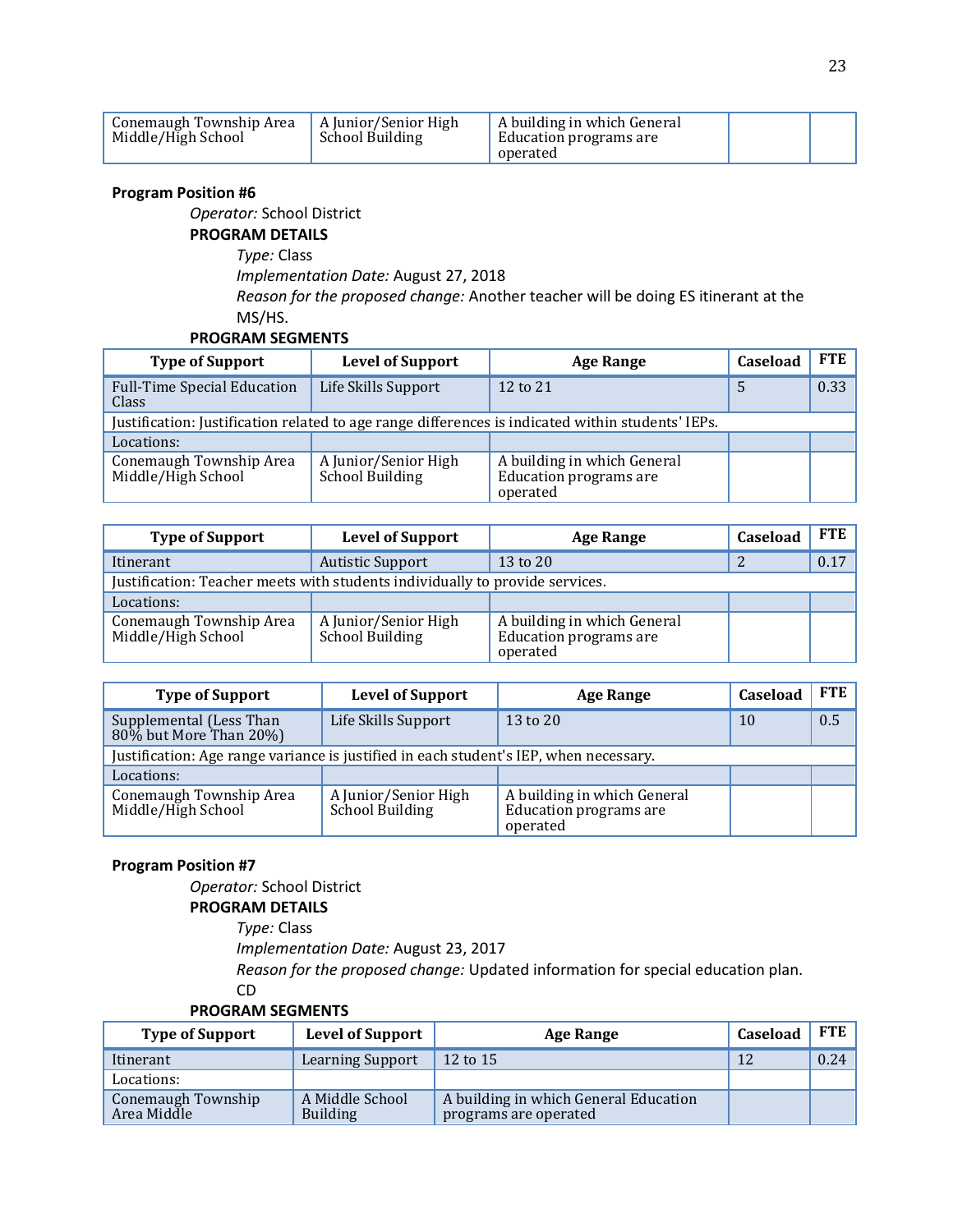| <b>Type of Support</b>                            | Level of<br><b>Support</b>         | <b>Age Range</b>                                               | Caseload | <b>FTE</b> |
|---------------------------------------------------|------------------------------------|----------------------------------------------------------------|----------|------------|
| Supplemental (Less Than 80%<br>but More Than 20%) | Learning<br>Support                | 12 to 15                                                       | 5        | 0.25       |
| Locations:                                        |                                    |                                                                |          |            |
| Conemaugh Township Area<br>Middle                 | A Middle School<br><b>Building</b> | A building in which General<br>Education programs are operated |          |            |

| <b>Type of Support</b>            | <b>Level of Support</b>            | <b>Age Range</b>                                               | Caseload | FTE  |
|-----------------------------------|------------------------------------|----------------------------------------------------------------|----------|------|
| Itinerant                         | <b>Autistic Support</b>            | 12 to 15                                                       |          | 0.17 |
| Locations:                        |                                    |                                                                |          |      |
| Conemaugh Township<br>Area Middle | A Middle School<br><b>Building</b> | A building in which General Education<br>programs are operated |          |      |

| <b>Type of Support</b>            | <b>Level of Support</b>            | <b>Age Range</b>                                               | Caseload | <b>FTE</b> |
|-----------------------------------|------------------------------------|----------------------------------------------------------------|----------|------------|
| Itinerant                         | <b>Emotional Support</b>           | 12 to 15                                                       |          | 0.34       |
| Locations:                        |                                    |                                                                |          |            |
| Conemaugh Township<br>Area Middle | A Middle School<br><b>Building</b> | A building in which General Education<br>programs are operated |          |            |

*Operator:* School District

**PROGRAM DETAILS**

*Type:* Class

*Implementation Date:* August 27, 2018

*Reason for the proposed change:* Teacher is assuming some of the LSS caseload.

| <b>Type of Support</b>            | <b>Level of Support</b>                 | <b>Age Range</b>                                               | Caseload | <b>FTE</b> |
|-----------------------------------|-----------------------------------------|----------------------------------------------------------------|----------|------------|
| Itinerant                         | <b>Learning Support</b>                 | 16 to 20                                                       | 20       | 0.4        |
| Locations:                        |                                         |                                                                |          |            |
| Conemaugh Township<br>High School | A Senior High School<br><b>Building</b> | A building in which General Education<br>programs are operated |          |            |

| <b>Type of Support</b>                            | <b>Level of Support</b>          | Age Range                                                      | Caseload | <b>FTE</b> |
|---------------------------------------------------|----------------------------------|----------------------------------------------------------------|----------|------------|
| Supplemental (Less Than 80%<br>but More Than 20%) | <b>Learning Support</b>          | 16 to 20                                                       |          | 0.1        |
| Locations:                                        |                                  |                                                                |          |            |
| Conemaugh Township Area<br>High School            | A Senior High<br>School Building | A building in which General<br>Education programs are operated |          |            |

| <b>Type of Support</b>            | <b>Level of Support</b>                 | <b>Age Range</b>                                               | Caseload | <b>FTE</b> |
|-----------------------------------|-----------------------------------------|----------------------------------------------------------------|----------|------------|
| Itinerant                         | <b>Emotional Support</b>                | 16 to 20                                                       |          | 0.06       |
| Locations:                        |                                         |                                                                |          |            |
| Conemaugh Township<br>High School | A Senior High School<br><b>Building</b> | A building in which General Education<br>programs are operated |          |            |

| <b>Type of Support</b> | <b>Level of Support</b>                        | <b>Age Range</b>                                               | Caseload | <b>FTE</b> |
|------------------------|------------------------------------------------|----------------------------------------------------------------|----------|------------|
| Itinerant              | <b>Autistic Support</b>                        | $16$ to $20$                                                   |          | 0.09       |
| Locations:             |                                                |                                                                |          |            |
| Conemaugh<br>Township  | A Junior/Senior High<br><b>School Building</b> | A building in which General Education<br>programs are operated |          |            |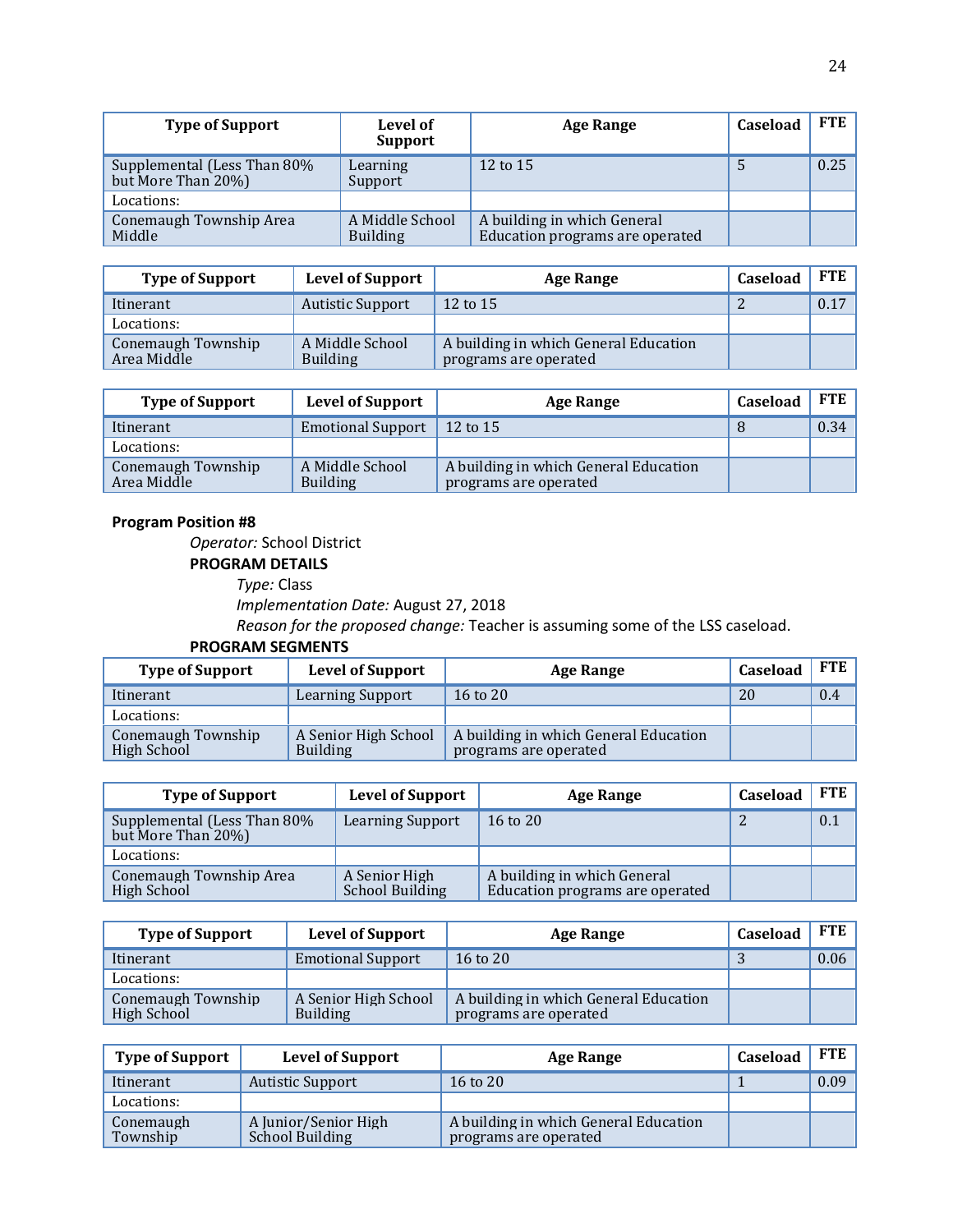| <b>Type of Support</b> | <b>Level of Support</b>                        | Age Range                                                      | Caseload | FTE  |
|------------------------|------------------------------------------------|----------------------------------------------------------------|----------|------|
| Itinerant              | Life Skills Support                            | 13 to 17                                                       |          | 0.35 |
| Locations:             |                                                |                                                                |          |      |
| Conemaugh<br>Township  | A Junior/Senior High<br><b>School Building</b> | A building in which General Education<br>programs are operated |          |      |

*Operator:* School District

#### **PROGRAM DETAILS**

*Type:* Class

*Implementation Date:* August 23, 2017

*Reason for the proposed change:* Updated information for special education plan.

HL

#### **PROGRAM SEGMENTS**

| <b>Type of Support</b>                 | <b>Level of Support</b>                        | <b>Age Range</b>                                               | Caseload | FTE. |
|----------------------------------------|------------------------------------------------|----------------------------------------------------------------|----------|------|
| Itinerant                              | <b>Learning Support</b>                        | 13 to 16                                                       | 16       | 0.32 |
| Locations:                             |                                                |                                                                |          |      |
| Conemaugh Township<br>Area Middle/High | A Junior/Senior High<br><b>School Building</b> | A building in which General<br>Education programs are operated |          |      |

| <b>Type of Support</b>                               | <b>Level of Support</b>                 | Age Range                                                         | Caseload | <b>FTE</b> |
|------------------------------------------------------|-----------------------------------------|-------------------------------------------------------------------|----------|------------|
| Supplemental (Less Than<br>$80\%$ but More Than 20%) | Learning Support                        | 13 to 16                                                          |          | 0.35       |
| Locations:                                           |                                         |                                                                   |          |            |
| Conemaugh Township Area<br>Middle/High               | A Junior/Senior High<br>School Building | A building in which General<br>Education programs are<br>operated |          |            |

| <b>Type of Support</b>                 | <b>Level of Support</b>                 | Age Range                                                      | Caseload | <b>FTE</b> |
|----------------------------------------|-----------------------------------------|----------------------------------------------------------------|----------|------------|
| Itinerant                              | <b>Autistic Support</b>                 | 13 to 16                                                       |          | 0.17       |
| Locations:                             |                                         |                                                                |          |            |
| Conemaugh Township<br>Area Middle/High | A Junior/Senior High<br>School Building | A building in which General<br>Education programs are operated |          |            |

| <b>Type of Support</b>                 | <b>Level of Support</b>                 | <b>Age Range</b>                                               | Caseload | FTE  |
|----------------------------------------|-----------------------------------------|----------------------------------------------------------------|----------|------|
| Itinerant                              | <b>Emotional Support</b>                | 13 to 16                                                       |          | 0.16 |
| Locations:                             |                                         |                                                                |          |      |
| Conemaugh Township<br>Area Middle/High | A Junior/Senior High<br>School Building | A building in which General<br>Education programs are operated |          |      |

#### **Program Position #10**

*Operator:* School District

## **PROGRAM DETAILS**

*Type:* Class

*Implementation Date:* August 23, 2017

*Reason for the proposed change:* Updated information for special education plan. KBeb

| <b>Type of Support</b> | <b>Level of Support</b> | Age Range | Caseload | <b>FTE</b> |
|------------------------|-------------------------|-----------|----------|------------|
| Itinerant              | Learning Support        | 14 to 18  | 20       | 0.4        |
| Locations:             |                         |           |          |            |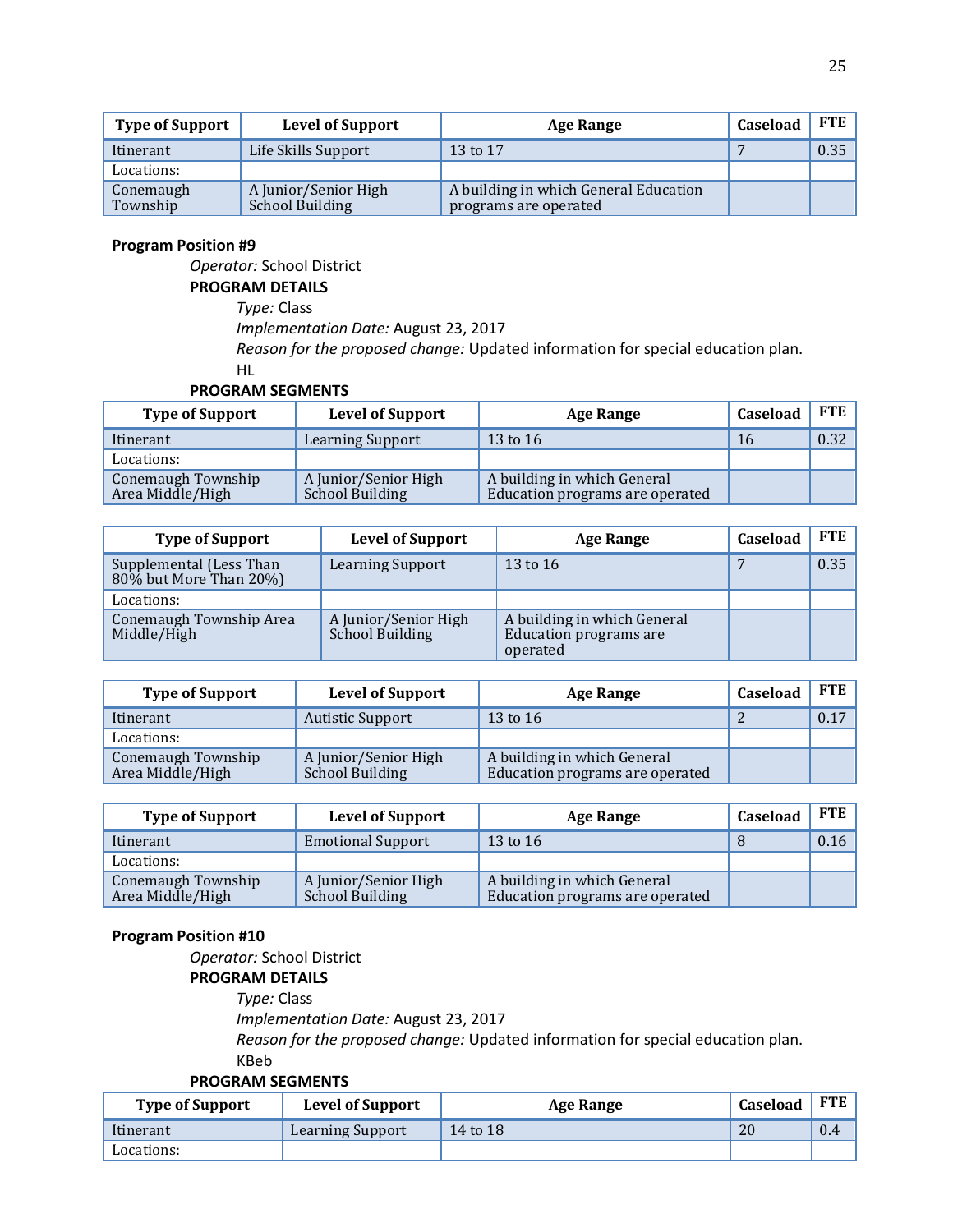| Conemaugh Township<br>Area High | <b>Building</b> | A Senior High School   A building in which General Education<br>programs are operated |  |  |
|---------------------------------|-----------------|---------------------------------------------------------------------------------------|--|--|
|---------------------------------|-----------------|---------------------------------------------------------------------------------------|--|--|

| <b>Type of Support</b>                            | <b>Level of Support</b>                 | <b>Age Range</b>                                               | Caseload | FTE  |
|---------------------------------------------------|-----------------------------------------|----------------------------------------------------------------|----------|------|
| Supplemental (Less Than 80%<br>but More Than 20%) | <b>Learning Support</b>                 | 14 to 18                                                       | C.       | 0.25 |
| Locations:                                        |                                         |                                                                |          |      |
| Conemaugh Township Area<br>High                   | A Senior High<br><b>School Building</b> | A building in which General<br>Education programs are operated |          |      |

| <b>Type of Support</b>                 | <b>Level of Support</b>                 | Age Range                                                      | Caseload | FTE  |
|----------------------------------------|-----------------------------------------|----------------------------------------------------------------|----------|------|
| Itinerant                              | <b>Autistic Support</b>                 | 14 to 17                                                       |          | 0.16 |
| Locations:                             |                                         |                                                                |          |      |
| Conemaugh Township<br>Area High School | A Senior High<br><b>School Building</b> | A building in which General Education<br>programs are operated |          |      |

| <b>Type of Support</b>                 | <b>Level of Support</b>                        | Age Range                                                      | Caseload | <b>FTE</b> |
|----------------------------------------|------------------------------------------------|----------------------------------------------------------------|----------|------------|
| Itinerant                              | <b>Emotional Support</b>                       | 14 to 17                                                       |          | 0.18       |
| Locations:                             |                                                |                                                                |          |            |
| Conemaugh Township<br>Area High School | A Junior/Senior High<br><b>School Building</b> | A building in which General<br>Education programs are operated |          |            |

*Operator:* Intermediate Unit **PROGRAM DETAILS**

*Type:* Class

*Implementation Date:* August 26, 2019

*Reason for the proposed change:* Adjusted caseload/separated blind and hearing supports into two separate programs.

#### **PROGRAM SEGMENTS**

| <b>Type of Support</b>                | <b>Level of Support</b>                             | <b>Age Range</b>                                               | Caseload | <b>FTE</b> |
|---------------------------------------|-----------------------------------------------------|----------------------------------------------------------------|----------|------------|
| Itinerant                             | <b>Blind or Visually</b><br><b>Impaired Support</b> | 8 to 10                                                        | 4        | 0.2        |
| Locations:                            |                                                     |                                                                |          |            |
| Conemaugh Township<br>Area Elementary | An Elementary School<br><b>Building</b>             | A building in which General<br>Education programs are operated |          |            |

| <b>Type of Support</b>                                                                         | <b>Level of Support</b>                             | <b>Age Range</b>                                               | Caseload | <b>FTE</b> |
|------------------------------------------------------------------------------------------------|-----------------------------------------------------|----------------------------------------------------------------|----------|------------|
| Itinerant                                                                                      | <b>Blind or Visually</b><br><b>Impaired Support</b> | 12 to 18                                                       |          | 0.2        |
| Justification: Teacher provides 1:1 services to students with blindness or visual impairments. |                                                     |                                                                |          |            |
| Locations:                                                                                     |                                                     |                                                                |          |            |
| Conemaugh Township<br>Middle/High School                                                       | A Junior/Senior High<br>School Building             | A building in which General<br>Education programs are operated |          |            |

#### **Program Position #12**

*Operator:* School District **PROGRAM DETAILS**

*Type:* Position

*Implementation Date:* August 25, 2014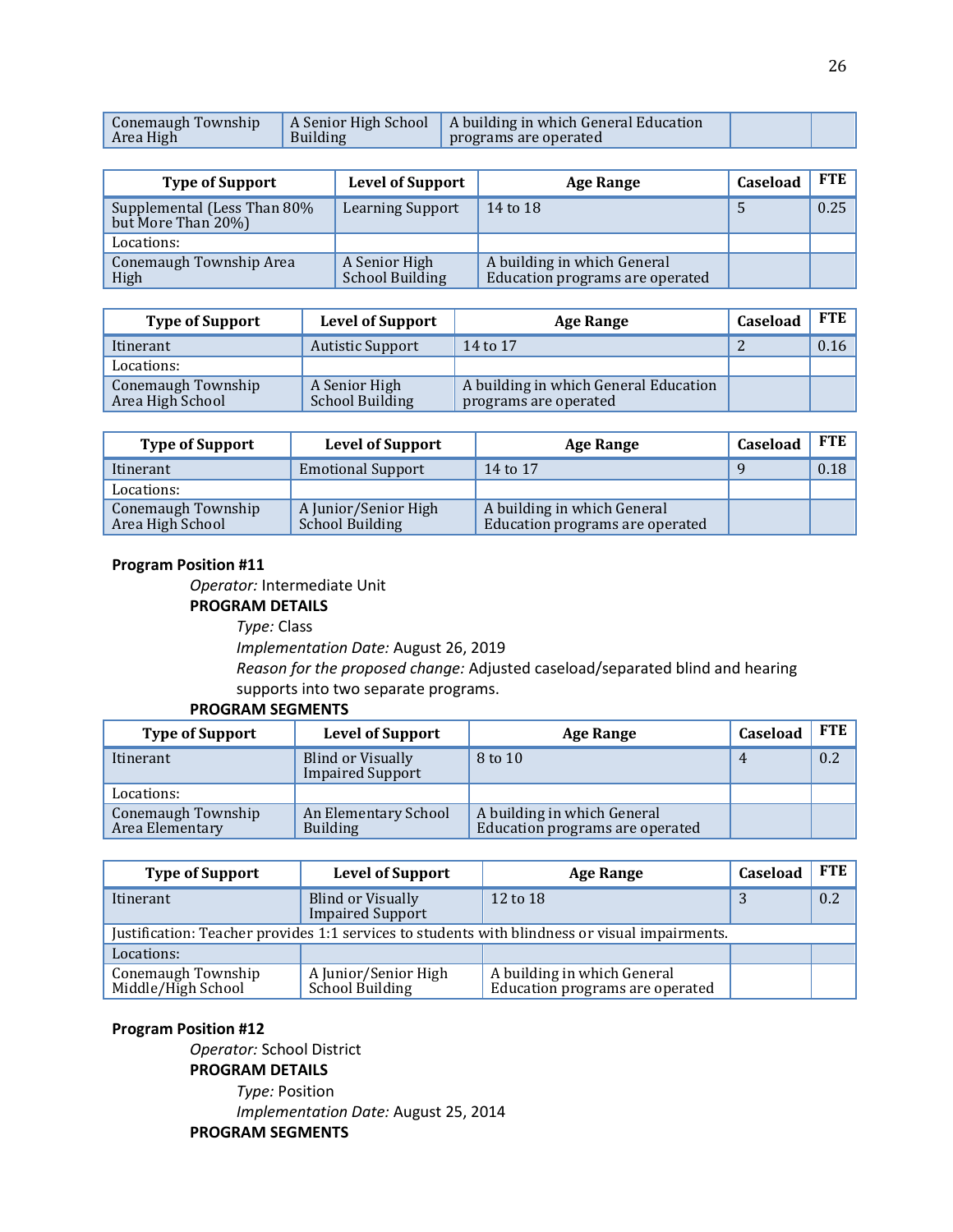| <b>Type of Support</b>                                                                                                                                                                                         | <b>Level of Support</b>                 | Age Range                                                      | Caseload | FTE  |
|----------------------------------------------------------------------------------------------------------------------------------------------------------------------------------------------------------------|-----------------------------------------|----------------------------------------------------------------|----------|------|
| Itinerant                                                                                                                                                                                                      | Speech and Language<br>Support          | $5$ to 12                                                      | 15       | 0.23 |
| Justification: Itinerant speech/language services are provided individually or in a small group format grouped<br>by age. Therefore, no students are grouped with others greater than a 3 year age difference. |                                         |                                                                |          |      |
| Locations:                                                                                                                                                                                                     |                                         |                                                                |          |      |
| Conemaugh Township<br><b>Elementary School</b>                                                                                                                                                                 | An Elementary School<br><b>Building</b> | A building in which General<br>Education programs are operated |          |      |

*Operator:* Intermediate Unit **PROGRAM DETAILS** *Type:* Position *Implementation Date:* August 27, 2018 **PROGRAM SEGMENTS**

**Type of Support Level of Support Age Range Caseload FTE** Itinerant Deaf and Hearing Impaired Support  $7$  to 9  $1$  0.1 Locations:<br>CT Elementary CT Elementary An Elementary School Building A building in which General Education programs are operated

| Type of<br><b>Support</b>                            | <b>Level of Support</b>                        | <b>Age Range</b>                                               | Caseload | <b>FTE</b> |
|------------------------------------------------------|------------------------------------------------|----------------------------------------------------------------|----------|------------|
| Itinerant                                            | Deaf and Hearing Impaired<br>Support           | 12 to 18                                                       |          | 0.2        |
| Justification: Students receive individual services. |                                                |                                                                |          |            |
| Locations:                                           |                                                |                                                                |          |            |
| <b>CTHS</b>                                          | A Junior/Senior High School<br><b>Building</b> | A building in which General Education<br>programs are operated |          |            |

## **Special Education Support Services**

| <b>Support Service</b>                    | Location                                          | <b>Teacher</b><br><b>FTE</b> |
|-------------------------------------------|---------------------------------------------------|------------------------------|
| School District Aide/Special<br>Education | Conemaugh Township Elementary School              | $\mathbf{1}$                 |
| School District Aide/Special<br>Education | Conemaugh Township Elementary School              | 1                            |
| School District Aide/Special<br>Education | Conemaugh Township Elementary School              | $\mathbf{1}$                 |
| School District Aide/Special<br>Education | Conemaugh Township Elementary School              | 1                            |
| <b>School District Aide</b>               | Conemaugh Township Elementary School              | $\mathbf{1}$                 |
| School District Aide/Special<br>Education | Conemaugh Township High School / Middle<br>School | 1                            |
| School District Aide/Special<br>Education | Conemaugh Township High School / Middle<br>School | $\mathbf{1}$                 |
| School District Aide/Special              | Conemaugh Township High School / Middle           | $\mathbf{1}$                 |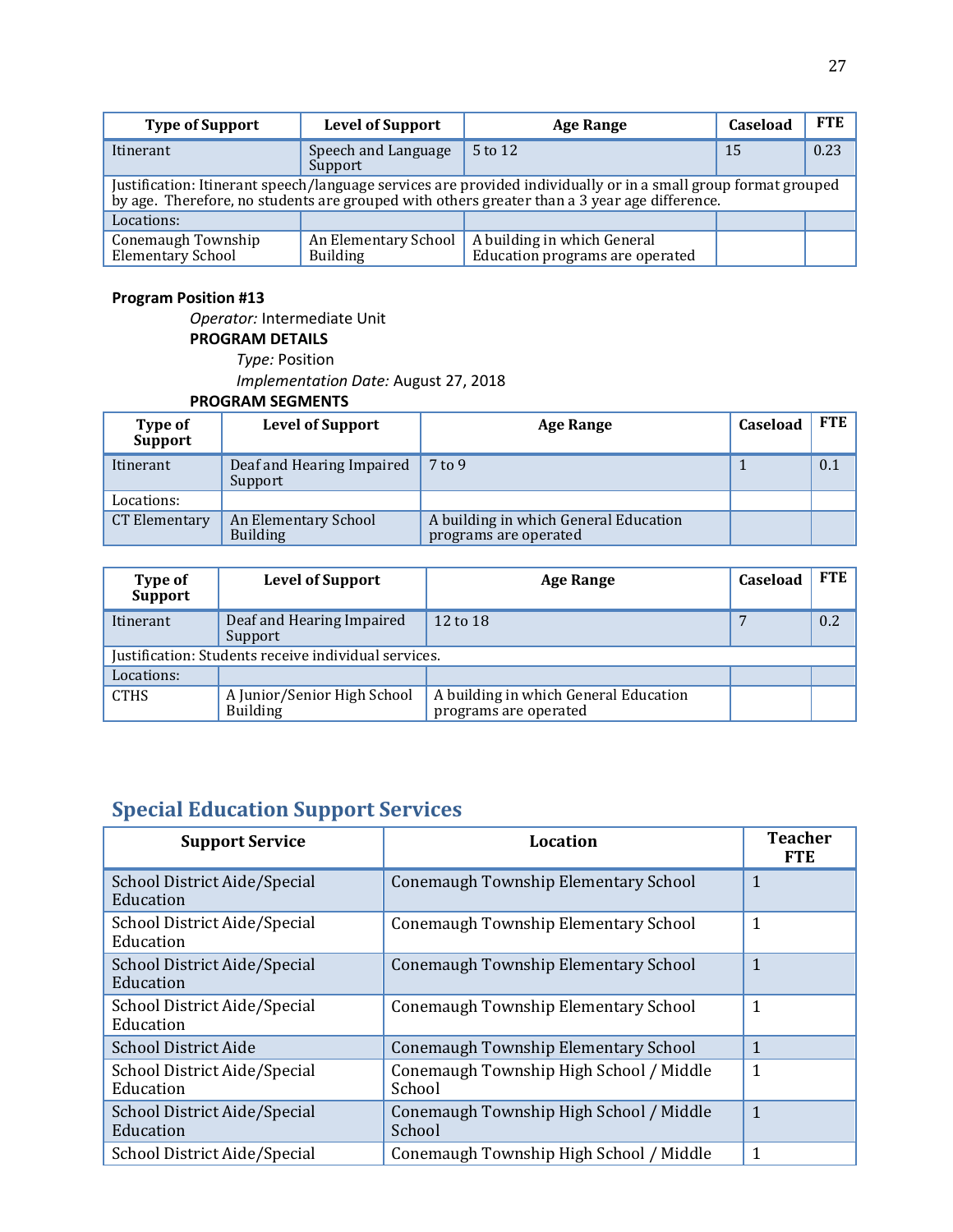| Education                            | School                                  |     |
|--------------------------------------|-----------------------------------------|-----|
| Personal Care Aide                   | <b>Westmont High School MDS Class</b>   |     |
| School Psychologist                  | Conemaugh Township Area School District | 0.5 |
| <b>Special Education Coordinator</b> | Conemaugh Township Area School District | 0.5 |
| <b>School District Aide</b>          | Conemaugh Township Area Elementary      |     |
| Special Education Aide/Brailler      | <b>CTHS</b>                             |     |
| Regular education aide               | <b>CTHS</b>                             |     |

## **Special Education Contracted Services**

| <b>Special Education Contracted Services</b> | <b>Operator</b>           | <b>Amt of Time per Week</b> |
|----------------------------------------------|---------------------------|-----------------------------|
| <b>CAMCO Inc. - Occupational Therapy</b>     | <b>Outside Contractor</b> | 40 Hours                    |
| CAMCO Inc. - Physical Therapy                | Outside Contractor        | 24 Hours                    |
| Intermediate Unit 8 - Social Work            | Intermediate Unit         | 24 Hours                    |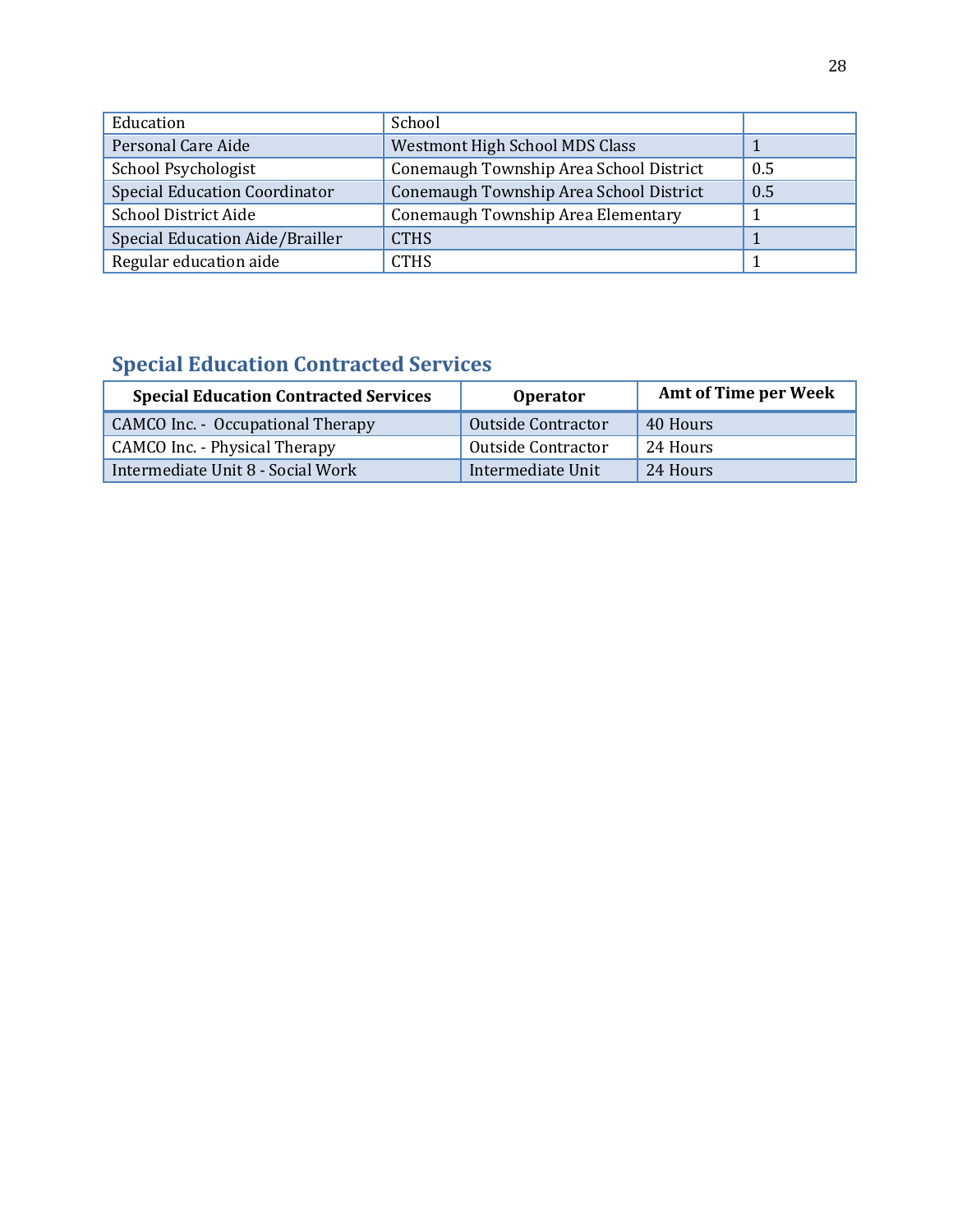## District Level Plan

## **Special Education Personnel Development**

## **Autism Description** AUTISM: Students with disabilities will be provided services by an adequate supply of personnel with the knowledge and skills necessary to meet their needs. Personnel will receive both in-service and out of district training. Training sessions will include, but is not limited to Crisis Prevention and Intervention techniques, CPR, I.D.E.A. compliance, AED, and First Aid training, behavior management techniques, recent autism intervention techniques, Special Education Issues and Compliance Topics, etc. Special education staff are provided with a list of on-going trainings provided by the IU08 or PaTTAN regarding autism and other disabilities. Staff have the opportunity to take advantage of trainings that pertain to their individual student population. Professional development of this type is always supported by the school district. Trainings will continue to be led by PATTAN, the special education coordinator, IU8 supervisors, the autistic/life skills support teachers, or other related service providers. Continuing through 2019-20 and potentially into future years, Conemaugh Township will most likely be supported by the autism initiative in Pennsylvania and receive support via the consultants at PaTTAN for the students who receive a portion of their instruction from the autistic support teacher at the Middle/High School. As this is a very structured process, Conemaugh Township would like to continue to progress with the process, continuing to employ the practices and procedures of the autism initiative during the course of the three year plan. As a new teacher has begun to participate in this initiative, **the district goal is for improvement of at least 3% from the pre to post site reviews conducted by PaTTAN each year.**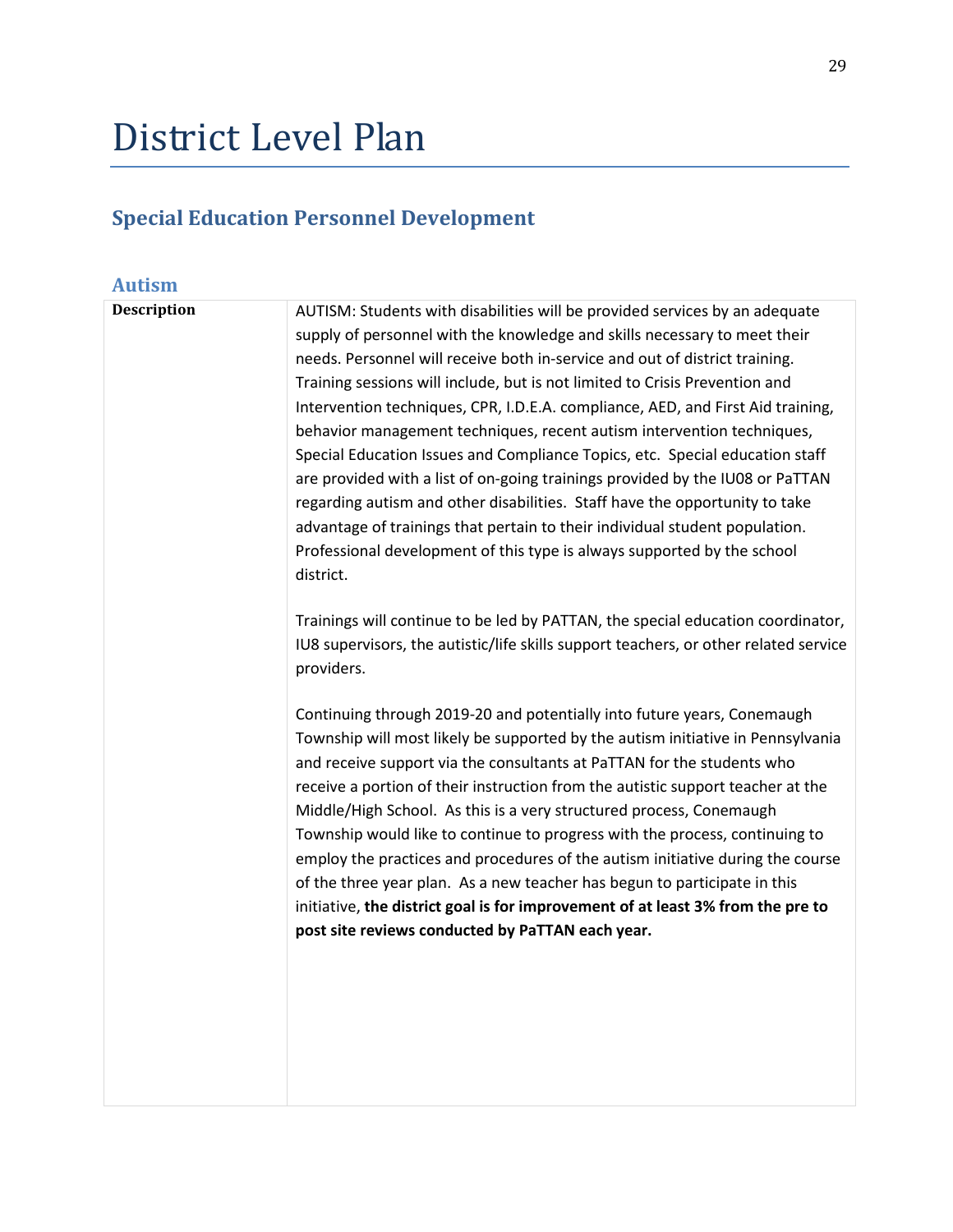| <b>Person Responsible</b> | Jane Jugan                                |
|---------------------------|-------------------------------------------|
| <b>Start Date</b>         | 7/1/2019                                  |
| <b>End Date</b>           | 6/30/2022                                 |
| Program Area(s)           | Professional Education, Special Education |

#### **Professional Development Details**

| <b>Hours Per Session</b>             | 2.0                                                                                                     |
|--------------------------------------|---------------------------------------------------------------------------------------------------------|
| # of Sessions                        | 5                                                                                                       |
| # of Participants Per                | 5                                                                                                       |
| <b>Session</b>                       |                                                                                                         |
| Provider                             | <b>PATTAN</b>                                                                                           |
| <b>Provider Type</b>                 | PaTTAN                                                                                                  |
| <b>PDE Approved</b>                  | Yes                                                                                                     |
| <b>Knowledge Gain</b>                | Knowledge gain will involve the implementation of procedures and best                                   |
|                                      | practices based on PaTTAN's ABA/Autism initiative.                                                      |
|                                      |                                                                                                         |
|                                      |                                                                                                         |
| <b>Research &amp; Best Practices</b> | According to the PATTAN website, the goal of PATTAN's Autism Initiative                                 |
| <b>Base</b>                          | ABA Supports efforts is to assist teams in delivering evidence based                                    |
|                                      | interventions for children with autism. This is research based with clearly                             |
|                                      | defined performance standards, reliable progress monitoring, procedural                                 |
|                                      | descriptions of instructional practices, and teacher responsiveness to                                  |
|                                      | student progress within a well-sequenced list of skills targeted for                                    |
|                                      | instruction. ABA and effective instruction are highly intertwined. Applied                              |
|                                      | Behavior Analysis is a systematic process focusing on behavior, or a person's                           |
|                                      | observable and measurable actions. ABA typically utilizes methods of                                    |
|                                      | measuring behavior and the antecedent and consequent events that                                        |
|                                      | correlate with responses from individuals.                                                              |
|                                      |                                                                                                         |
|                                      |                                                                                                         |
|                                      |                                                                                                         |
|                                      |                                                                                                         |
| For classroom teachers,              | Enhances the educator's content knowledge in the area of the<br>educator's certification or assignment. |
| school counselors and                | Increases the educator's teaching skills based on research on                                           |
| education specialists                | effective practice, with attention given to interventions for struggling                                |
|                                      | students.                                                                                               |
|                                      | Provides educators with a variety of classroom-based assessment                                         |
|                                      | skills and the skills needed to analyze and use data in instructional decision-                         |
|                                      | making.                                                                                                 |
|                                      | Empowers educators to work effectively with parents and                                                 |
|                                      | community partners.                                                                                     |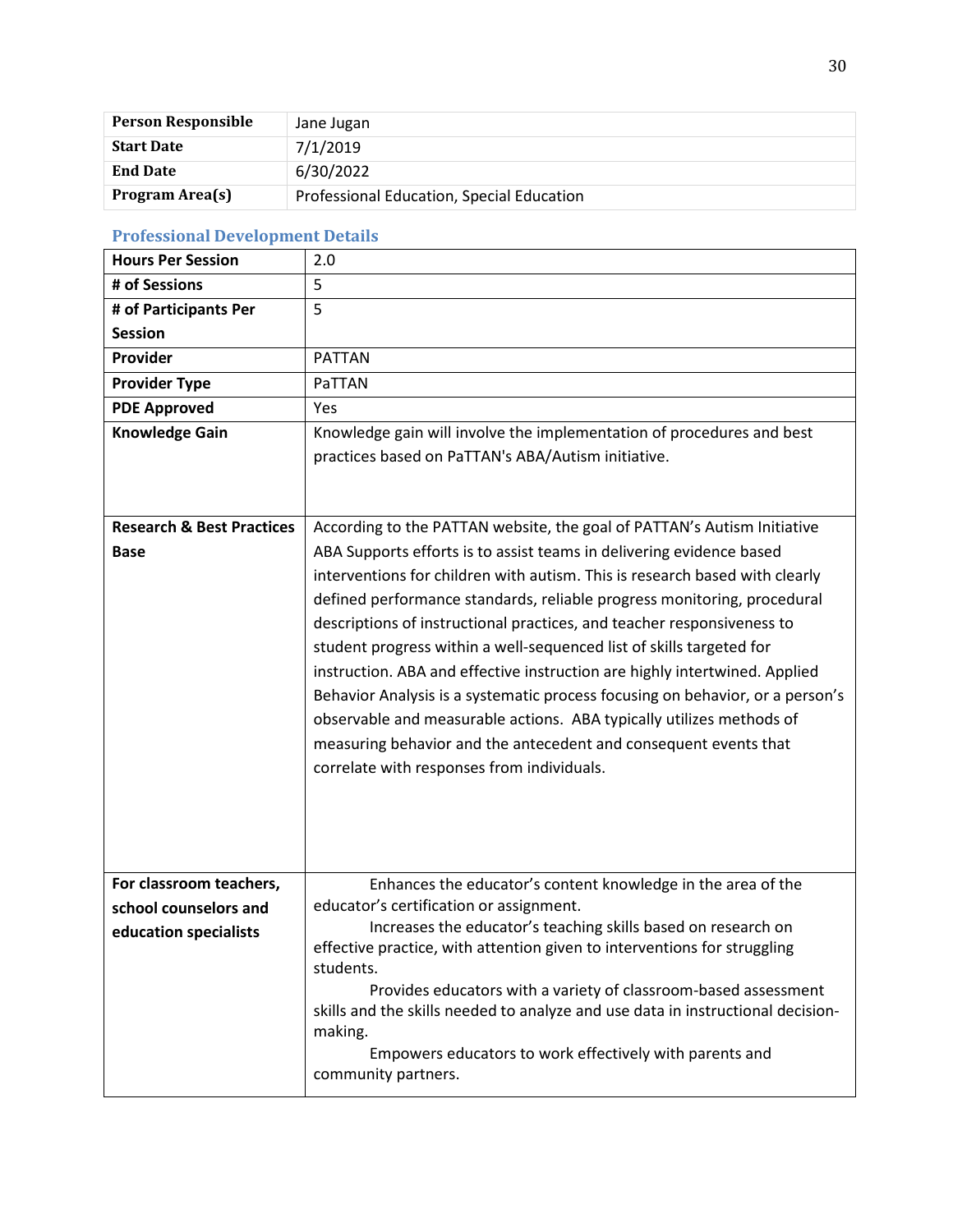| For school or LEA<br>administrators, and other<br>educators seeking<br>leadership roles | Provides the knowledge and skills to think and plan strategically,<br>ensuring that assessments, curriculum, instruction, staff professional<br>education, teaching materials and interventions for struggling students are<br>aligned to each other as well as to Pennsylvania's academic standards.<br>Provides leaders with the ability to access and use appropriate data<br>to inform decision-making. |
|-----------------------------------------------------------------------------------------|-------------------------------------------------------------------------------------------------------------------------------------------------------------------------------------------------------------------------------------------------------------------------------------------------------------------------------------------------------------------------------------------------------------|
| <b>Training Format</b>                                                                  | <b>Department Focused Presentation</b>                                                                                                                                                                                                                                                                                                                                                                      |
| <b>Participant Roles</b>                                                                | Classroom teachers<br>Paraprofessional<br>Other educational specialists<br><b>Related Service Personnel</b>                                                                                                                                                                                                                                                                                                 |
| <b>Grade Levels</b>                                                                     | Middle (grades 6-8)<br>High (grades 9-12)                                                                                                                                                                                                                                                                                                                                                                   |
| <b>Follow-up Activities</b>                                                             | Pre and post site reviews conducted by PATTAN                                                                                                                                                                                                                                                                                                                                                               |
| <b>Evaluation Methods</b>                                                               | The district goal is for improvement of at least 3% from the pre to<br>post site reviews conducted by PATTAN each year.                                                                                                                                                                                                                                                                                     |

#### **Behavior Support**

| <b>Description</b> | Students with positive behavior support plans will be included and integrated<br>in the regular education environment as much as possible with supports and<br>aids provided by the IEP team. District will employ a variety of methods using<br>positive behavior interventions and supports (PBIS).                                              |
|--------------------|----------------------------------------------------------------------------------------------------------------------------------------------------------------------------------------------------------------------------------------------------------------------------------------------------------------------------------------------------|
|                    | The team will meet to discuss the appropriate supports that should be<br>provided such as positive reinforcement and focusing on the student's<br>preferred motivators. Those working with the students will focus on<br>identifying antecedents to problem behaviors, what the behavior looks like,<br>and consequences for the problem behavior. |
|                    | Some district teachers attend IU sponsored ES/AS behavior support trainings                                                                                                                                                                                                                                                                        |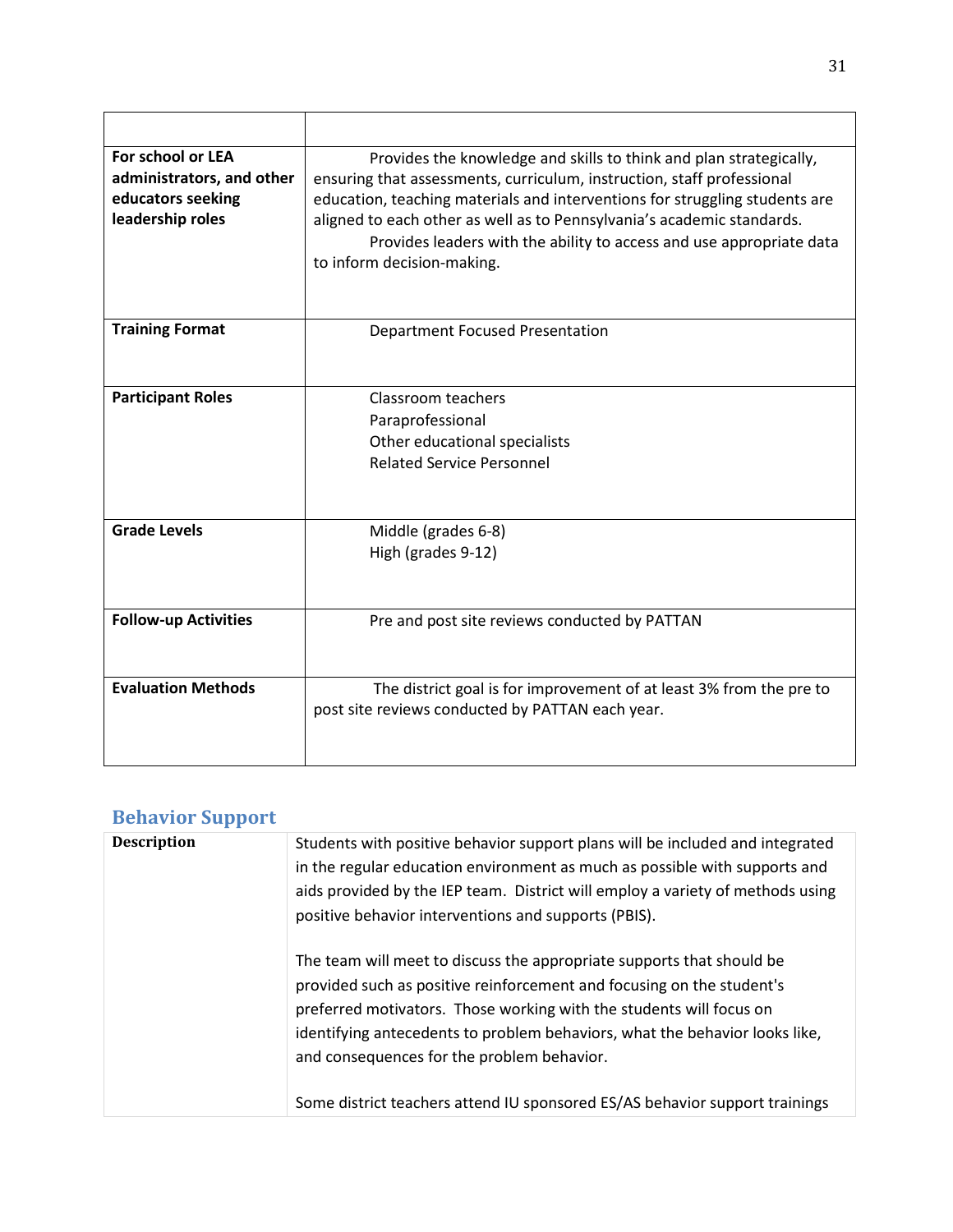|                           | or specialized trainings provided by PaTTAN focusing on positive behavior                                                                                                    |
|---------------------------|------------------------------------------------------------------------------------------------------------------------------------------------------------------------------|
|                           | support.                                                                                                                                                                     |
|                           | Continual topics that <i>may be chosen</i> for team development and training<br>include the following:                                                                       |
|                           | 1. Positive Behavior and Assistive Technology                                                                                                                                |
|                           | 2. Functional Behavior Assessment                                                                                                                                            |
|                           | 3. Strategies for Diffusing Potential Behavior Problems                                                                                                                      |
|                           | 4. Positive Behavior Intervention and Support Planning                                                                                                                       |
|                           | 5. Applied Behavior Analysis                                                                                                                                                 |
|                           | 6. Non-violent Crisis Intervention and Prevention including Verbal De-<br>escalation strategies (this occurs yearly and is provided by the Intermediate<br>Unit 08)          |
|                           | 7. School-wide positive behavior support                                                                                                                                     |
|                           | 8. Local IU School Psychology and Coordinator meetings focusing on<br>collaboration with the IU08 behavior support consultants                                               |
|                           | Evidence can be gathered for implementation through the behavior plans that<br>will be developed by professional staff in the district.                                      |
|                           | Trainings on behavior support, such as the one conducted by the IU08 for<br>parents in the CTASD in the past, will be scheduled at least once during the<br>three year plan. |
|                           | The district goal is for there to be three or less incidents of physical non-<br>violent crisis intervention procedures used per year with special education<br>students.    |
| <b>Person Responsible</b> | Jane Jugan                                                                                                                                                                   |
| <b>Start Date</b>         | 7/1/2019                                                                                                                                                                     |
| <b>End Date</b>           | 6/30/2022                                                                                                                                                                    |
| Program Area(s)           | Professional Education, Special Education                                                                                                                                    |

#### **Professional Development Details**

| Hours Per Session |  |
|-------------------|--|
| # of Sessions     |  |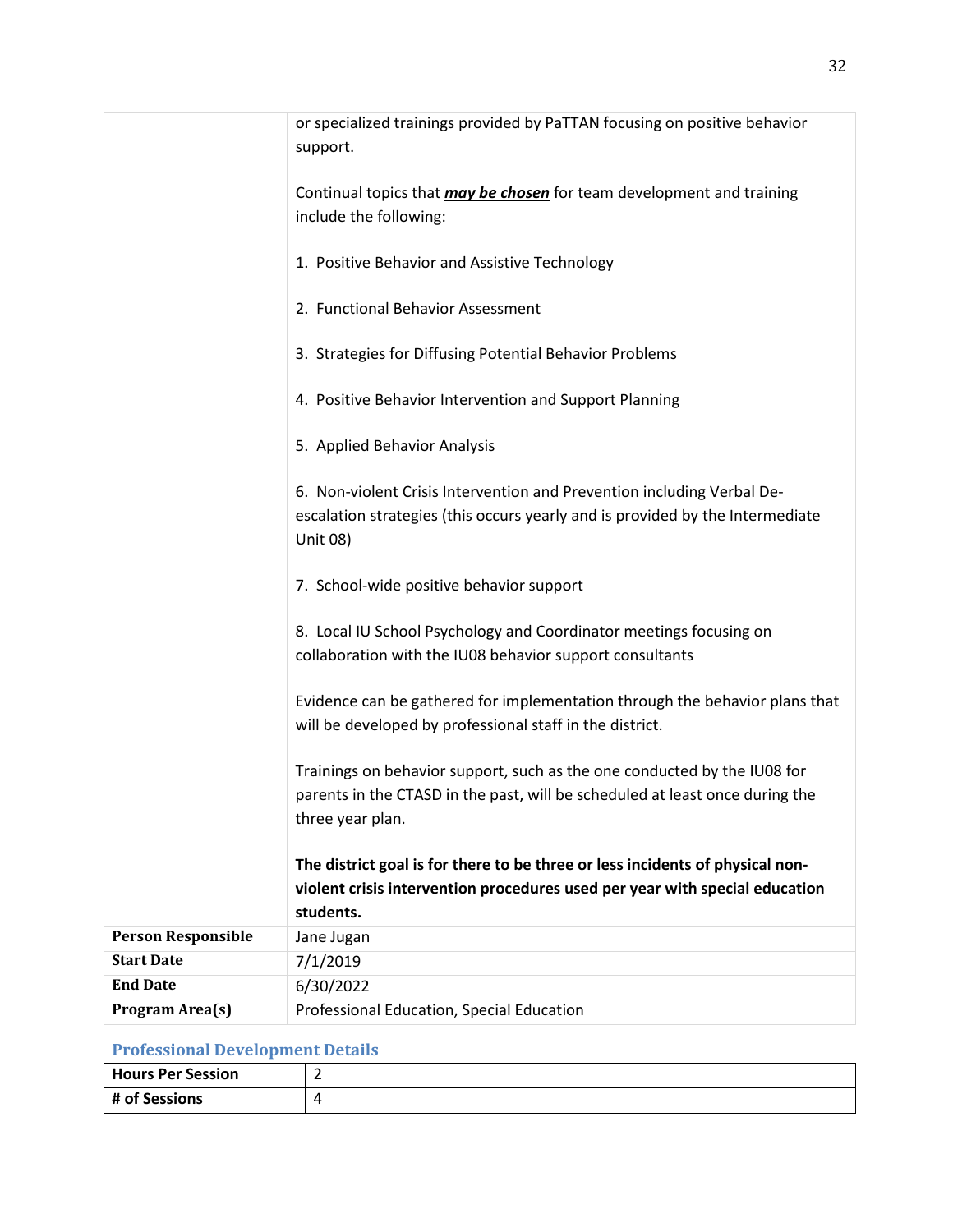| # of Participants Per                          | 30                                                                                                                                           |
|------------------------------------------------|----------------------------------------------------------------------------------------------------------------------------------------------|
| <b>Session</b>                                 |                                                                                                                                              |
| Provider                                       | IU08, PaTTAN, and various district and 3rd party providers                                                                                   |
| <b>Provider Type</b>                           | IU                                                                                                                                           |
| <b>PDE Approved</b>                            | Yes                                                                                                                                          |
| <b>Knowledge Gain</b>                          | Teachers will be provided with a variety of tools to utilize regarding positive                                                              |
|                                                | behavioral management within the schools. They will be aware of research-                                                                    |
|                                                | based practices that have been successful, effective communication                                                                           |
|                                                | strategies to use with students and families, strategies to diffuse escalated                                                                |
|                                                | situations, and crisis response procedures.                                                                                                  |
|                                                |                                                                                                                                              |
|                                                |                                                                                                                                              |
| <b>Research &amp; Best Practices</b>           | According to PATTAH, the use of Positive Behavior Interventions and                                                                          |
| <b>Base</b>                                    | Supports (PBIS) is a multi-tiered approach to social, emotional and behavior                                                                 |
|                                                | support. The broad purpose of PBIS is to improve the effectiveness,                                                                          |
|                                                | efficiency and equity of schools and other agencies. PBIS improves social,                                                                   |
|                                                | emotional and academic outcomes for all students, including students with                                                                    |
|                                                | disabilities and students from underrepresented groups.                                                                                      |
|                                                |                                                                                                                                              |
|                                                |                                                                                                                                              |
|                                                |                                                                                                                                              |
| For classroom teachers,                        | Increases the educator's teaching skills based on research on                                                                                |
| school counselors and                          | effective practice, with attention given to interventions for struggling                                                                     |
| education specialists                          | students.                                                                                                                                    |
|                                                | Empowers educators to work effectively with parents and                                                                                      |
|                                                | community partners.                                                                                                                          |
|                                                |                                                                                                                                              |
|                                                |                                                                                                                                              |
| For school or LEA<br>administrators, and other | Provides the knowledge and skills to think and plan strategically,<br>ensuring that assessments, curriculum, instruction, staff professional |
| educators seeking                              | education, teaching materials and interventions for struggling students are                                                                  |
| leadership roles                               | aligned to each other as well as to Pennsylvania's academic standards.                                                                       |
|                                                | Instructs the leader in managing resources for effective results.                                                                            |
|                                                |                                                                                                                                              |
|                                                |                                                                                                                                              |
| <b>Training Format</b>                         | LEA Whole Group Presentation                                                                                                                 |
|                                                | School Whole Group Presentation                                                                                                              |
|                                                | <b>Department Focused Presentation</b>                                                                                                       |
|                                                |                                                                                                                                              |
| <b>Participant Roles</b>                       | Classroom teachers                                                                                                                           |
|                                                | Principals / Asst. Principals                                                                                                                |
|                                                | Supt / Ast Supts / CEO / Ex Dir                                                                                                              |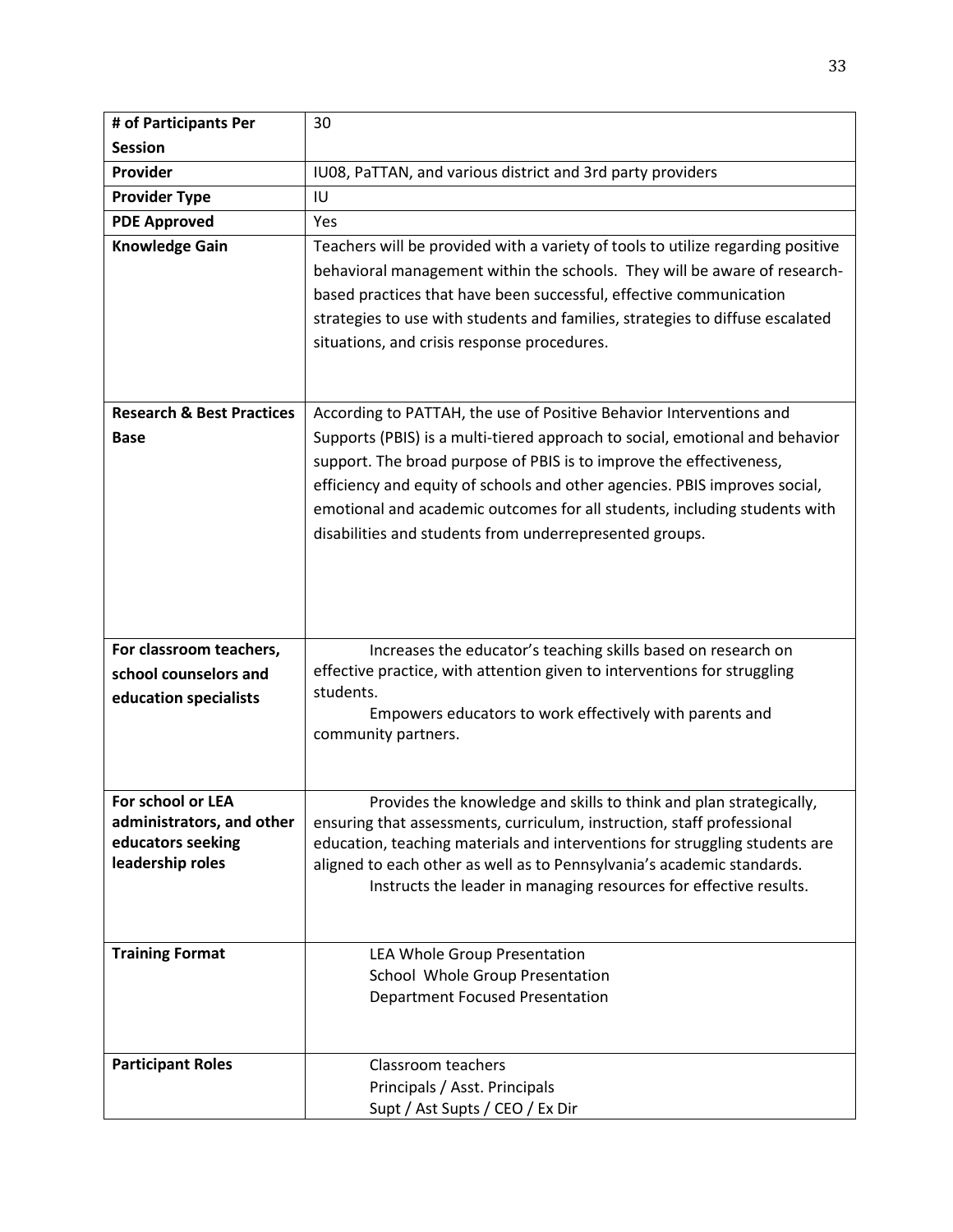|                             | School counselors<br>Paraprofessional<br>New Staff<br>Other educational specialists<br>Parents                                                                          |
|-----------------------------|-------------------------------------------------------------------------------------------------------------------------------------------------------------------------|
| <b>Grade Levels</b>         | Elementary - Primary (preK - grade 1)<br>Elementary - Intermediate (grades 2-5)<br>Middle (grades 6-8)<br>High (grades 9-12)                                            |
| <b>Follow-up Activities</b> | Staff feedback/survey on positive behavior supports                                                                                                                     |
| <b>Evaluation Methods</b>   | he district goal is for there to be three or less incidents of physical<br>non-violent crisis intervention procedures used per year with special<br>education students. |

## **Paraprofessional**

| Students with disabilities will be provided services by an adequate supply of<br>personnel with the knowledge and skills necessary to meet their needs. A<br>minimum of 20 hours of in-service hours are available to the paraprofessionals<br>hired by Conemaugh Township or contracted to work at CTASD on a yearly<br>basis. Training sessions may include paraprofessionals in all buildings, specific<br>buildings or to individuals based on specific needs relevant to their position.<br>Topics include but are not limited to Crisis Prevention and Intervention<br>techniques, CPR, IDEA compliance, AED, and First Aid training, PSSA/PASA<br>training, behavior management techniques, autism interventions, etc.<br>Paraprofessionals needing specific training designed to parallel the needs of<br>the student will continue to be offered by the district and/or related<br>providers. |
|--------------------------------------------------------------------------------------------------------------------------------------------------------------------------------------------------------------------------------------------------------------------------------------------------------------------------------------------------------------------------------------------------------------------------------------------------------------------------------------------------------------------------------------------------------------------------------------------------------------------------------------------------------------------------------------------------------------------------------------------------------------------------------------------------------------------------------------------------------------------------------------------------------|
| Evidence that this action step has been implemented will be demonstrated<br>through the documented time sheets completed by each paraprofessional,<br>meetings with the paraprofessionals by the special education coordinator or<br>building principal, and other training documentation. The district goal is for<br>each paraprofessional to maintain 20 hours of professional development per                                                                                                                                                                                                                                                                                                                                                                                                                                                                                                      |
|                                                                                                                                                                                                                                                                                                                                                                                                                                                                                                                                                                                                                                                                                                                                                                                                                                                                                                        |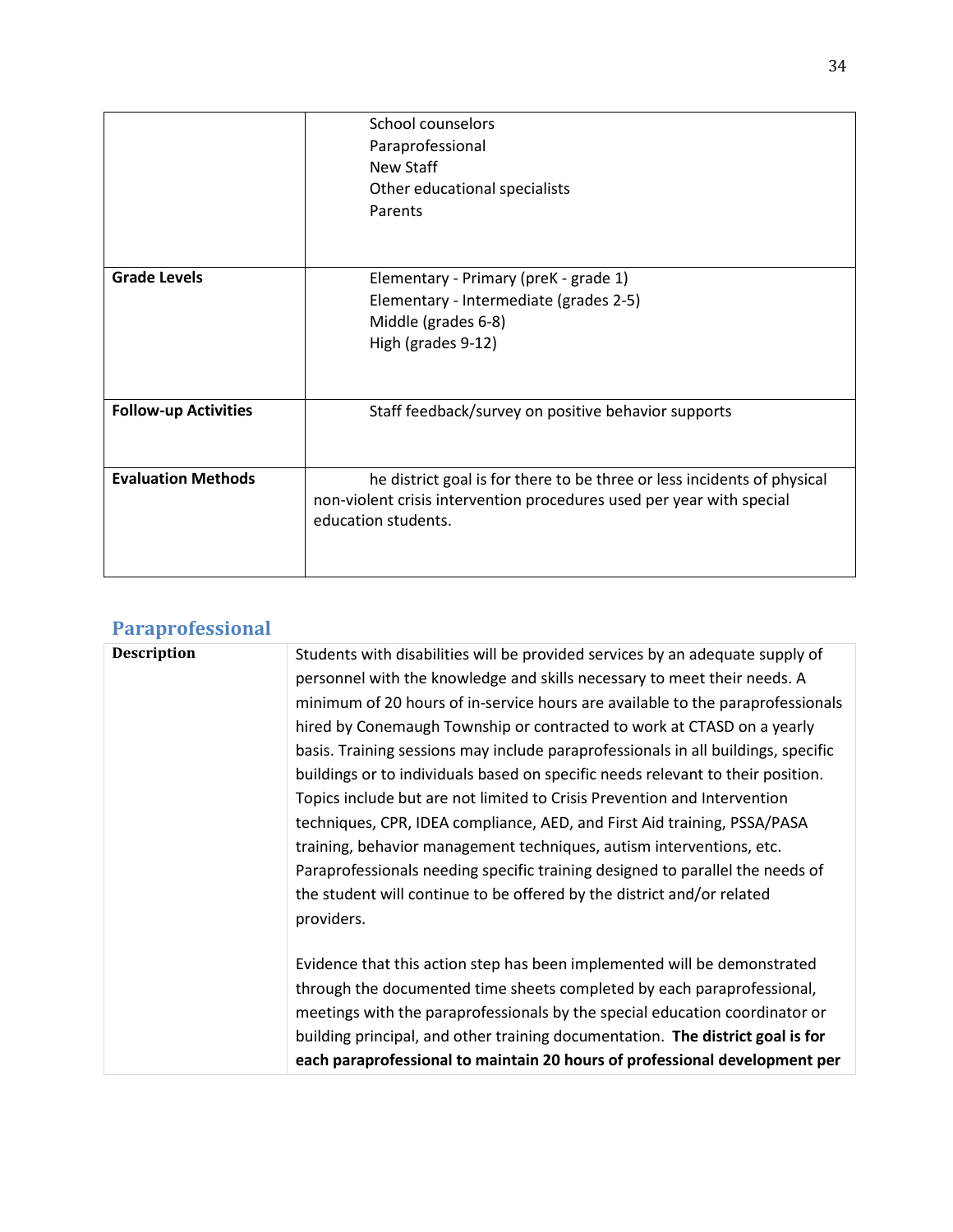|                           | year.                                     |
|---------------------------|-------------------------------------------|
|                           |                                           |
| <b>Person Responsible</b> | Jane Jugan                                |
| <b>Start Date</b>         | 7/1/2019                                  |
| <b>End Date</b>           | 6/30/2022                                 |
| Program Area(s)           | Professional Education, Special Education |

#### **Professional Development Details**

| <b>Hours Per Session</b>                            | $\overline{2}$                                                                                                                                                                                                                                                                                                                                                                                                                                                                             |
|-----------------------------------------------------|--------------------------------------------------------------------------------------------------------------------------------------------------------------------------------------------------------------------------------------------------------------------------------------------------------------------------------------------------------------------------------------------------------------------------------------------------------------------------------------------|
| # of Sessions                                       | 10                                                                                                                                                                                                                                                                                                                                                                                                                                                                                         |
| # of Participants Per                               | 15                                                                                                                                                                                                                                                                                                                                                                                                                                                                                         |
| <b>Session</b>                                      |                                                                                                                                                                                                                                                                                                                                                                                                                                                                                            |
| <b>Provider</b>                                     | IU08, PaTTAN, and various district and 3rd party providers                                                                                                                                                                                                                                                                                                                                                                                                                                 |
| <b>Provider Type</b>                                | IU                                                                                                                                                                                                                                                                                                                                                                                                                                                                                         |
| <b>PDE Approved</b>                                 | Yes                                                                                                                                                                                                                                                                                                                                                                                                                                                                                        |
| <b>Knowledge Gain</b>                               | PATTAN provides a Special Education Paraprofessional Training Series that is<br>available online. Trainings provide practical information regarding<br>educational methods and resources to special education paraprofessionals<br>working with students in a variety of educational settings.<br>Paraprofessionals can choose to utilize trainings from PATTAN, attend<br>school-sponsored trainings related to job assignments, or participate in<br>other supervisor approved training. |
| <b>Research &amp; Best Practices</b><br><b>Base</b> | Training sessions will assist special education paraprofessionals to gain<br>knowledge related to the standards for paraprofessionals. These trainings<br>focus on research based strategies and best practices for educators and<br>paraprofessionals. Pennsylvania requires all paraprofessionals to maintain<br>20 hours of professional development per year.                                                                                                                          |
|                                                     |                                                                                                                                                                                                                                                                                                                                                                                                                                                                                            |
| For classroom teachers,                             | Increases the educator's teaching skills based on research on                                                                                                                                                                                                                                                                                                                                                                                                                              |
| school counselors and                               | effective practice, with attention given to interventions for struggling<br>students.                                                                                                                                                                                                                                                                                                                                                                                                      |
| education specialists                               | Empowers educators to work effectively with parents and                                                                                                                                                                                                                                                                                                                                                                                                                                    |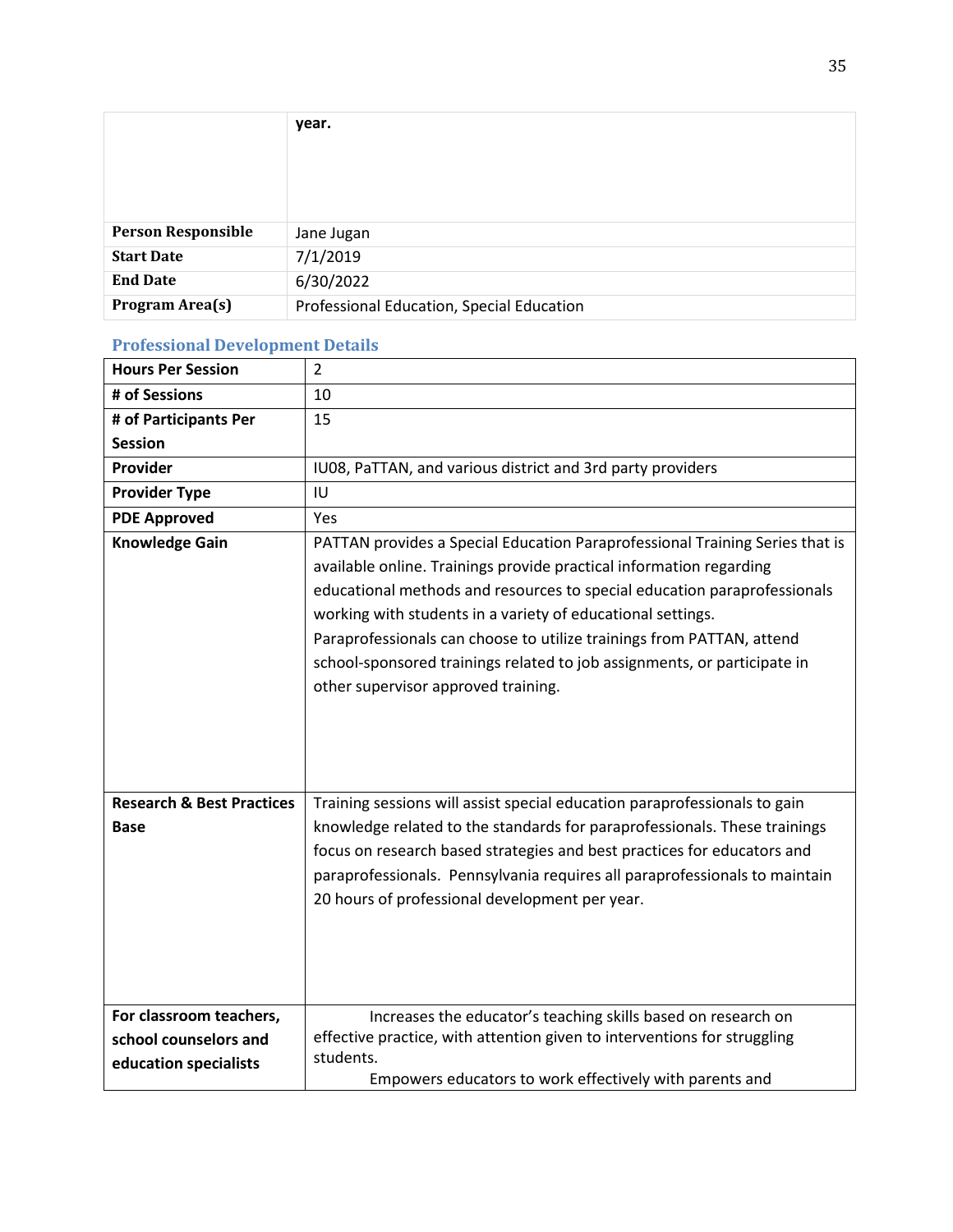|                                                | community partners.                                                                                                                                   |
|------------------------------------------------|-------------------------------------------------------------------------------------------------------------------------------------------------------|
|                                                |                                                                                                                                                       |
| For school or LEA                              | Provides the knowledge and skills to think and plan strategically,                                                                                    |
| administrators, and other<br>educators seeking | ensuring that assessments, curriculum, instruction, staff professional<br>education, teaching materials and interventions for struggling students are |
| leadership roles                               | aligned to each other as well as to Pennsylvania's academic standards.                                                                                |
|                                                | Instructs the leader in managing resources for effective results.                                                                                     |
|                                                |                                                                                                                                                       |
|                                                |                                                                                                                                                       |
| <b>Training Format</b>                         | Series of Workshops                                                                                                                                   |
|                                                | Online-Asynchronous                                                                                                                                   |
|                                                | <b>Professional Learning Communities</b>                                                                                                              |
|                                                | <b>Offsite Conferences</b>                                                                                                                            |
|                                                |                                                                                                                                                       |
|                                                |                                                                                                                                                       |
| <b>Participant Roles</b>                       | Paraprofessional                                                                                                                                      |
|                                                |                                                                                                                                                       |
| <b>Grade Levels</b>                            | Elementary - Primary (preK - grade 1)                                                                                                                 |
|                                                | Elementary - Intermediate (grades 2-5)                                                                                                                |
|                                                | Middle (grades 6-8)                                                                                                                                   |
|                                                | High (grades 9-12)                                                                                                                                    |
|                                                |                                                                                                                                                       |
|                                                |                                                                                                                                                       |
| <b>Follow-up Activities</b>                    | Evidence that this action step has been implemented will be                                                                                           |
|                                                | demonstrated through the documented time sheets completed by each                                                                                     |
|                                                | paraprofessional, meetings with the paraprofessionals by the special                                                                                  |
|                                                | education coordinator or building principal, and other training                                                                                       |
|                                                | documentation.                                                                                                                                        |
|                                                |                                                                                                                                                       |
| <b>Evaluation Methods</b>                      | The district goal is for each paraprofessional to maintain 20 hours of                                                                                |
|                                                | professional development per year.                                                                                                                    |
|                                                |                                                                                                                                                       |
|                                                |                                                                                                                                                       |

## **Reading**

| <b>Description</b> | Topic: Reading-Across Building Curriculum Development and Alignment                                                                                                                                                                 |
|--------------------|-------------------------------------------------------------------------------------------------------------------------------------------------------------------------------------------------------------------------------------|
|                    | Teachers and administrators meet across grade levels and across buildings to<br>review completed planned instruction aligned with math, reading, and science<br>curriculum with respect to the Common Core Standards and applicable |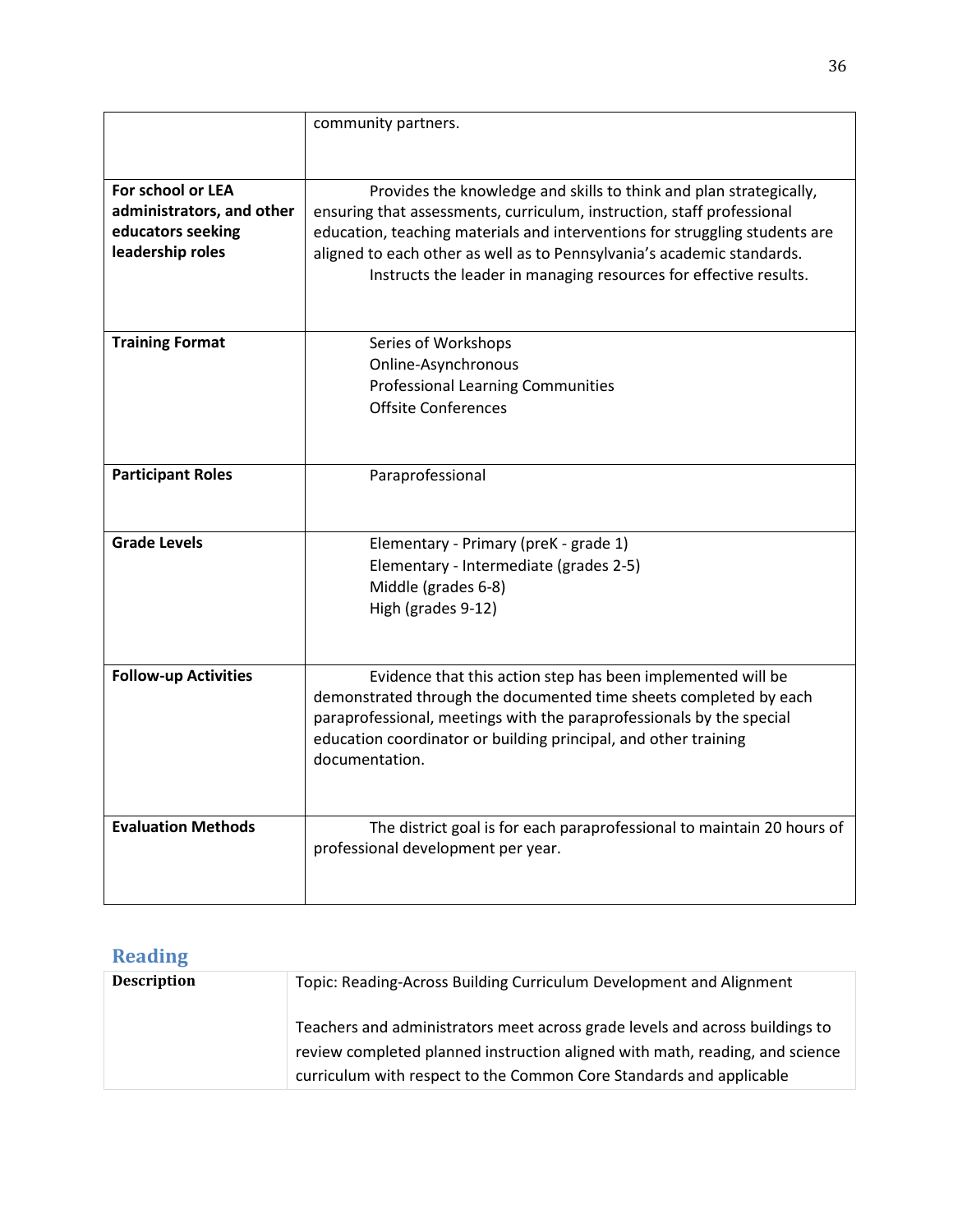|                           | Keystone Exams for the district.                                                                                                                                                                                                                                                                                                                                                                |
|---------------------------|-------------------------------------------------------------------------------------------------------------------------------------------------------------------------------------------------------------------------------------------------------------------------------------------------------------------------------------------------------------------------------------------------|
|                           | Teachers also meet to discuss relevant student progress and assessments that<br>are beneficial to the student body.                                                                                                                                                                                                                                                                             |
|                           | During 18/19, the district administrators are enrolled in a PIL course focusing<br>on co-teaching. Of course, some of this content area of this training relates to<br>co-teaching and best practices for reading. The IU08 has been conducting the<br>co-teaching trainings for the administrative staff.                                                                                      |
|                           | Curriculum meetings and data teams will review planned instruction and<br>resulting assessment data through the life of the plan.                                                                                                                                                                                                                                                               |
|                           | The district would like to see at least 1% growth in proficiency or<br>advancement from state assessments over the course of each of the next<br>three years of the plan. The growth level is set at 1% per year as the district<br>reading proficiency levels are already quite high compared to the state<br>average (Elementary - 77.5%, Middle/High School - 72.9%, state average -<br>63). |
| <b>Person Responsible</b> | Administrative team                                                                                                                                                                                                                                                                                                                                                                             |
| <b>Start Date</b>         | 7/1/2019                                                                                                                                                                                                                                                                                                                                                                                        |
| <b>End Date</b>           | 6/30/2022                                                                                                                                                                                                                                                                                                                                                                                       |
| Program Area(s)           | Professional Education, Special Education                                                                                                                                                                                                                                                                                                                                                       |

#### **Professional Development Details**

| <b>Hours Per Session</b>                            | 1                                                                                                                                                                                                                                                                                                             |
|-----------------------------------------------------|---------------------------------------------------------------------------------------------------------------------------------------------------------------------------------------------------------------------------------------------------------------------------------------------------------------|
| # of Sessions                                       | 6                                                                                                                                                                                                                                                                                                             |
| # of Participants Per                               | 30                                                                                                                                                                                                                                                                                                            |
| <b>Session</b>                                      |                                                                                                                                                                                                                                                                                                               |
| <b>Provider</b>                                     | <b>School District</b>                                                                                                                                                                                                                                                                                        |
| <b>Provider Type</b>                                | <b>School Entity</b>                                                                                                                                                                                                                                                                                          |
| <b>PDE Approved</b>                                 | Yes                                                                                                                                                                                                                                                                                                           |
| <b>Knowledge Gain</b>                               | Teachers and staff will gain knowledge related to research based,<br>scientifically effective instruction in the area of reading. Additionally, they<br>will analyze the impact of instruction based on student assessment data<br>(PSSA).                                                                    |
| <b>Research &amp; Best Practices</b><br><b>Base</b> | According to PDE, PVAAS is just one of the tools used in districts with<br>Pennsylvania. Districts, schools and teachers are using PVAAS (growth<br>data), in conjunction with achievement data, to make sure students are on<br>the path to proficiency and beyond. Utilizing all the data available (growth |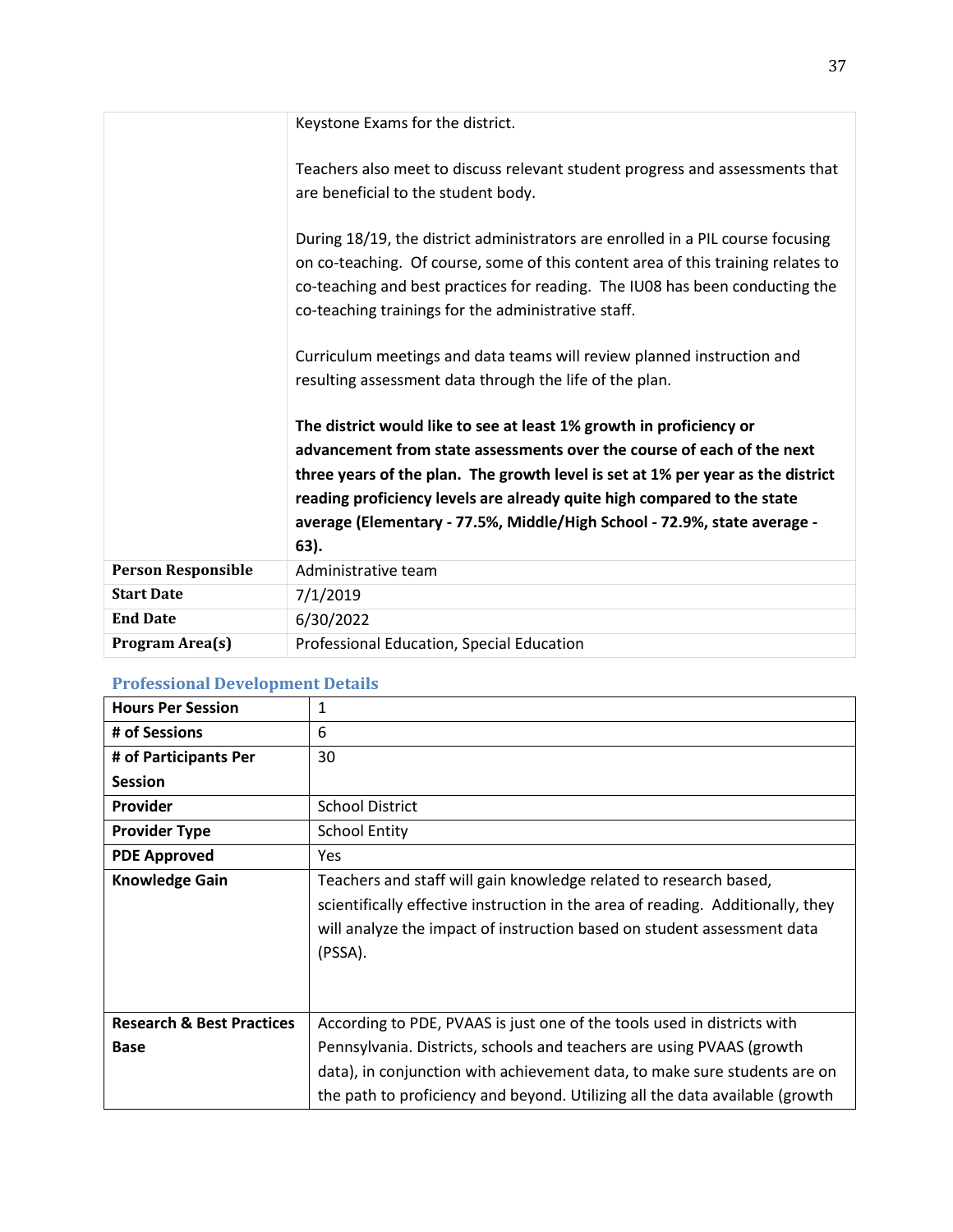|                             | and achievement), educators are able to make data-informed instructional                   |
|-----------------------------|--------------------------------------------------------------------------------------------|
|                             | decisions to ensure the academic growth and achievement of all students.                   |
|                             |                                                                                            |
|                             |                                                                                            |
| For classroom teachers,     | Enhances the educator's content knowledge in the area of the                               |
| school counselors and       | educator's certification or assignment.                                                    |
| education specialists       | Increases the educator's teaching skills based on research on                              |
|                             | effective practice, with attention given to interventions for struggling                   |
|                             | students.                                                                                  |
|                             | Provides educators with a variety of classroom-based assessment                            |
|                             | skills and the skills needed to analyze and use data in instructional decision-<br>making. |
|                             | Empowers educators to work effectively with parents and                                    |
|                             | community partners.                                                                        |
|                             |                                                                                            |
|                             |                                                                                            |
| For school or LEA           | Provides the knowledge and skills to think and plan strategically,                         |
| administrators, and other   | ensuring that assessments, curriculum, instruction, staff professional                     |
| educators seeking           | education, teaching materials and interventions for struggling students are                |
| leadership roles            | aligned to each other as well as to Pennsylvania's academic standards.                     |
|                             | Provides leaders with the ability to access and use appropriate data                       |
|                             | to inform decision-making.                                                                 |
|                             |                                                                                            |
|                             |                                                                                            |
| <b>Training Format</b>      | School Whole Group Presentation                                                            |
|                             | <b>Department Focused Presentation</b>                                                     |
|                             |                                                                                            |
|                             |                                                                                            |
| <b>Participant Roles</b>    | Classroom teachers                                                                         |
|                             | Principals / Asst. Principals                                                              |
|                             | Supt / Ast Supts / CEO / Ex Dir                                                            |
|                             | School counselors<br>New Staff                                                             |
|                             | Other educational specialists                                                              |
|                             |                                                                                            |
|                             |                                                                                            |
| <b>Grade Levels</b>         | Elementary - Primary (preK - grade 1)                                                      |
|                             | Elementary - Intermediate (grades 2-5)                                                     |
|                             | Middle (grades 6-8)                                                                        |
|                             | High (grades 9-12)                                                                         |
|                             |                                                                                            |
|                             |                                                                                            |
| <b>Follow-up Activities</b> | Analysis and possible changes to instructional methods based on                            |
|                             | the review of data.                                                                        |
|                             |                                                                                            |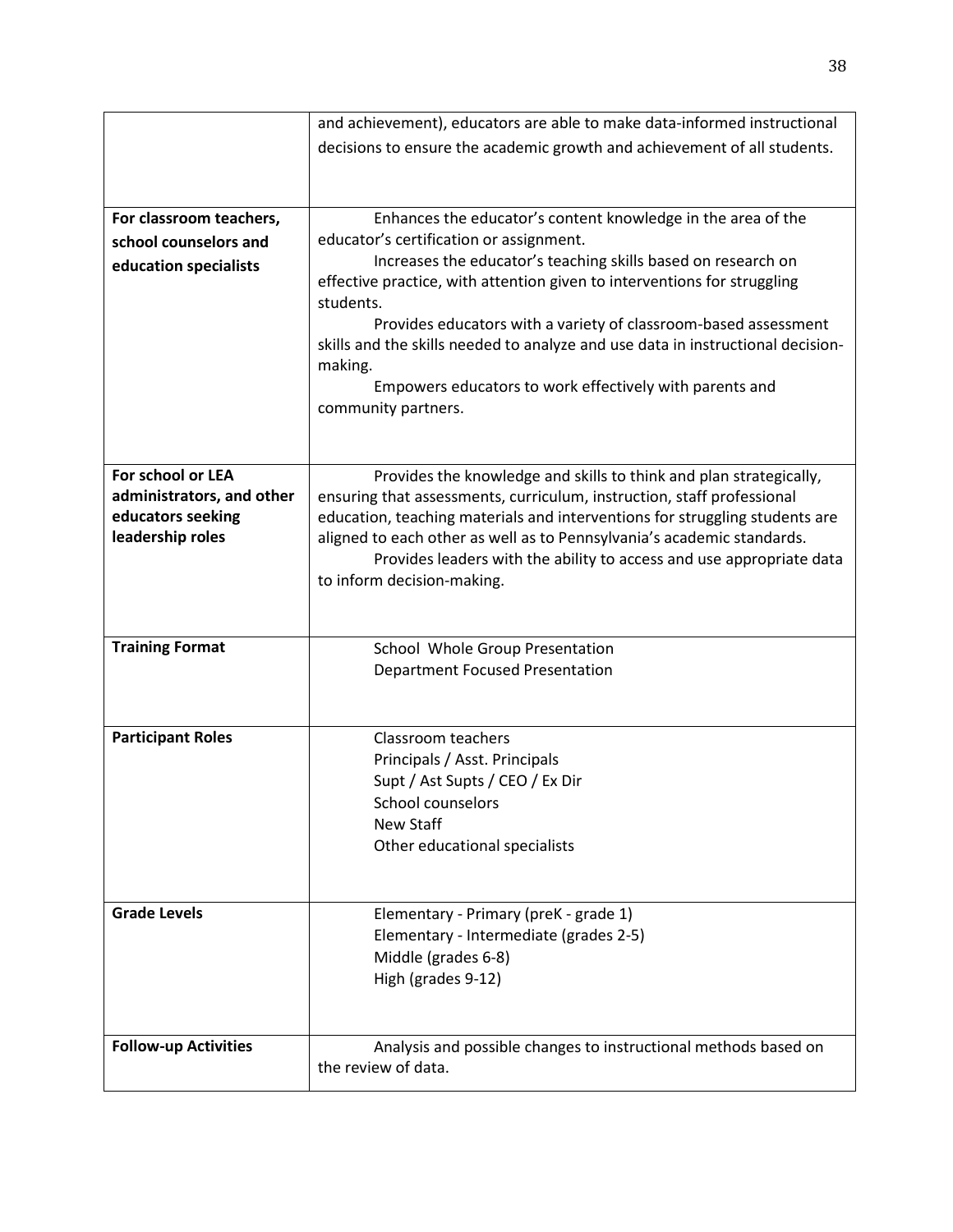| <b>Evaluation Methods</b> | Student PSSA data                                                                                                                                                                                                                                                                                                                                                                                  |
|---------------------------|----------------------------------------------------------------------------------------------------------------------------------------------------------------------------------------------------------------------------------------------------------------------------------------------------------------------------------------------------------------------------------------------------|
|                           | The district would like to see at least 1% growth in proficiency or<br>advancement from state assessments over the course of each of the next<br>three years of the plan. The growth level is set at 1% per year as the district<br>reading proficiency levels are already quite high compared to the state<br>average (Elementary - 77.5%, Middle/High School - 72.9%, state average -<br>$63$ ). |

## **Transition**

| <b>Description</b> | TRANSITION: Students with disabilities will demonstrate increased ability to<br>successfully make the transitions to school age programs, to work, to post-<br>secondary education and/or adult living. Training and advice is solicited with<br>the IU08 input and occurs during the school year to keep the district up to date<br>with the latest techniques, methods and laws regarding transition services.<br>Conemaugh Township has provided all transition services for its students for<br>those students who are eligible and of age. |
|--------------------|-------------------------------------------------------------------------------------------------------------------------------------------------------------------------------------------------------------------------------------------------------------------------------------------------------------------------------------------------------------------------------------------------------------------------------------------------------------------------------------------------------------------------------------------------|
|                    | Currently, in the 2018-19 school year, two students are employed<br>competitively during the day as part of their transition services. Previously, the<br>goal for the LEA was to have at least one of its students, age 18 or older,<br>working in some type of capacity during the school day for training or<br>volunteer experience. This goal has been accomplished. Every year, there has<br>been at least one student identified with significant special education needs,<br>working and supported for through their IEPs.              |
|                    | Most recently, in November 2018, the district had approximately five families<br>attend a "Transition Fair" as organized by a neighboring district. At times, both<br>parents and staff are being provided with training on transition for special<br>education students.                                                                                                                                                                                                                                                                       |
|                    | Evidence that this action step will be implemented and demonstrated through<br>ongoing professional development including Indicator 13 mandatory training<br>and other professional development opportunities in the district. The LEA will<br>work with the IU08, PaTTAN and PDE to continue with the transition initiatives,<br>focusing on student-centered input as part of the IEPs. This would be a<br>valuable asset to the students and families.                                                                                       |
|                    | The district goal is to increase competitive employment placements of low                                                                                                                                                                                                                                                                                                                                                                                                                                                                       |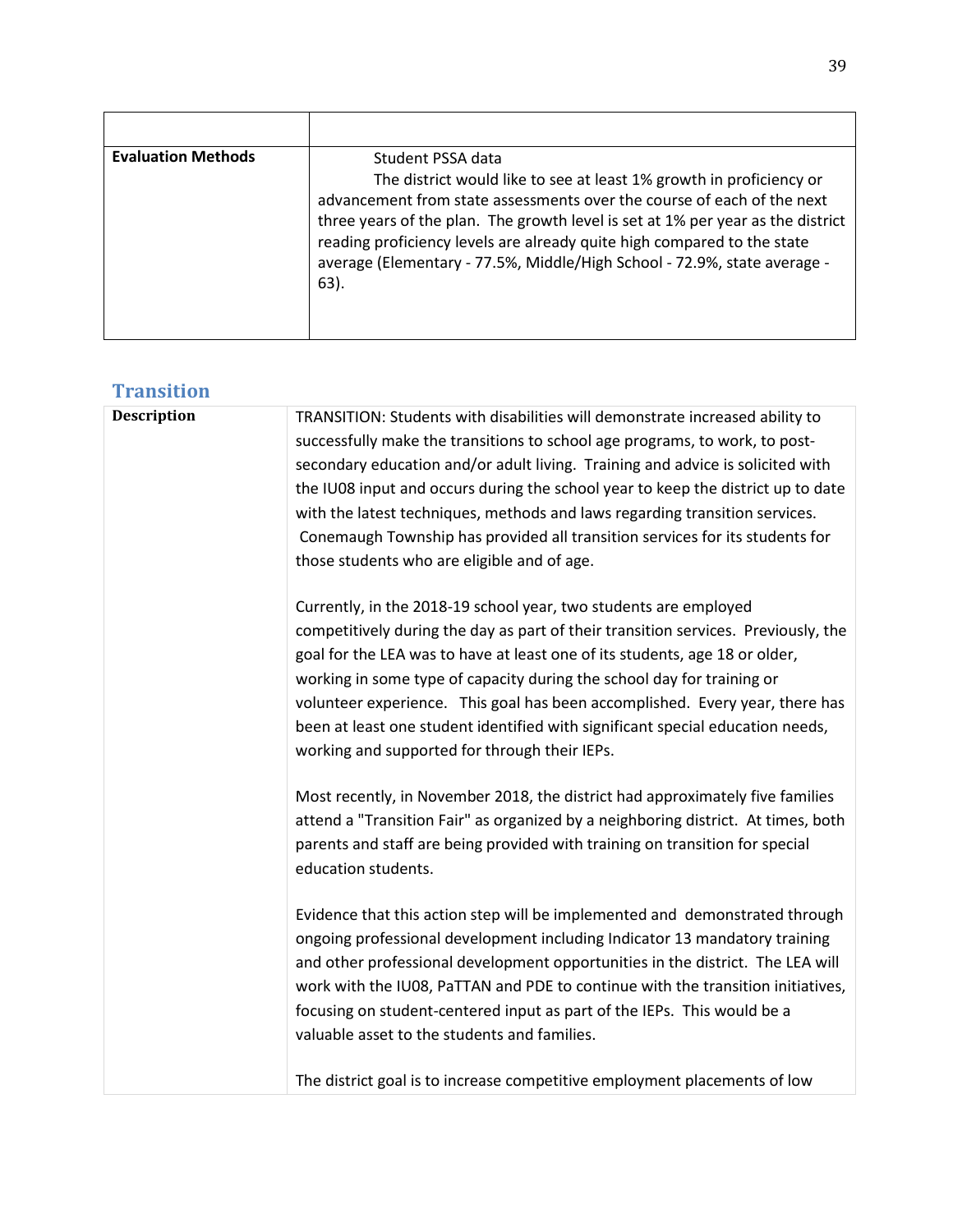|                           | incident students by 1% for each year of the plan.          |
|---------------------------|-------------------------------------------------------------|
| <b>Person Responsible</b> | Jane Jugan                                                  |
| <b>Start Date</b>         | 7/1/2019                                                    |
| <b>End Date</b>           | 6/30/2022                                                   |
| Program Area(s)           | Professional Education, Special Education, Student Services |

#### **Professional Development Details**

| <b>Hours Per Session</b>                                                  | 3.0                                                                                                                                                                                                                                                                                                                                                                                                                                                                                                                                                                                                                                                                                                                                                    |
|---------------------------------------------------------------------------|--------------------------------------------------------------------------------------------------------------------------------------------------------------------------------------------------------------------------------------------------------------------------------------------------------------------------------------------------------------------------------------------------------------------------------------------------------------------------------------------------------------------------------------------------------------------------------------------------------------------------------------------------------------------------------------------------------------------------------------------------------|
| # of Sessions                                                             | $\overline{2}$                                                                                                                                                                                                                                                                                                                                                                                                                                                                                                                                                                                                                                                                                                                                         |
| # of Participants Per                                                     | 8                                                                                                                                                                                                                                                                                                                                                                                                                                                                                                                                                                                                                                                                                                                                                      |
| <b>Session</b>                                                            |                                                                                                                                                                                                                                                                                                                                                                                                                                                                                                                                                                                                                                                                                                                                                        |
| Provider                                                                  | Intermediate Unit 8                                                                                                                                                                                                                                                                                                                                                                                                                                                                                                                                                                                                                                                                                                                                    |
| <b>Provider Type</b>                                                      | IU                                                                                                                                                                                                                                                                                                                                                                                                                                                                                                                                                                                                                                                                                                                                                     |
| <b>PDE Approved</b>                                                       | <b>Yes</b>                                                                                                                                                                                                                                                                                                                                                                                                                                                                                                                                                                                                                                                                                                                                             |
| <b>Knowledge Gain</b>                                                     | With on-going training, staff will continually develop their knowledge base<br>and refine their skills related to secondary transition through student IEPs as<br>a way to guide students, families, educators, and service providers as the<br>students prepare to enter life after high school.                                                                                                                                                                                                                                                                                                                                                                                                                                                      |
| <b>Research &amp; Best</b><br><b>Practices Base</b>                       | According to PDE and PATTAN, secondary transition is the process of<br>preparing students for adult life after they leave high school. Transition<br>planning begins at age 14, or younger if determined appropriate by<br>the IEP team, as students consider their goals for the time after graduation<br>through career awareness exploration activities. The transition process<br>continues through high school as academic instruction and community<br>experiences help clarify and support students' goals. The entire process is<br>based on individual student's needs, taking into account each student's<br>strengths, preferences, and interests. Indicator 13 is the basis for effective<br>and compliant secondary transition practices. |
| For classroom teachers,<br>school counselors and<br>education specialists | Enhances the educator's content knowledge in the area of the<br>educator's certification or assignment.<br>Empowers educators to work effectively with parents and<br>community partners.                                                                                                                                                                                                                                                                                                                                                                                                                                                                                                                                                              |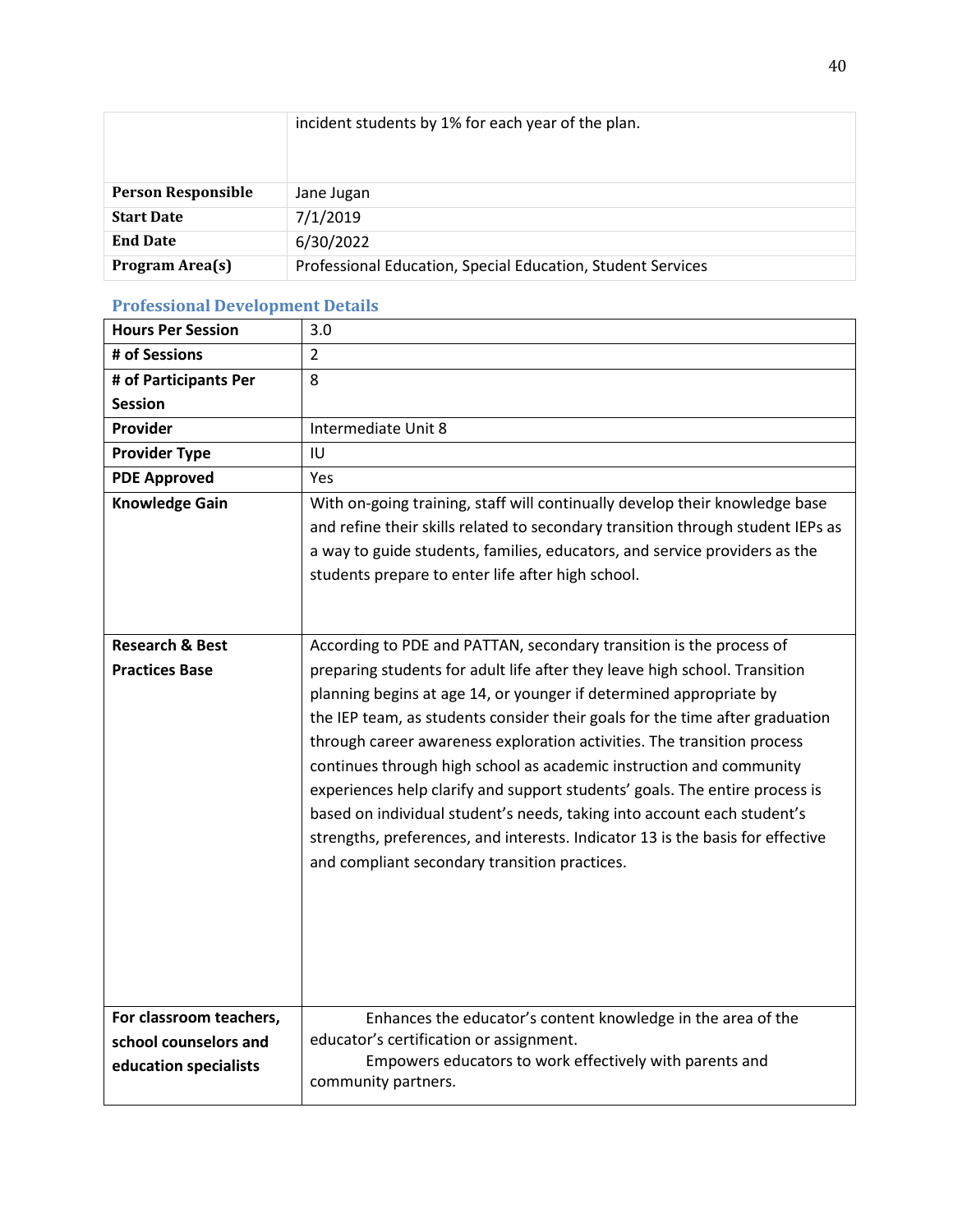| For school or LEA<br>administrators, and<br>other educators seeking<br>leadership roles | Provides the knowledge and skills to think and plan strategically,<br>ensuring that assessments, curriculum, instruction, staff professional<br>education, teaching materials and interventions for struggling students are<br>aligned to each other as well as to Pennsylvania's academic standards.<br>Provides leaders with the ability to access and use appropriate data<br>to inform decision-making. |
|-----------------------------------------------------------------------------------------|-------------------------------------------------------------------------------------------------------------------------------------------------------------------------------------------------------------------------------------------------------------------------------------------------------------------------------------------------------------------------------------------------------------|
| <b>Training Format</b>                                                                  | <b>Department Focused Presentation</b>                                                                                                                                                                                                                                                                                                                                                                      |
| <b>Participant Roles</b>                                                                | Classroom teachers<br>School counselors<br>Parents                                                                                                                                                                                                                                                                                                                                                          |
| <b>Grade Levels</b>                                                                     | Middle (grades 6-8)<br>High (grades 9-12)                                                                                                                                                                                                                                                                                                                                                                   |
| <b>Follow-up Activities</b>                                                             | Discussion/feedback with staff during regularly scheduled special<br>education department meetings                                                                                                                                                                                                                                                                                                          |
| <b>Evaluation Methods</b>                                                               | The district goal is to increase competitive employment placements<br>of low incident students by 1% for each year of the plan.                                                                                                                                                                                                                                                                             |